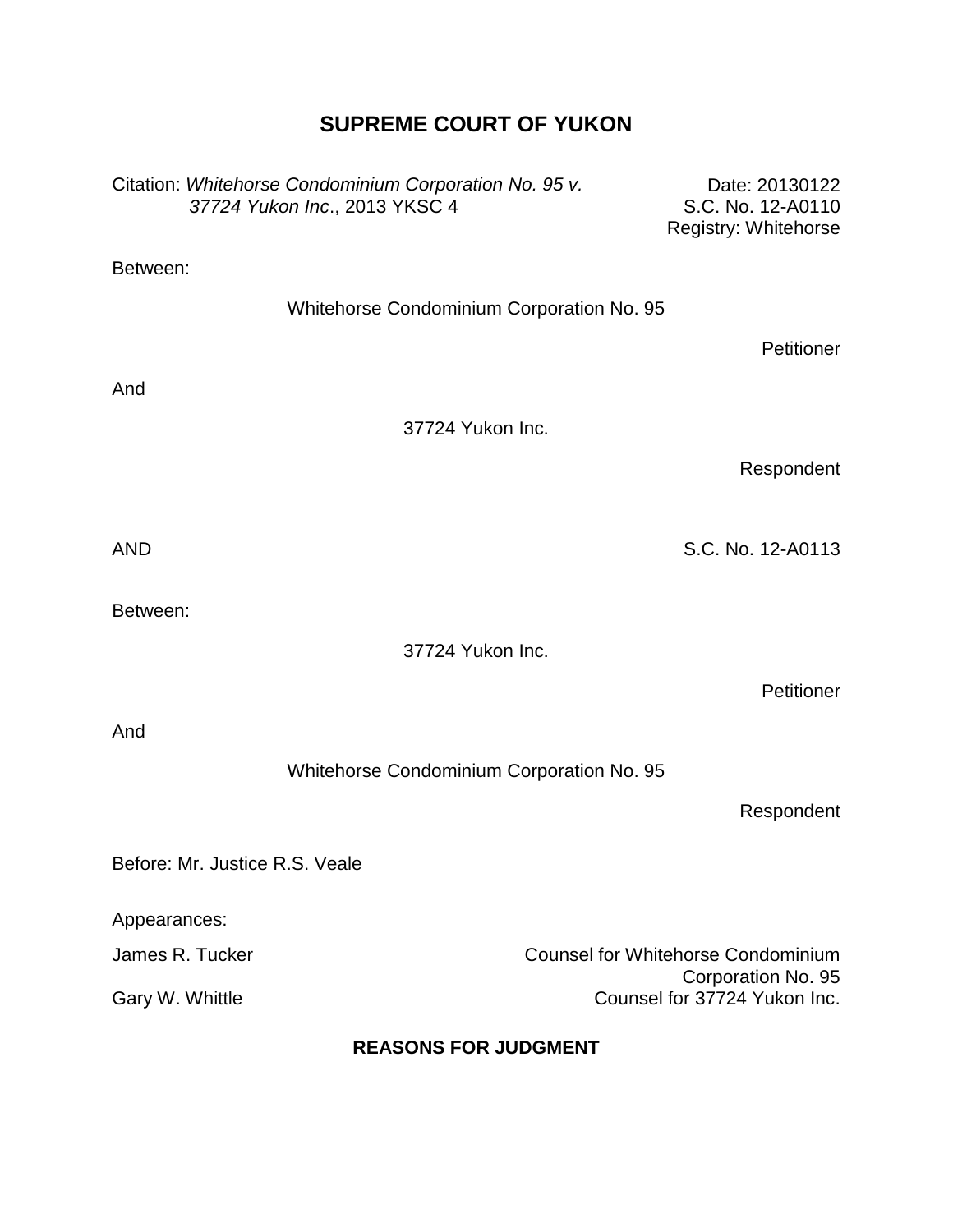#### **INTRODUCTION**

[1] This case involves a dispute between Whitehorse Condominium Corporation No. 95 (the "Condo Corp.") and 37724 Yukon Inc. (the "Condo Developer").

[2] The Condo Corp. applies for a permanent injunction prohibiting the Condo Developer from proceeding with the construction of multi-family apartment buildings (the "apartment buildings") on Bare Land Unit 62, also known as Bare Land Unit A, which is owned by the Condo Developer, alleging that the apartment buildings are contrary to the Declaration and Plan of the Condo Corp. The Condo Developer claims that the construction is not contrary to the Declaration and the Plan, or alternatively that the Declaration and Plan should be amended to permit the construction of the apartment buildings. The Condo Developer also opposes the application for injunction on the basis of promissory estoppel and a Release and Waiver clause in the Condo Corp.'s Bylaw.

[3] The Condo Developer also applies for the termination of the government of the Condo Corp. pursuant to s. 23 of the *Condominium Act*, R.S.Y. 2002, c. 36 (the "*Act*"). This would have the effect of partitioning the Condo property thereby allowing the Condo Developer to proceed with the construction of the apartment buildings. The Condo Corp. opposes the application.

[4] This is the first occasion for this Court to interpret the *Condominium Act*. In recent years, condominium construction and condominium ownership have become popular in Whitehorse. What follows is a cautionary tale for condo developers, condo corporations and condo owners.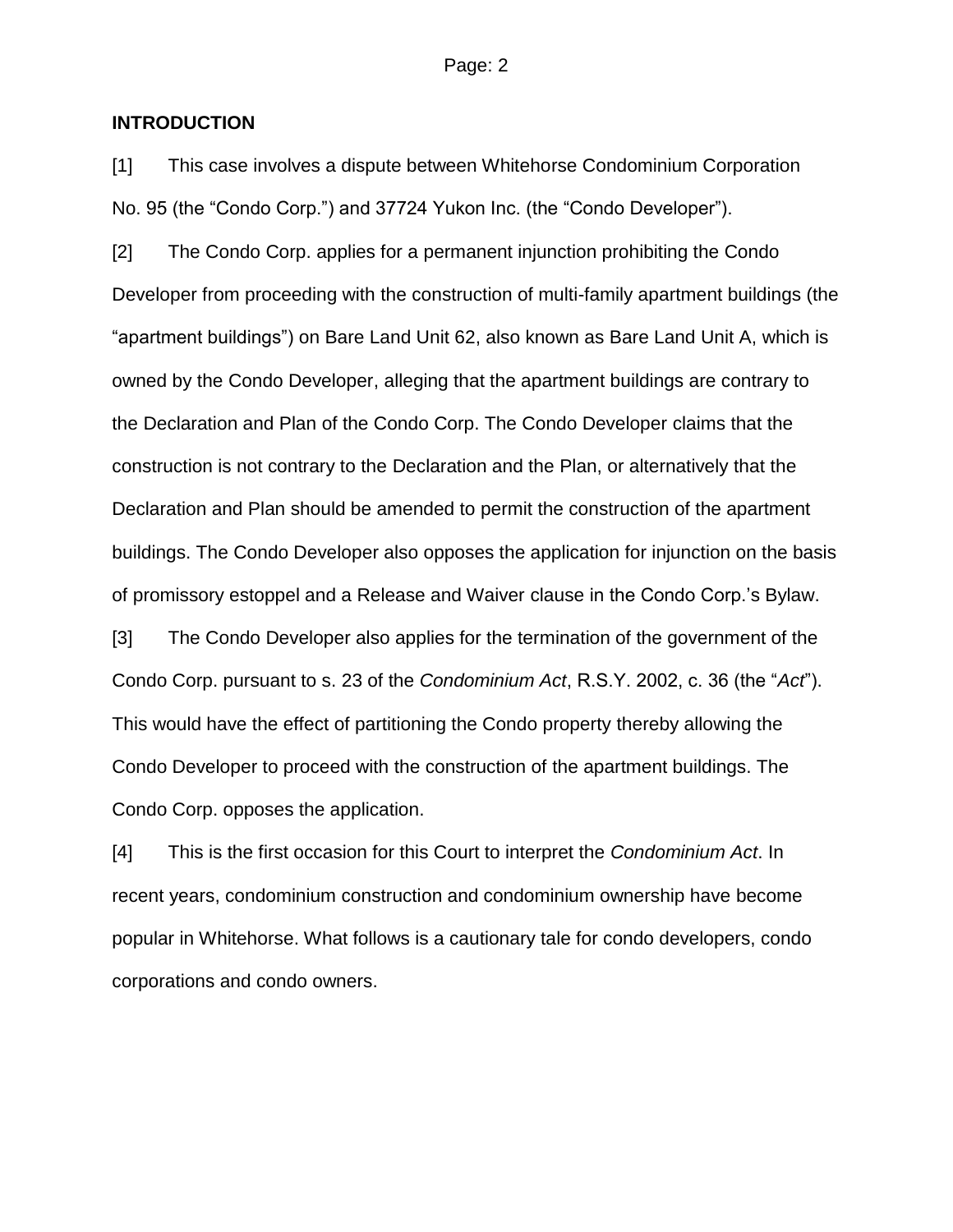[5] This judgment will set out the facts, the scheme of the *Act*, the issues and my analysis. For the purpose of this judgment, Bare Land Unit 62 and Bare Land Unit A refer to the same unit in the Condo Property.

## **THE FACTS**

- [6] The facts are:
	- 1. The Condo Developer was incorporated in 2004 to pursue a condominium housing project (the "Project"), known as Falcon Ridge. Brian Little is the president and a director of the Condo Developer and Duncan Lillico is a director.
	- 2. The Project is located at 58 Falcon Drive, in Whitehorse, and has a legal description of Lot 137, Logan Subdivision, Whitehorse, Yukon, Plan 2005- 0085 (the "Condo Property")
	- 3. On May 16, 2005, the City of Whitehorse (the "City") issued a development permit for the construction of 30 detached residential units and noted that application fees for 87 detached residential dwellings and 48 apartments were received.
	- 4. On June 30, 2005, the City issued a building permit for 28 new dwelling units numbered 1 to 26, 34 and 40.
	- 5. On July 15, 2005, the City issued a development permit for the construction of 20 multiple detached dwelling units (Phase 2 of the Project).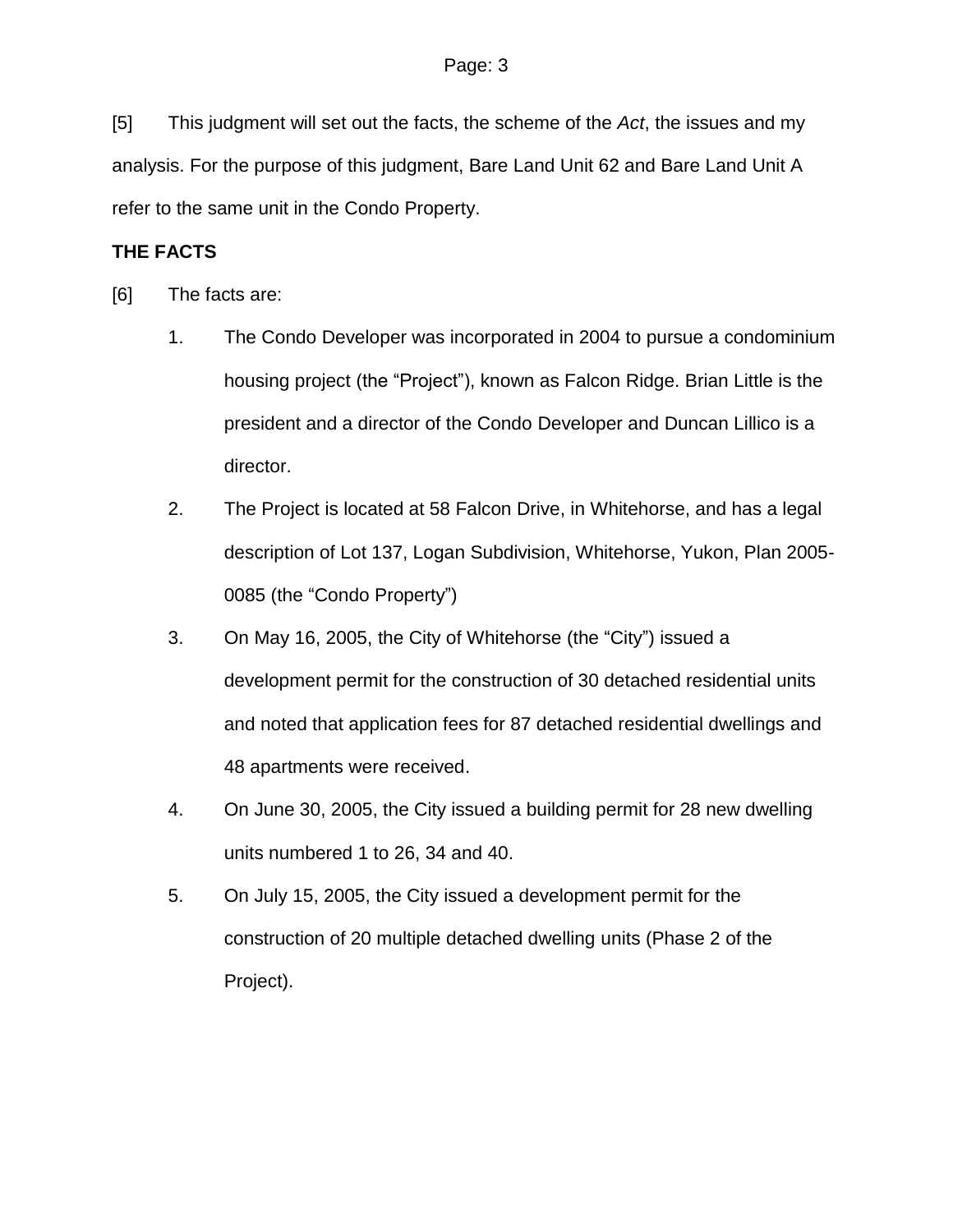- 6. On October 13, 2005, an electrical easement for the Project was registered on behalf of the Yukon Electrical Company Limited in the Land Titles Office under number 170974.
- 7. On October 19, 2005, the Condo Corp. was created by registration of its declaration, dated September 28, 2005 ("the Declaration"), and its plan ("the Plan"). The Declaration contains the following provision, among others:
	- *11. The occupation and use of the units shall be in accordance with the following restrictions and stipulations:*
		- *(a) Each unit shall be occupied and used only as a private single-family residence and for no other purpose; provided, however, that the foregoing shall not prevent the Declarant from completing the building and all improvements to the property*.
- 8. Bylaw Number 1 of the Condo Corp., dated September 28, 2005, contains the provisions governing the Condo Corp., as well as the Rules and Regulations for owners attached as Schedule A.

…

- 9. The original Plan was entitled *Bare Land Condominium Over Lot 137* and depicted 54 individual units. There was no reference to Bare Land Unit 62 or Bare Land Unit A.
- 10. The original Declaration contained a Schedule 'A' that allocated the undivided interest in the Common Elements and the contribution to common expenses ("the Allocation") as follows:

| Units 1 and 2 | 0.74%  |
|---------------|--------|
| Unit 3        | 60.78% |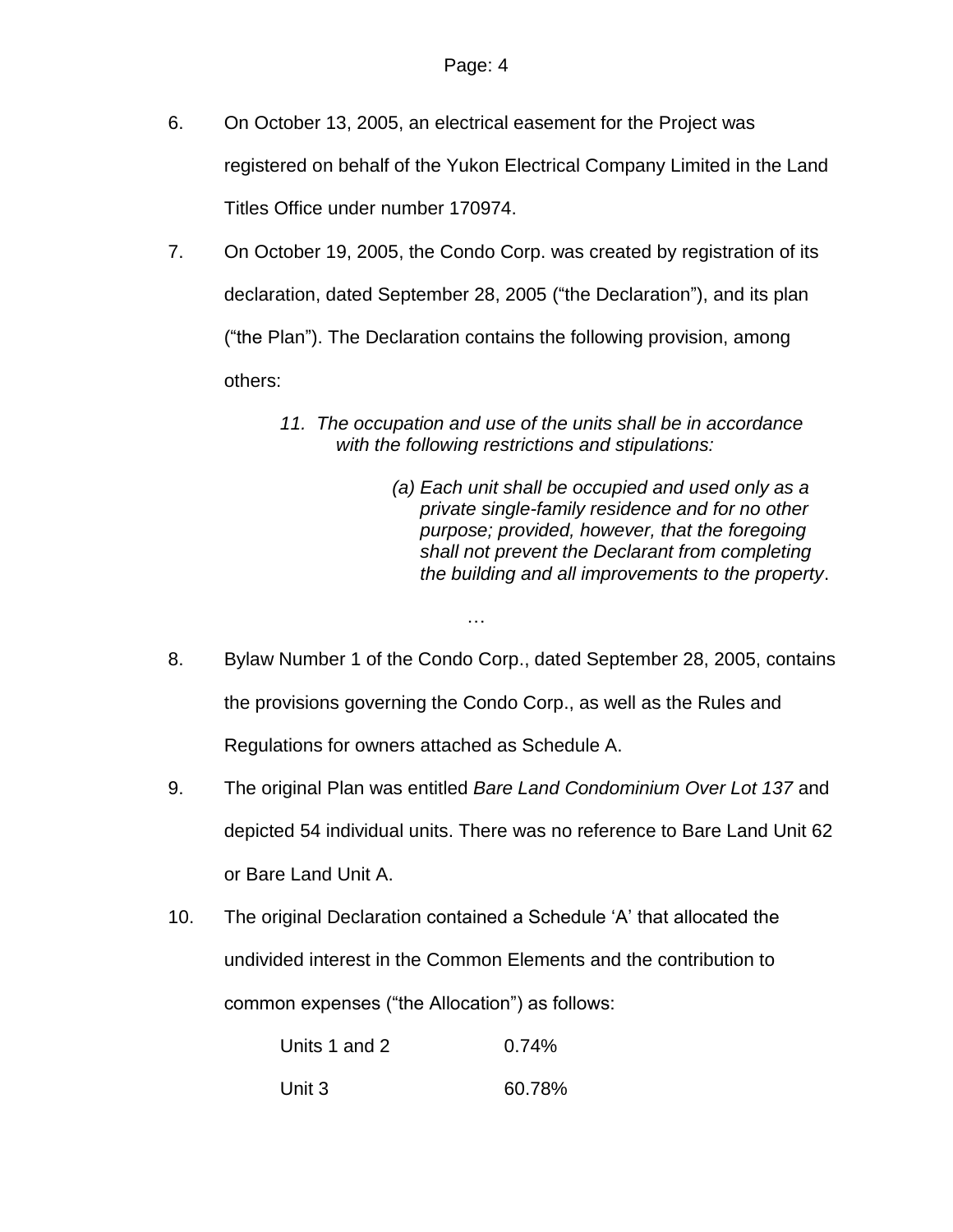Unit  $4 - 54$  inclusive 0.74%

- 11. In November 2005, Caitlin Kerwin, the owner of Unit 19, was shown a site plan that did not contain any reference to to Bare Land Unit 62 or Bare Land Unit A. She also received an information sheet entitled "Falcon Ridge Chalet Village" providing details on the individual units.
- 12. The "Falcon Ridge Development Project Summary" document dated July 17, 2006, indicated that, as of April 30, 2006, 38 of the 39 Phase 1 units had been sold.
- 13. Amendments to the Declaration are dated September 13, 2007, May 26, 2010, and May 22, 2012. They were registered September 13, 2007, May 28, 2010 and May 22, 2012, respectively. Paragraph 11(a) remained unchanged by the amendments.
- 14. Amendments to the Plan were filed May 2, 2007, April 22, 2008, and May 22, 2012.
- 15. In the September 2007 amendment to the Declaration, signed by Brian Little for the Condo Corp., the Allocation changed to:

| Units 1 – 16 | 0.74% |
|--------------|-------|
| Unit 61      | 55.6% |

Unit 61 ultimately became the location for the Clubhouse now owned by the Condo Corp.

16. On September 11, 2007, Brian Little signed a Certificate on behalf of the Condo Corp. certifying that "all the owners and persons having registered encumbrances against the units and common interests" had consented in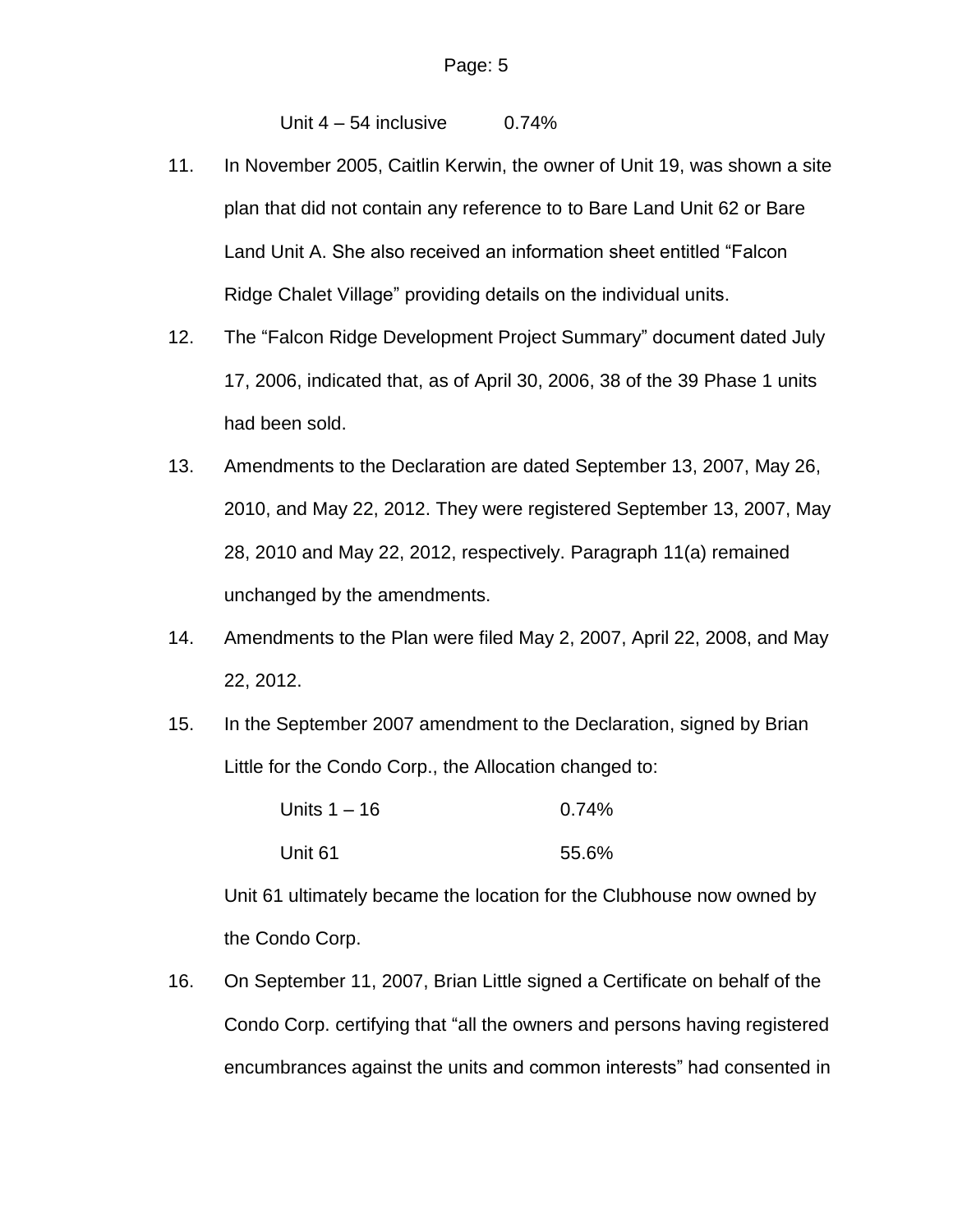writing to the September 2007 amendments to the Declaration. There is no evidence that written consents were obtained. The statement "I have the authority to bind the corporation" appears under Brian Little's signature.

17. In the May 2010 amendment to the Declaration, a reference to Unit 62 appeared for the first time and the Allocation changed to:

| Units $1 - 60$ | 0.74%    |
|----------------|----------|
| Unit 61        | $0.60\%$ |
| Unit 62        | 55.0%    |

- 18. On May 26, 2010, Duncan Lillico signed a Certificate on behalf of the Condo Corp. certifying that all the owners and persons having registered encumbrances had consented in writing to the May 2010 amendments to the Declaration. I find that there is no evidence that written consents were obtained. The statement "I have the authority to bind the corporation" appears under Duncan Lillico's signature.
- 19. On May 22, 2012, Helen Booth filed two Certificates on behalf of the Condo Corp. The first Certificate certified that the owners and persons having registered encumbrances had consented in writing to amendments to the Condominium Plan registered on April 22, 2012. The second Certificate certified that the owners and persons having registered encumbrances had consented in writing to the May 2012 amendments to the Declaration. Helen Booth deposed that these written consents were never given.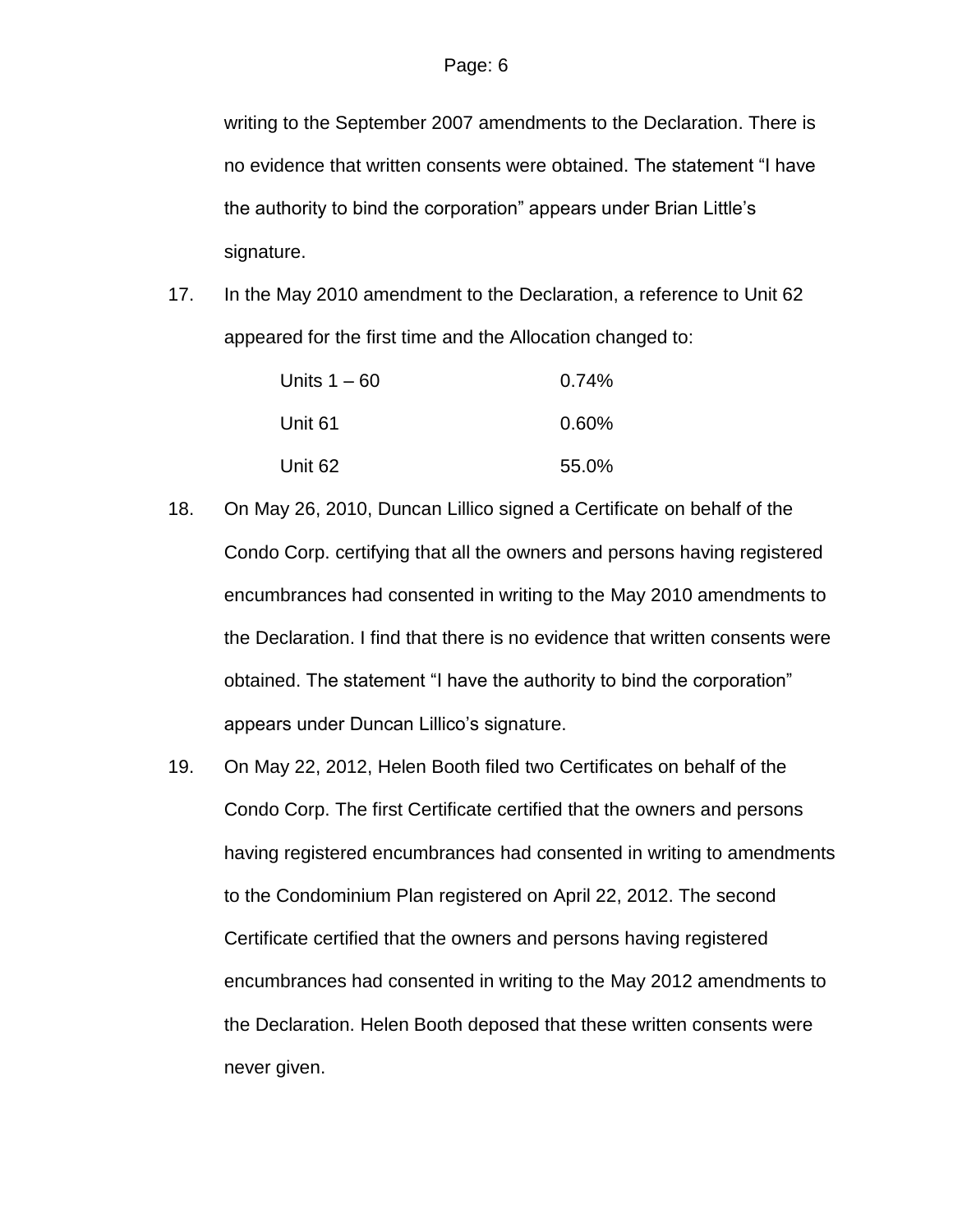20. The May 2012 amendments to the Declaration indicated that the "units

and common property … at the time immediately prior to the within

amendment, encompassed the following":

2. DESCRIPTION OF DECLARATION. The units and common property of CC95 [Condo Corp.] consist of those units and common property shown on the originally filed condominium plan and various amendments such that, as at the time immediately prior to the within amendment, CC95 encompassed the following:

- a. Sixty (60) bare land units (units  $1 60$ ) of approximately equal size intended for use as sites for the construction of single family dwellings;
- b. One (1) bare land unit (unit 61) intended to house a clubhouse as recreational facility to be owned by CC95 and used collectively and in common by the owners of CC95; and
- c. One (1) large bare land unit (unit 62) intended to be held as vacant land until such time as the registered owner thereof commences development of such unit.
- 21. Brian Little signed the May 2012 amendments to the Declaration as an

"Authorized Signatory" of the Condo Corp. There is no evidence to support

the status of Brian Little as an "Authorized Signatory".

22. The May 2012 amendments to the Declaration stated that reference to

Unit 62 would be deleted. It would instead be referenced as "Unit A, being

a bare land unit". The Allocation was changed to the following:

| Units $1 - 60$ :  | 0.74%    |
|-------------------|----------|
| Unit $61$ :       | 0.60%    |
| Units $63 - 68$ : | $0.74\%$ |
| Unit A:           | 35.76%   |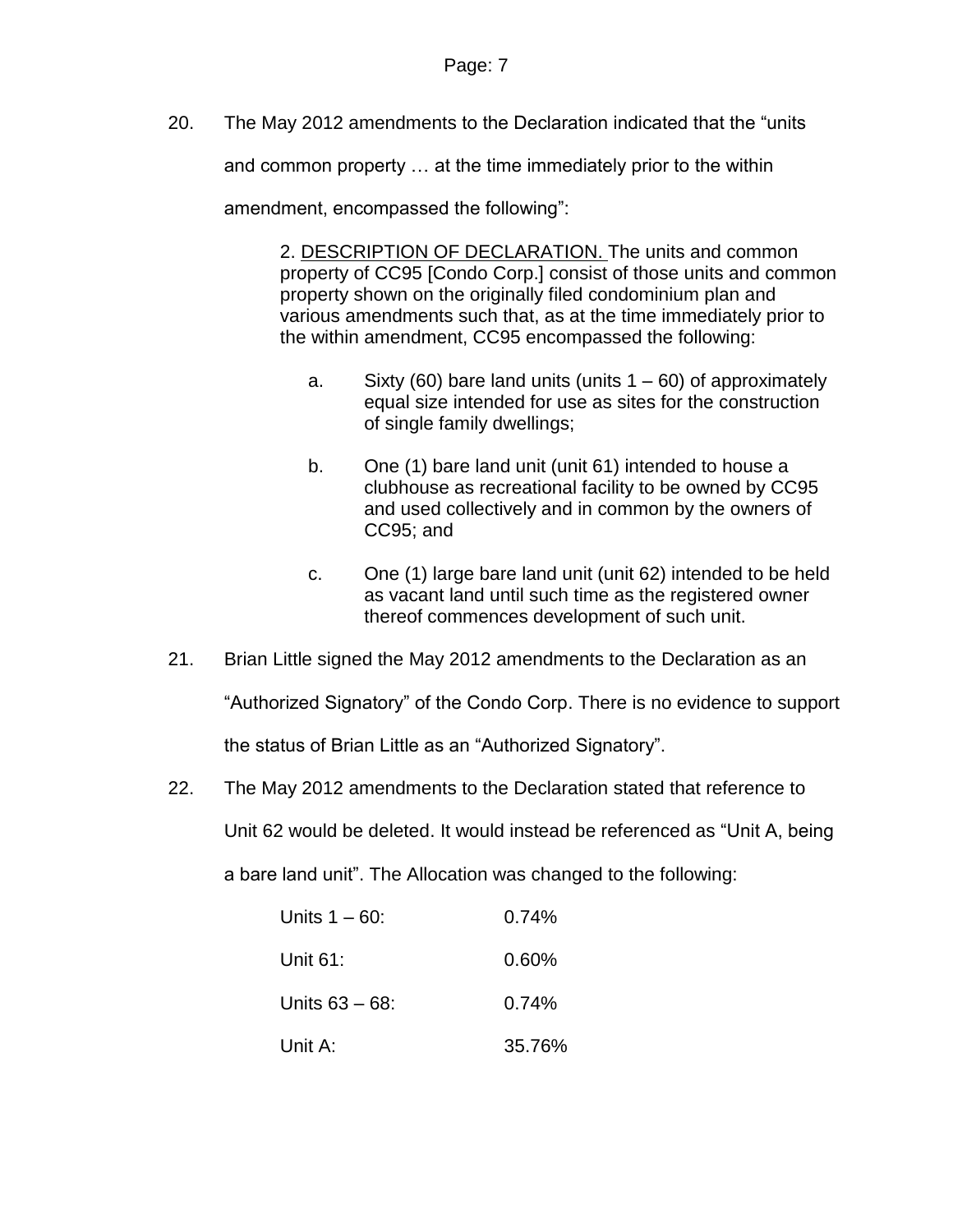- 23. The April 2012 amendments to the Plan set out Bare Land Unit A as a large unit with no indication of what would be placed within it.
- 24. Prior to December 2007, full control of the Condo Corp. was in the hands of the Condo Developer and there had only been one meeting of the Condo Corp. Caitlin Kerwin was elected President in December 2007. She states that as President she was involved in "ongoing discussions" with the Condo Developer regarding the construction of apartment buildings on the Condo Property.
- 25. In or about the fall of 2010, Brian Little told Caitlin Kerwin that the Condo Developer controlled the majority of votes in the Condo Corp., so the Condo Developer could construct whatever it saw fit. At the time, Caitlin Kerwin was not aware of the significance of the Declaration or the Plan, or the duty of the Condo Corp. to enforce the Declaration.
- 26. In an email dated June 28, 2010 to Duncan Lillico, Caitlin Kerwin raised a number of concerns about the scope of the development, but also wrote:

On the whole, the Board is supportive of the move to develop the remainder of the site and we would like to work with you to help it happen as smoothly as possible in a way that is consistent with the community we have been working hard to develop over the past 4 years.

27. On September 28, 2010, the location of the apartment buildings was the subject of discussion and agreement between Duncan Lillico, of the Condo Developer, and the Condo Board. The President and Board requested the transfer of the Clubhouse to the Condo Corp. as it was not insured by the Condo Developer and the Condo Corp. was unable to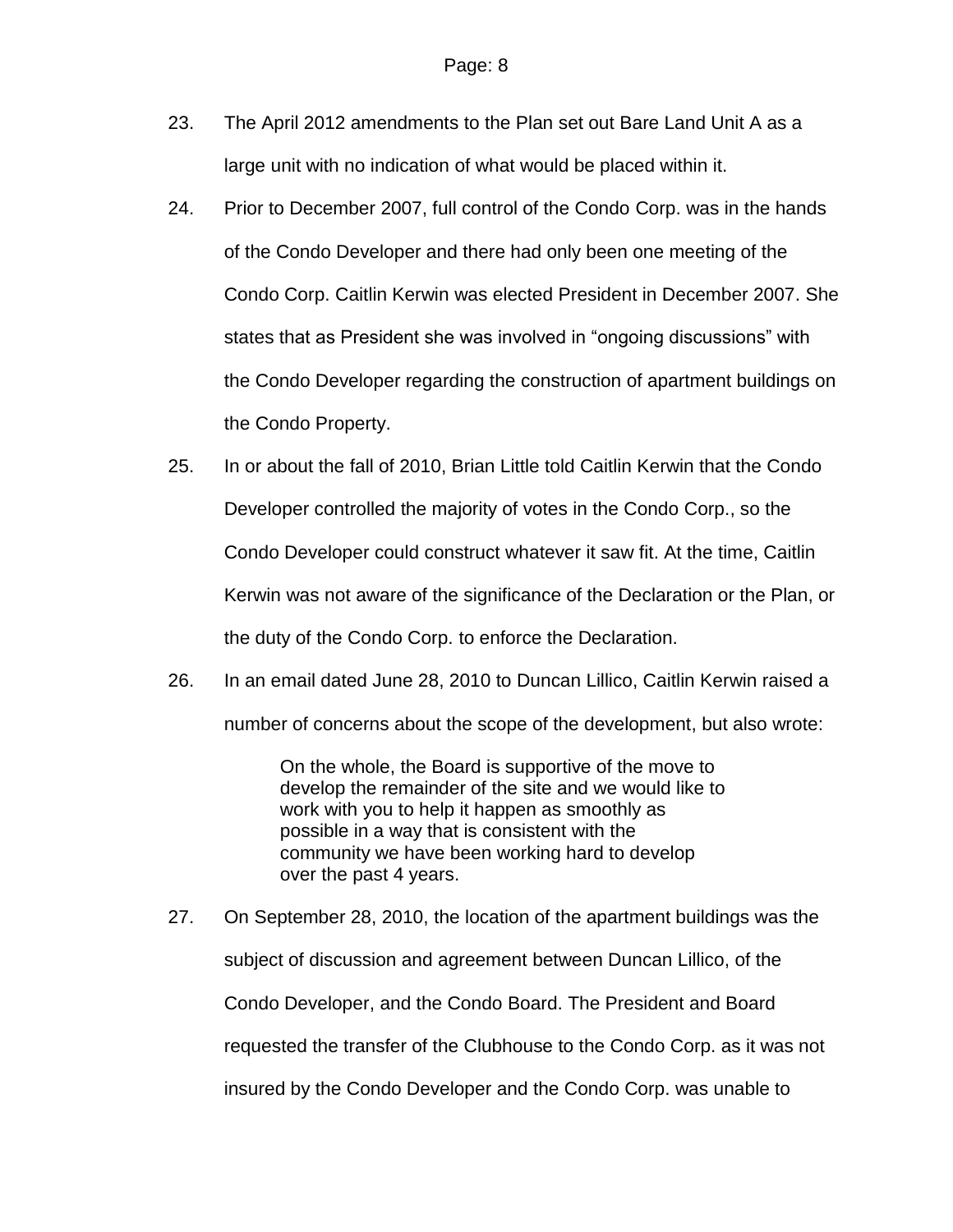#### Page: 9

insure until it was transferred to it. An email of Caitlin Kerwin dated

November 12, 2010, attached a "summary of the points that we discussed

and agreed upon at our meeting" in a document entitled "Falcon Ridge –

Condo Corporation 95: Record of meeting with Duncan Lillico on

September 28, 2010 re. development of remaining vacant land". The

attachment included the following points, among others:

Move multi-family building from south side of the development to west side (backing onto Falcon Drive, beside other multi-family buildings)

Move chalet-style units (single family) from west side to south side to make room for multi-family buildings

Work closely with Board – keep us in the loop so we can inform residents.

28. There is no evidence that Condo unit owners and persons with encumbrances were aware of the September 2010 discussion and agreement between the Condo Developer and the Condo Board. I find that the Condo owners are not parties to the agreement.

…

- 29. Brian Little swears that from, or about, September 28, 2010, to, or about, August 20, 2011, the Condo Developer responded to the "Request" of the Condo Board by revising the Site Plan to relocate the footprints of the buildings. He referred to a "New Site Plan", which makes no reference to Bare Land Unit 62 or Bare Land Unit A.
- 30. On August 26, 2011, the City issued to the Condo Developer a Development Permit for a "Multiple Housing Development consisting of 26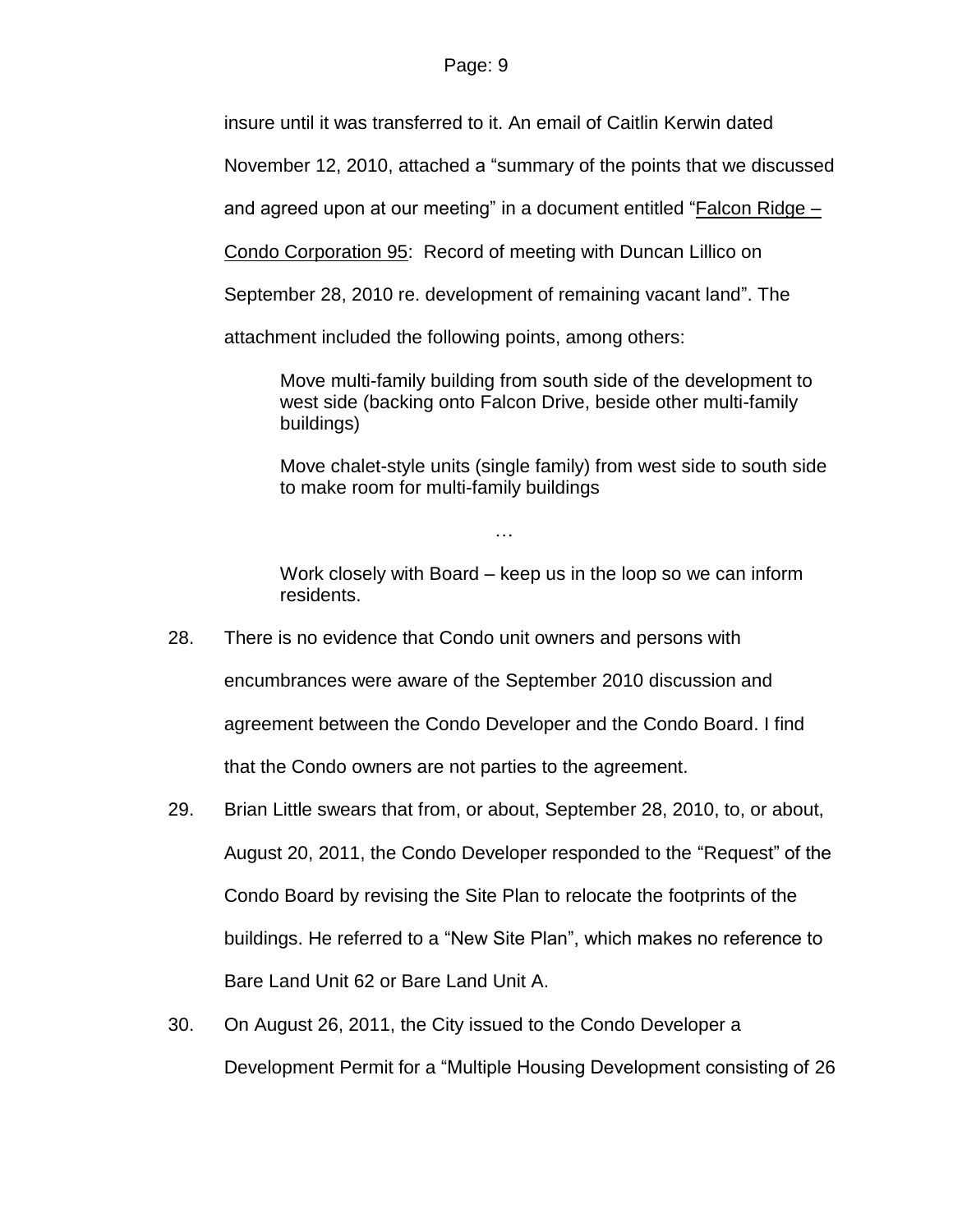Single Family Dwellings and 56 Condo Units". This development was to be on "Lot: Unit A".

- 31. On October 6, 2011, the City issued to the Condo Developer a New Building Permit for "Lot: Unit A", which refers to "Report Category: Multiple Residence", but otherwise gives no indication of apartment buildings. The Building Permit is unsigned by both the owner and the Inspector.
- 32. On January 30, 2012, the Condo Developer and the Yukon Electrical Company Limited executed documents required to register a new easement in the Land Titles Office. The Land Titles Office refused to register the easement.
- 33. On February 11, 2012, Brenda Berezan entered into a Contract of Purchase and Sale with the Condo Developer for Unit 87 for a purchase price of \$340,859. The real estate agent provided her with a document containing "Phase 4" Site Information, and she was told that duplex condominiums were going to be built.
- 34. In the Friday, June 22, 2012 edition of the *Yukon News* publication, a photograph of Falcon Ridge had the caption:

Falcon Ridge plans to build two rental apartment buildings at its condo complex in Logan subdivision. Along with another development downtown, these are the first large apartment buildings to be built in Whitehorse in at least 20 years.

35. On, or about, July 18, 2012, the Condo Developer commenced construction of the apartment building on Unit A.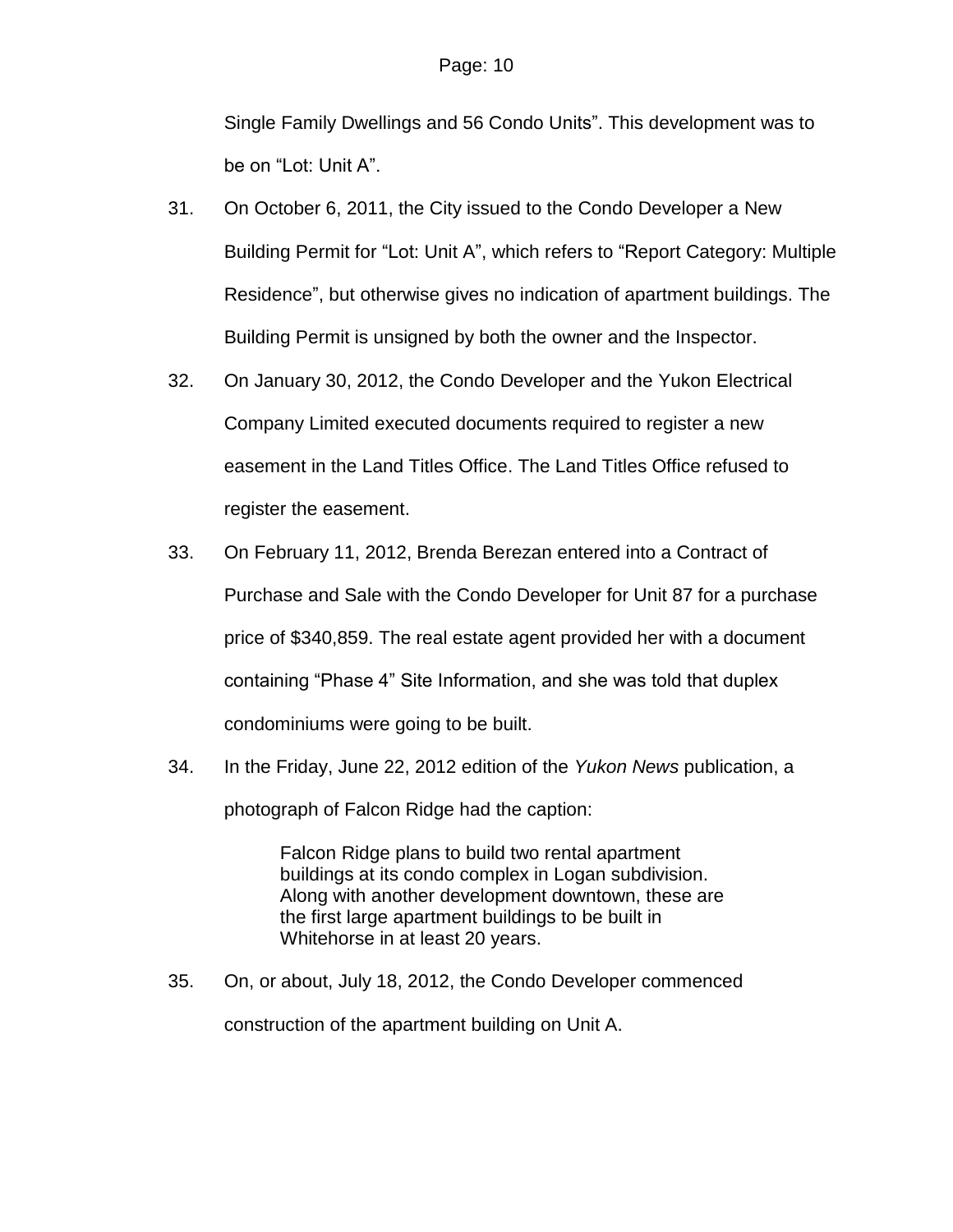- 36. In the late summer of 2012, the Condo Board was contacted by the Yukon Electrical Company Limited and asked to sign the documents necessary to permit a new easement agreement. The Condo Corp. referred this request to its lawyers.
- 37. Through discussions with the Yukon Electrical Company Limited, the Condo Board learned that the proposed new easement agreement was signed by the Condo Developer on behalf of the Condo Corp. in January 2012, but rejected by the Land Titles Office.
- 38. On August 31, 2012, counsel for the Condo Corp. advised counsel for the Condo Developer by e-mail that the Condo Developer was not authorized by the Condo Corp. to make amendments to the Declaration and Plan.
- 39. Brian Little alleges that on September 19, 2012, the City issued a Building Permit for "Building A – Falcon Drive, Report Category Multiple Residence". He did not attach the Building Permit as an Exhibit, so it is not possible to verify its details.
- 40. On October 23, 2012, counsel for the Condo Corp. e-mailed counsel for the Condo Developer advising that the Declaration restricts the occupation and use of the units to private single family residences and the proposed apartments do not comply with the Declaration. Counsel for the Condo Corp. advised that an amendment to the Declaration would require the written consent of all unit owners and persons with encumbrances.
- 41. By letter dated November 1, 2012, the lawyer for the Condo Corp. advised the lawyer for the Condo Developer again that the apartments were not in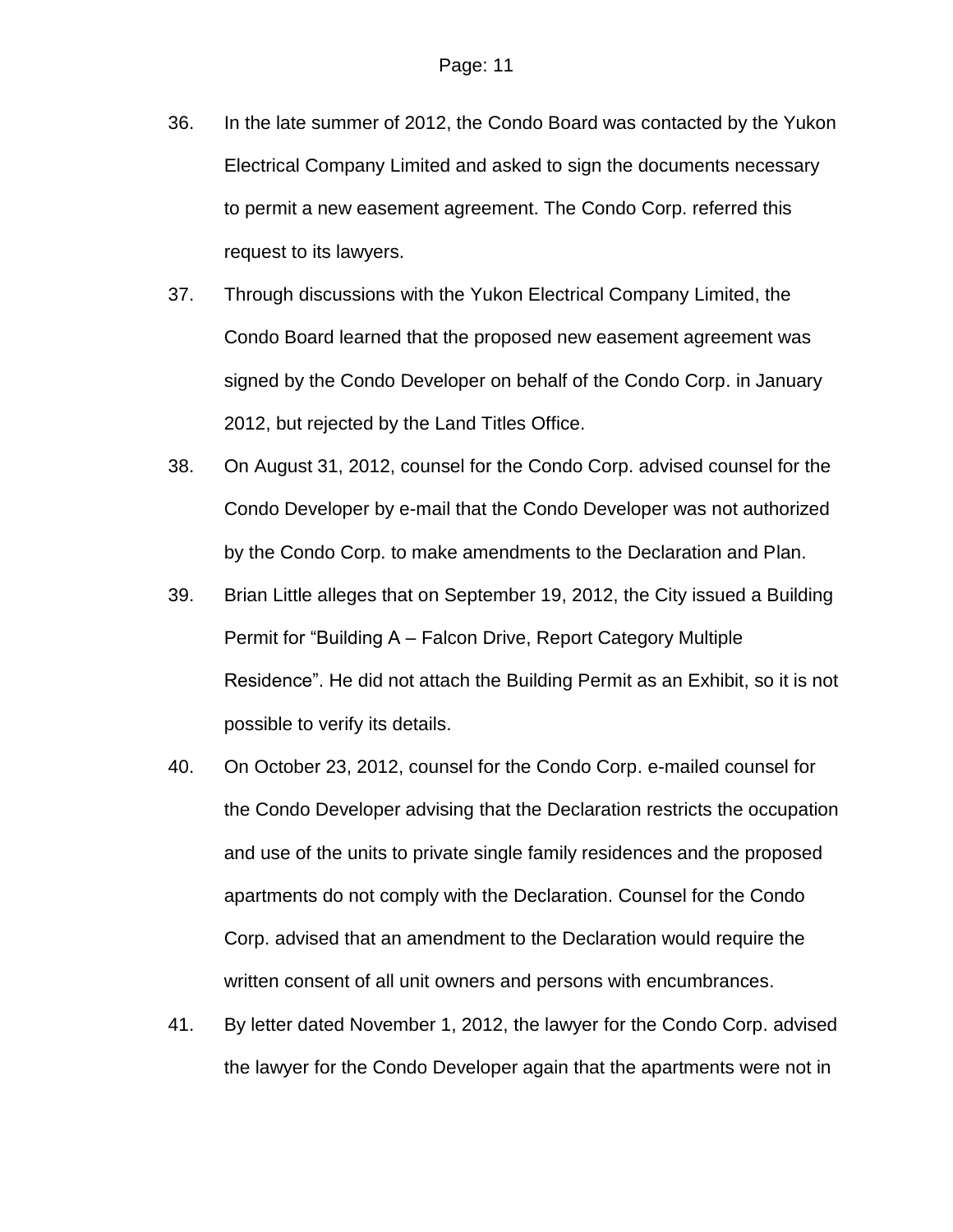compliance with the Declaration, that some unit owners may resist the development of the apartments and recommended that the Condo Developer cease construction of the apartments. The lawyer for the Condo Corp. suggested that the Condo Developer request an amendment to the Declaration.

- 42. On November 2, 2012, the lawyer for the Condo Corp. wrote a letter to the Yukon Electrical Company Limited regarding a proposed easement to supply power to three pedestals that would supply power to Bare Land Unit 62. The lawyer advised the Yukon Electrical Company Limited, if apartment buildings were being constructed, an amendment to the Plan would be required. He also indicated that this needed the consent of all the condo owners and further advised that some of the owners may resist the development of the apartment buildings on Bare Land Unit 62.
- 43. On November 8, 2012, the City of Whitehorse issued another building permit for "Unit A", "Report Category: Multiple Residence", consisting of a new 24-unit apartment building. This permit is unsigned by the owner and Inspector.
- 44. A document attached to Brian Little's affidavit #1 as Exhibit S appears to be the only documentation that shows Building A (proposed 24 units), Building B (proposed 16 units) and Building C (proposed 16 units), all located on Bare Land Unit A.
- 45. On November 9, 2012, Brian Little wrote a "Without Prejudice" letter to Helen Booth, President of the Condo Corp. containing the following: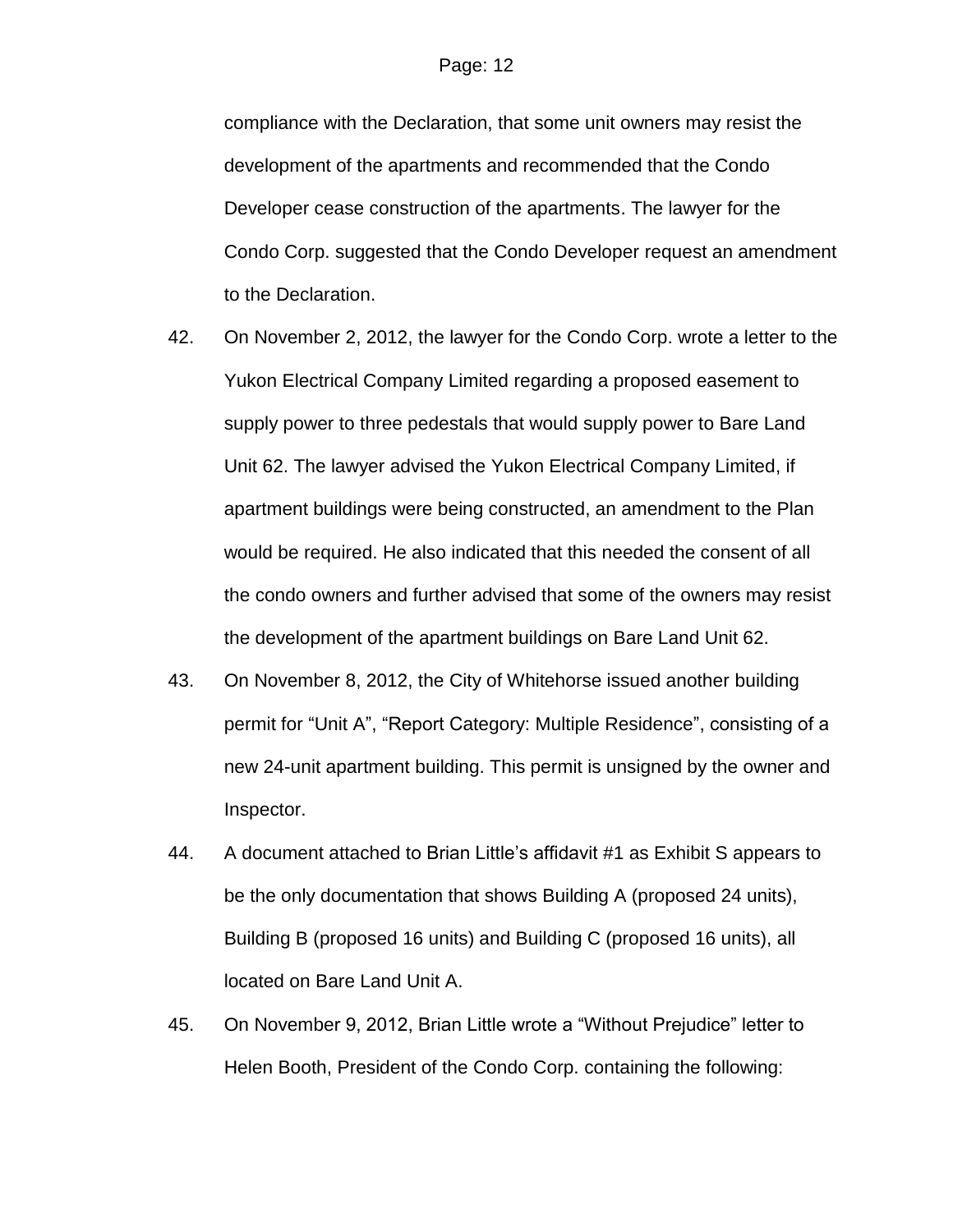This letter is being written to you as an individual, not in your capacity as President of Condo Corporation 95.

I am writing to inform you personally that we believe that you have acted negligently and with malicious intent in your dealings regarding 37724 Yukon Inc., and that such dealings have been done by you without direction or support of homeowners of Condo Corp 95.

We believe that your instructions to Jim Tucker were not supported by a mandate given to you by the members of Condo Corp 95. As a result, we intend to hold you personally responsible for any and all damages relating to the current issues.

While your attorney will likely tell you that you are protected by Condominium Declarations, we will seek to classify your conduct, and potentially those of any other board members, as gross negligence and collect from you as an individual. It is not fair to put the cost of your actions upon the rest of the homeowners at Falcon Ridge when you made these decisions on your own without seeking direction from your constituents.

46. Helen Booth considered the letter to be a personal attack against her

containing threats intended to stop her from fulfilling her duties as

President of the Condo Corp.

47. On November 9, 2012, Brian Little also circulated a "Without Prejudice"

letter to all Falcon Ridge Homeowners. This letter contained the following:

Approximately 2 weeks ago, we at 37724, Yukon Inc. were informed by Yukon Electric that the President of Condo Corporation 95 was refusing to sign an easement agreement to provide electrical service to new units within Falcon Ridge Development. It was made clear to Yukon Electric that the only way that an easement would be signed would be if a new plan was presented that took out all reference to multi-unit stacked housing.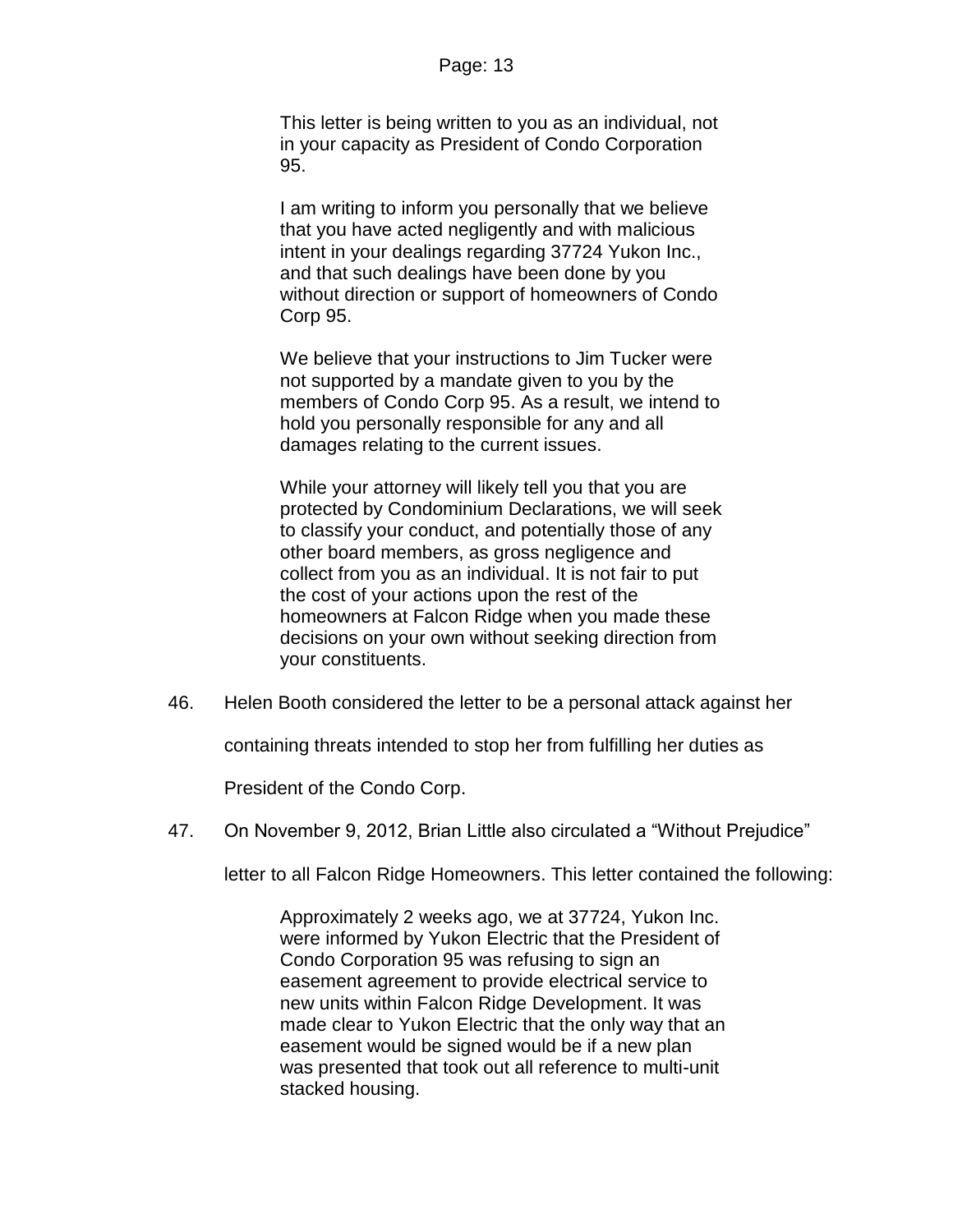#### Page: 14

This easement agreement had been given to the President of the Condo Corporation several months ago, and we had assumed it had been signed and taken care of long ago. We were shocked to hear from Yukon Electric that it wasn't signed and that the President of the Condo Corp was refusing to sign it.

…

The layout of the multi-unit stacked housing was changed at the request of the Condo Board in November, 2010. The Board requested that we move one of the buildings further away from the existing units in order to lessen the impact. While we had no obligation to make this change, we did so specifically at the request of the Condo Board following an in person meeting with them.

The only reason a new easement is now needed is to facilitate the change that was requested by the Board in 2010. **Had the change to the site plan requested by the Condo Board 2 years ago not been made, a new easement would not now be needed.**  (emphasis in original)

The letter continued on to advise that the Condo Developer would be

"engaging litigation attorneys" because of Helen Booth's "unwillingness to

speak with us and her demand that all communication is done through

attorneys". Unit owners were told about the costs being incurred by the

Developer, and further told that the conflict

"…**also affects all those within the Condo Corporation 95. All individuals currently selling their homes or planning on listing their homes must inform all prospective buyers of this current situation.**" (emphasis in original)

The owners were urged to pressure the Condo Board to call a meeting.

48. On November 21, 2012, the Condo Corp. had a special general meeting attended by a representative of the Condo Developer. Several unit owners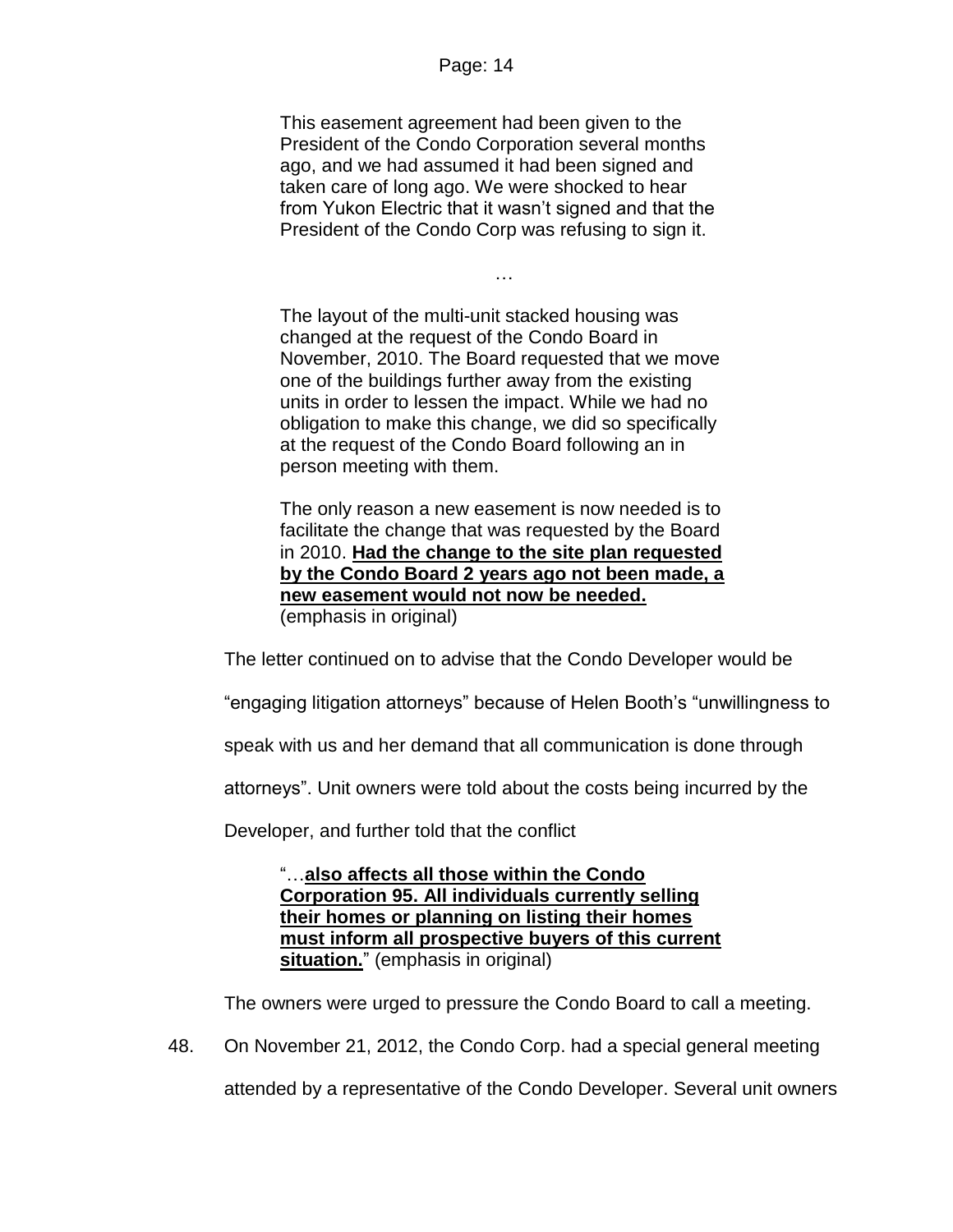raised concerns regarding the use of Bare Land Unit 62 as anything other than single-family residences.

- 49. On November 23, 2012, the Condo Board instructed their counsel to demand that the Condo Developer cease work on Bare Land Unit 62.
- 50. Counsel for the Condo Corp. wrote a letter dated November 23, 2012, to the Condo Developer to cease work on Bare Land Unit 62.
- 51. Based on emails received by various owners, Helen Booth deposed that the Condo Corp. is concerned that the apartment buildings will result in:
	- a) Higher density;
	- b) Increased vehicle traffic;
	- c) Decreased revenue for current condo owners;
	- d) Increased maintenance costs, repairs and liability for existing condo owners;
	- e) Obstruction of natural views (mountains, trees etc.);
	- f) Creation of shadows on to existing condo units;
	- g) The club house being inadequate for the number of owners, and;
	- h) Increased noise and air pollution.
- 52. At the date of this hearing on December 14 and 17, 2012, the Condo Developer continued to construct one apartment building.
- 53. At the time of this hearing, the Condo Property has been divided into 88 units as follows:
	- a) 86 units as single family residences;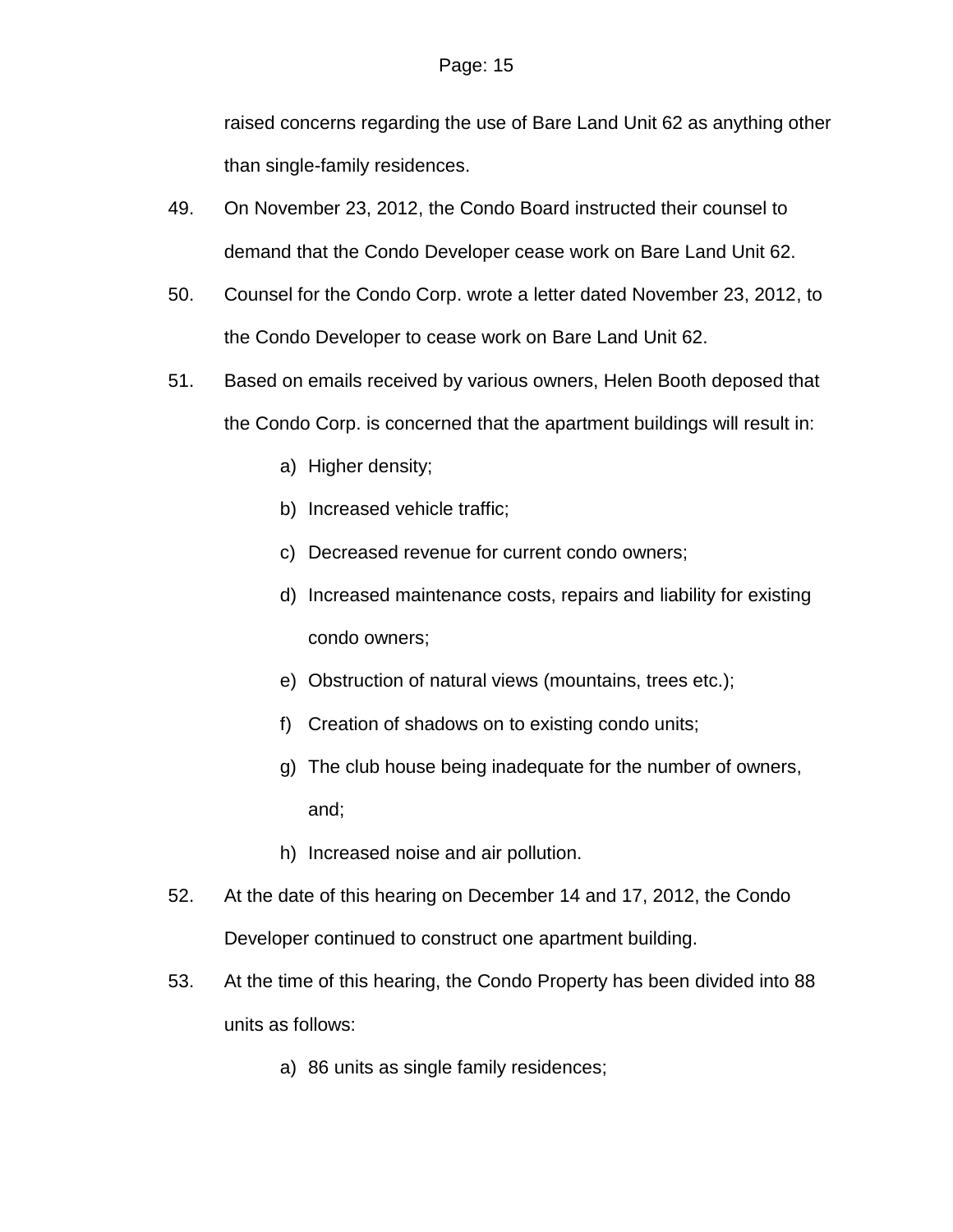- b) Unit 61, the clubhouse, which is owned by the Condo Corp., and;
- c) Bare Land Unit 62, also called Bare Land Unit A, owned by the Condo Developer.
- 54. Brian Little says that the units owned by him and the Condo Developer currently comprise 46.12% of the voting rights. In addition, the Condo Developer holds nine Assignments of Voting Rights, representing 6.66% of the voting rights. The total voting rights in the control of the Condo Developer are 52.78%, which can be exercised in accordance with the Declaration and Bylaw of the Condo Corp.

## **The Amendments to the Declaration**

[7] I am going to discuss the amendments to the Declaration in greater detail, as my findings of fact will be important factors when the equities are considered on the issue of whether a permanent injunction should be issued against the Condo Developer prohibiting the construction of the apartment buildings on Bare Land Unit 62.

[8] As indicated, Caitlin Kerwin purchased Unit 19 in the Condo Property in February 2006. She became President of the Condo Corp. in December 2007 and was in that position until April 4, 2012. She deposed that, during her time as President, no amendments to the Declaration or Plan were requested by the Condo Developer. She also states that no consent of owners or encumbrancers were ever sought and she was not aware of any amendments to the Declaration or Plan being registered while she was President.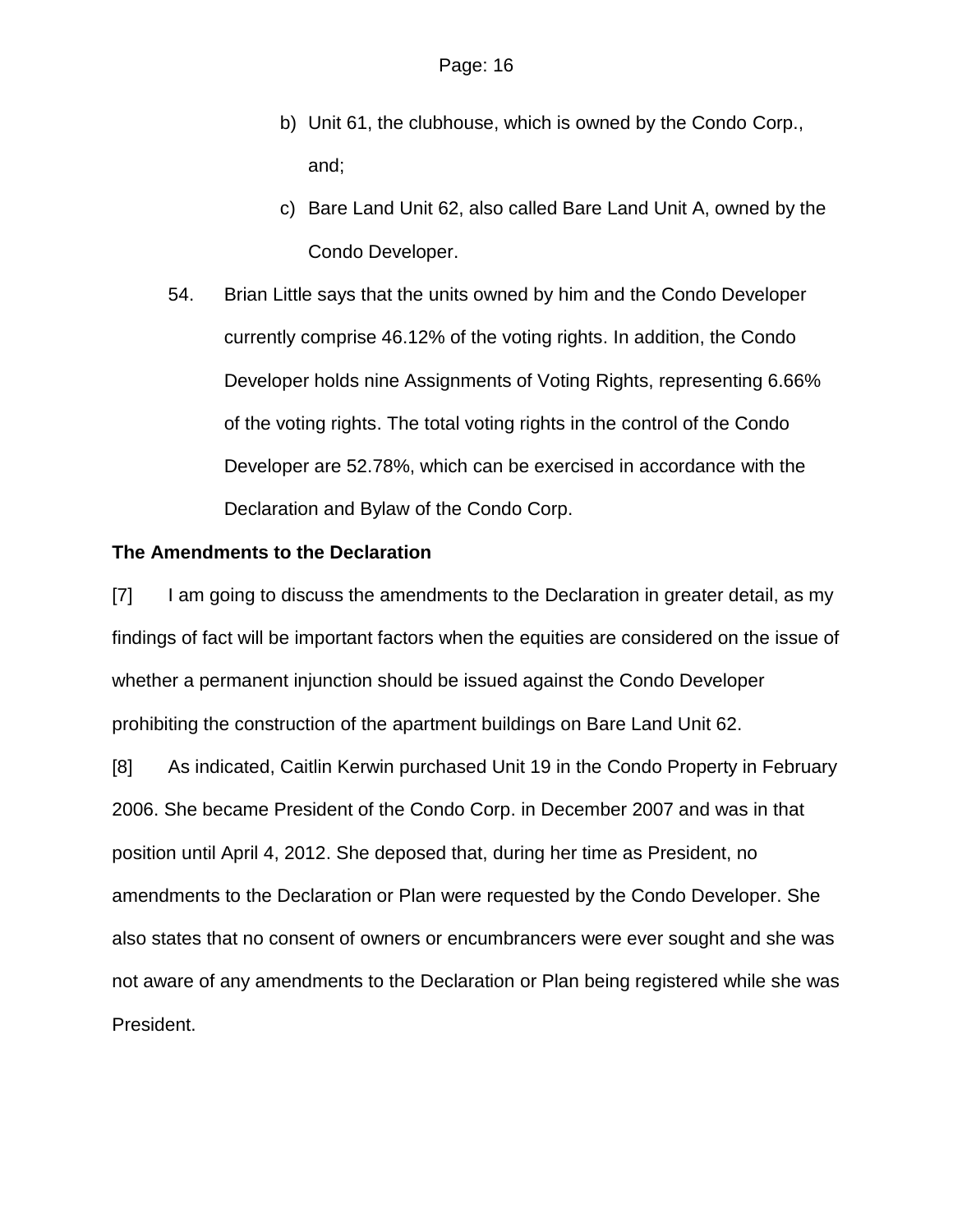#### Page: 17

[9] Caitlin Kerwin states that she was contacted in January or February 2012 by Duncan Lillico and asked to sign some documents about an easement with the City. It was the first time she had been asked to execute any documents by the Condo Developer. She discussed the documents with the Condo Board and told Duncan Lillico that the Condo Board had concerns with them and that she would not sign them. [10] Caitlin Kerwin received an email on February 21, 2012, from Duncan Lillico indicating that they "were getting ready to put in the new Condominium Plot (*sic*) to Land Titles" and that Glenda Murrin would be giving her a call to get her signature on that. This was the first time that she was asked to sign documents relating to the Plan. The Condo Board retained lawyer Carrie Burbidge to represent them. The City of Whitehorse Easement Agreement and new condominium plan were passed on to the new Condo Board and Helen Booth on April 4, 2012.

[11] Helen Booth became President of the Condo Corp. at the Annual General Meeting on April 4, 2012. She had joined the Condo Board in February 2012, but had not previously been on a condominium Board, was unfamiliar with the *Act* and did not know what a Declaration and Plan were. When she became President, she was not provided with the Declaration or Plan for the Condo Corp. and was not aware of any restrictions on the occupation or use of condo units. She was also not aware that the Condo Corp. had a statutory obligation to enforce the compliance of Condo Unit owners with the Declaration and the Plan.

[12] Helen Booth did not become aware of the legal obligations of the Condo Corp. until her counsel reviewed the Declaration and Bylaw in August 2012 and discussed them with her in September and October.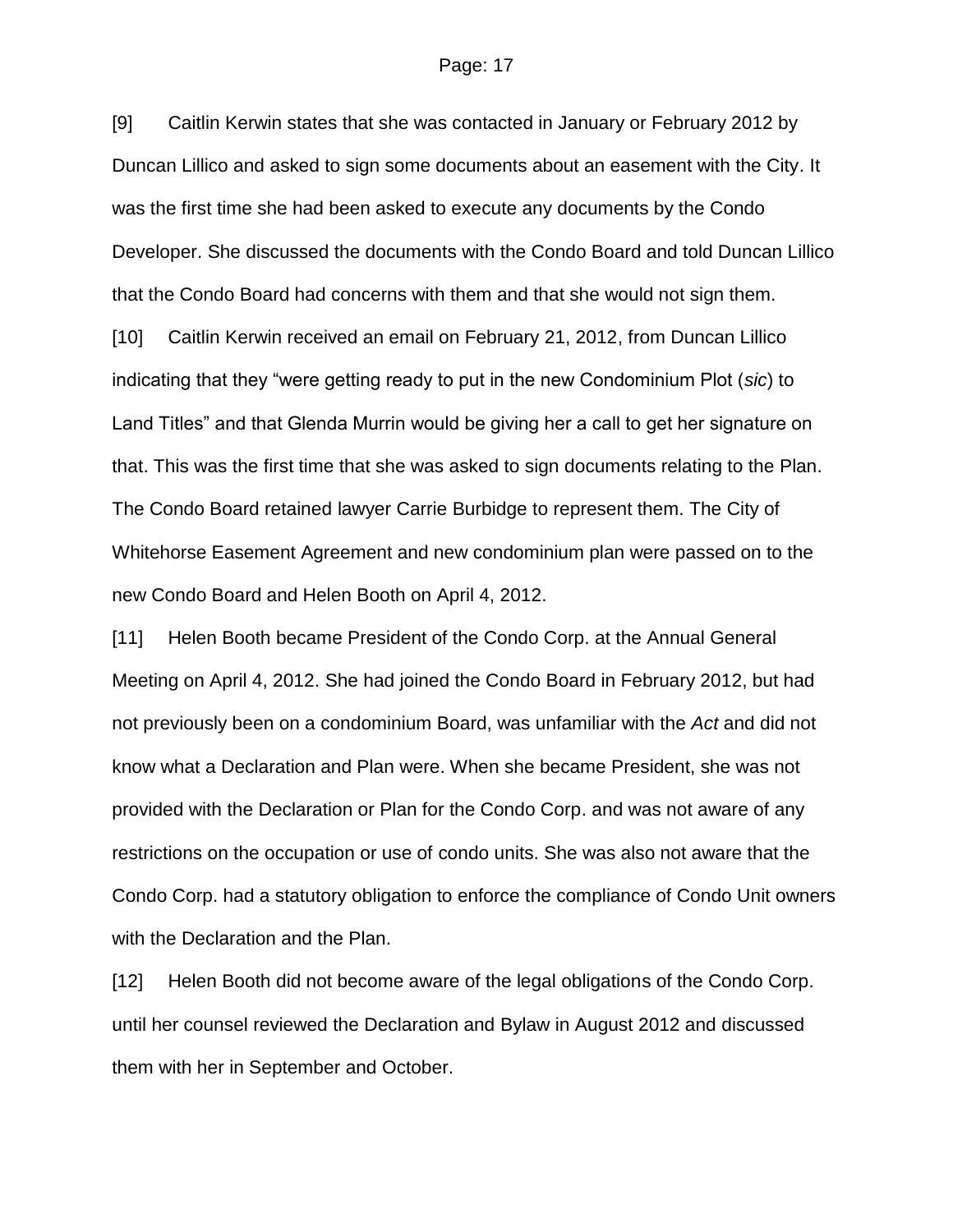[13] Specifically, Helen Booth and the Condo Board met with their counsel on October 17, 2012, to discuss the duties and obligations of the Condo Board of Directors under the *Act* and the Declaration.

[14] The uncontradicted evidence of Helen Booth, after assuming the office of President of the Condo Corp. on April 4, 2012, is as follows:

- a) A proposed easement with the City had been discussed and agreed upon at the Annual General Meeting.
- b) She attended at the office of Glenda Murrin, the lawyer for the Condo Developer, to sign the Easement Agreement. She was presented with the Easement Agreement and a certificate stating that the consent in writing of all the condo unit owners had been obtained.
- c) She states that at the same office meeting with Glenda Murrin, she was advised to sign another document which she understood to be part of the Easement Agreement. Helen Booth now understands this document was an amendment to the Plan of the condominium development.
- d) Helen Booth was informed by Carrie Burbidge, then the Condo Corp. lawyer, that there had been discussions between Glenda Murrin and Carrie Burbidge about the propriety of Helen Booth signing the amendment to the Plan and the Certificate of Consent for the Easement Agreement.
- e) As a result of discussions between Glenda Murrin and Carrie Burbidge, Helen Booth understood that the written consent of owners was to be obtained retroactively. This did not occur.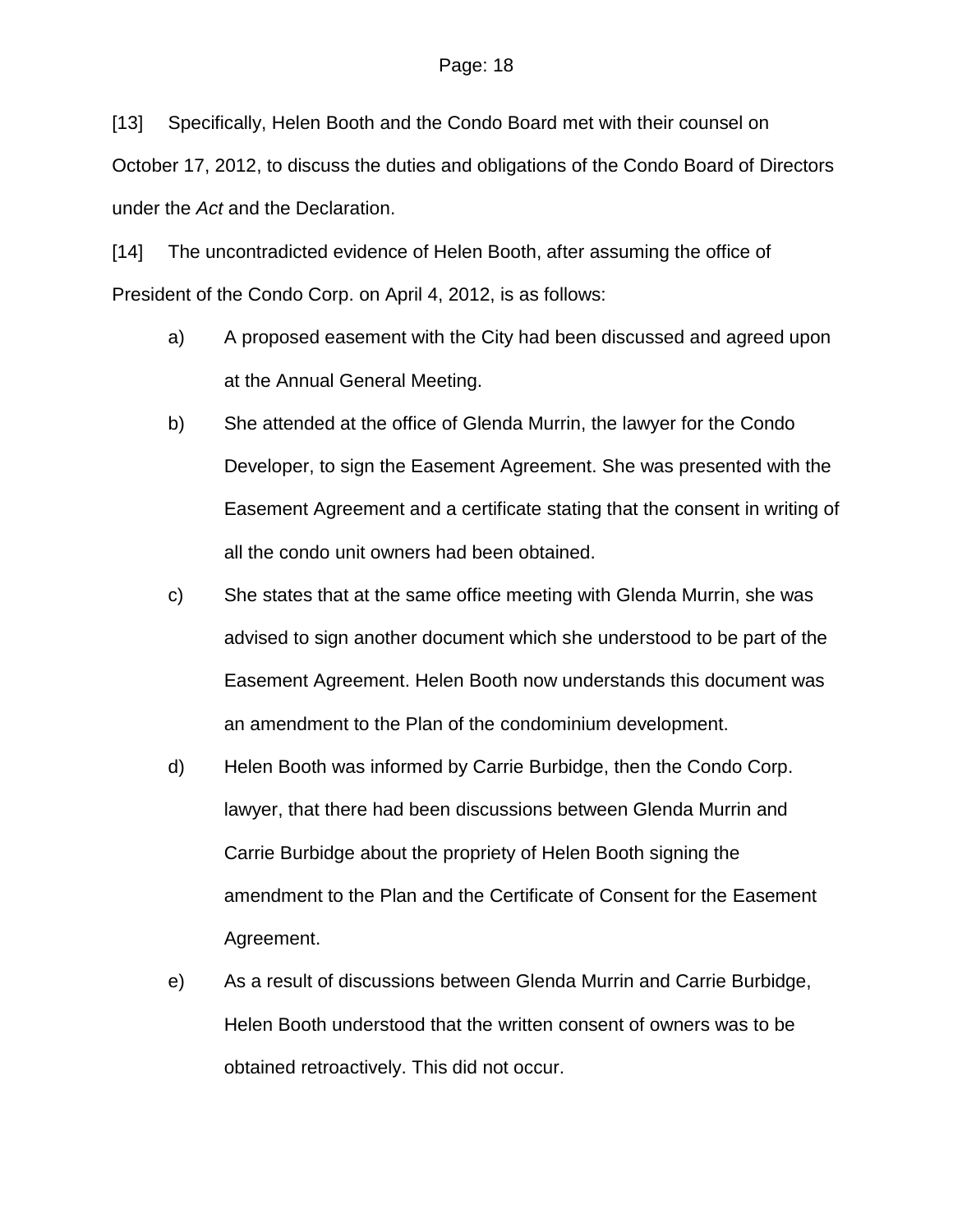[15] On May 16, 2012, Brian Little attended Helen Booth's workplace to speak with her. She was unable to speak with him as she was in a meeting all day. Brian Little eventually met her after work in a bar in Whitehorse where she was having a drink with her partner. Brian Little was visibly upset and told her the following:

- a) That the project was running out of money and that he was going to be out \$80,000 if she did not sign the certificates within the next twenty-four hours;
- b) The new owners who were trying to purchase the newly constructed units were going to lose their interest rates;
- c) That he had a lot of bills to pay and without being able to transfer title to new owners he was going to be in a lot of trouble;
- d) That the Condo Corp. is responsible for moving things forward and he would not know what to do if she did not sign the necessary certificate; and

e) That the Condo Developer had the majority of votes in the Condo Corp. [16] On the same May 16, 2012 evening, Helen Booth contacted other members of the Condo Board. The Board decided that she should sign the Certificate stating that the written consent of unit owners had been obtained "because it was concerned that there would be consequences to the Board, owners (old and new) and [the Condo Developer] if it did not".

[17] On May 17, 2012, Helen Booth was advised by Carrie Burbidge, the Condo Corp. lawyer, not to sign the Certificate stating that the written consent of the condo unit owners and persons with encumbrances had been obtained. Nevertheless, Helen Booth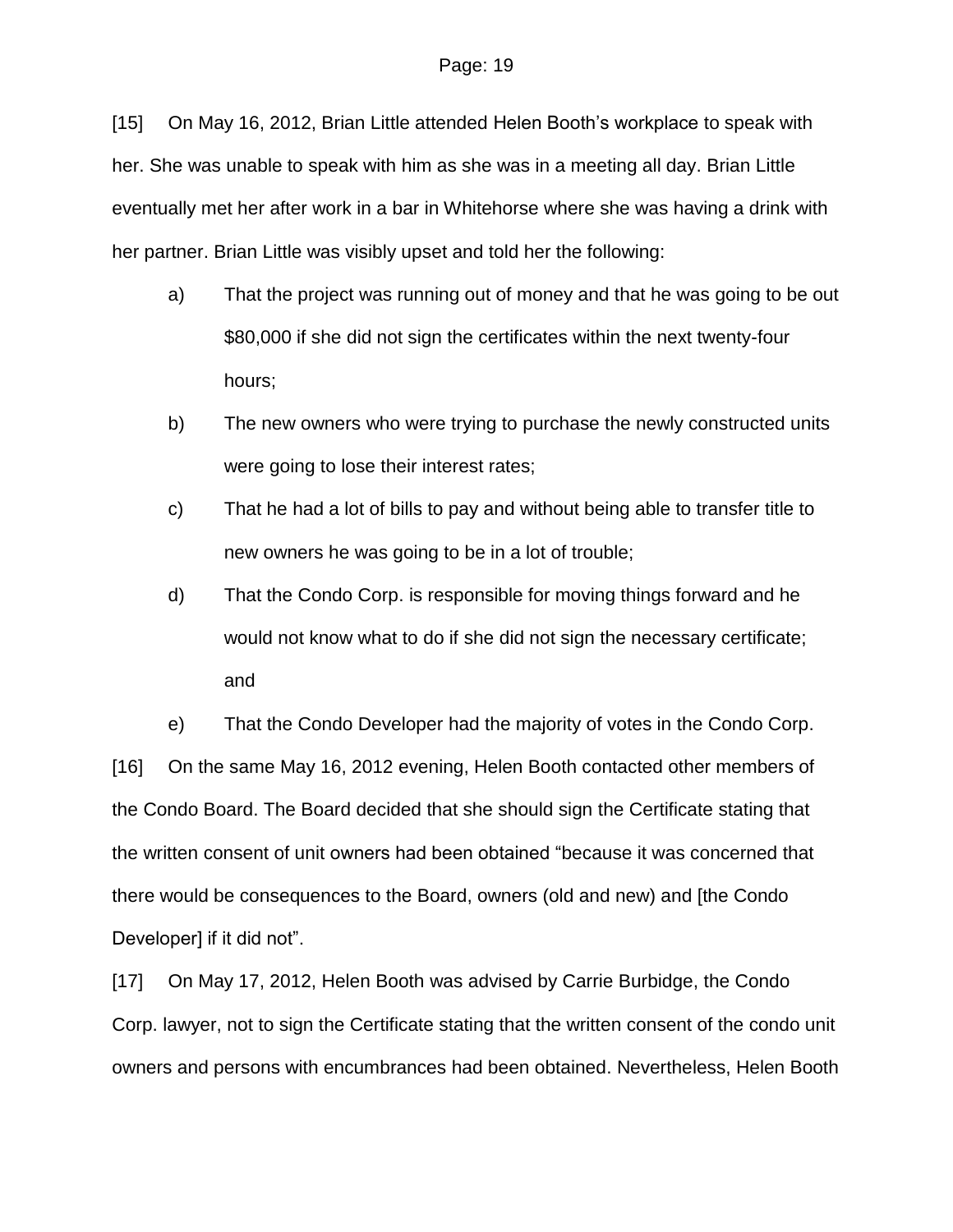and Carrie Burbidge attended at the office of Glenda Murrin. Brian Little was there. Helen Booth signed the Certificate certifying that the consent of all unit owners and persons with encumbrances had been obtained for the amendment to the Declaration. She was assured that the Condo Developer would try to get retroactive consents right away.

[18] At that meeting, Helen Booth expressed her concern about signing the Certificate to Glenda Murrin and Brian Little. As a result, Brian Little signed an indemnification where the Condo Developer purported to indemnify Helen Booth for any causes of action or claims etc. relating to the signing of the Certificate in respect of the consent to the Easement Agreement with the City.

[19] On May 22, 2012, an employee from Glenda Murrin's law office came to Helen Booth's workplace with another certificate of consent, which she also signed.

[20] I find as a fact that the meetings took place with Glenda Murrin, Carrie Burbidge and Brian Little. I also find as a fact that Brian Little made the statements stated by Helen Booth. Mr. Little has not denied any of the assertions by Helen Booth with respect to the signing of the Certificate of consent dated May 22, 2012. No evidence has been provided by Glenda Murrin or Carrie Burbidge and I do not make any factual findings on statements attributed by Helen Booth to them.

#### **THE ISSUES**

- [21] There are a number of issues to address:
	- 1. Is the construction of the apartment buildings on Bare Land Unit 62 permitted by the Declaration and Plan of the Condo Corp.?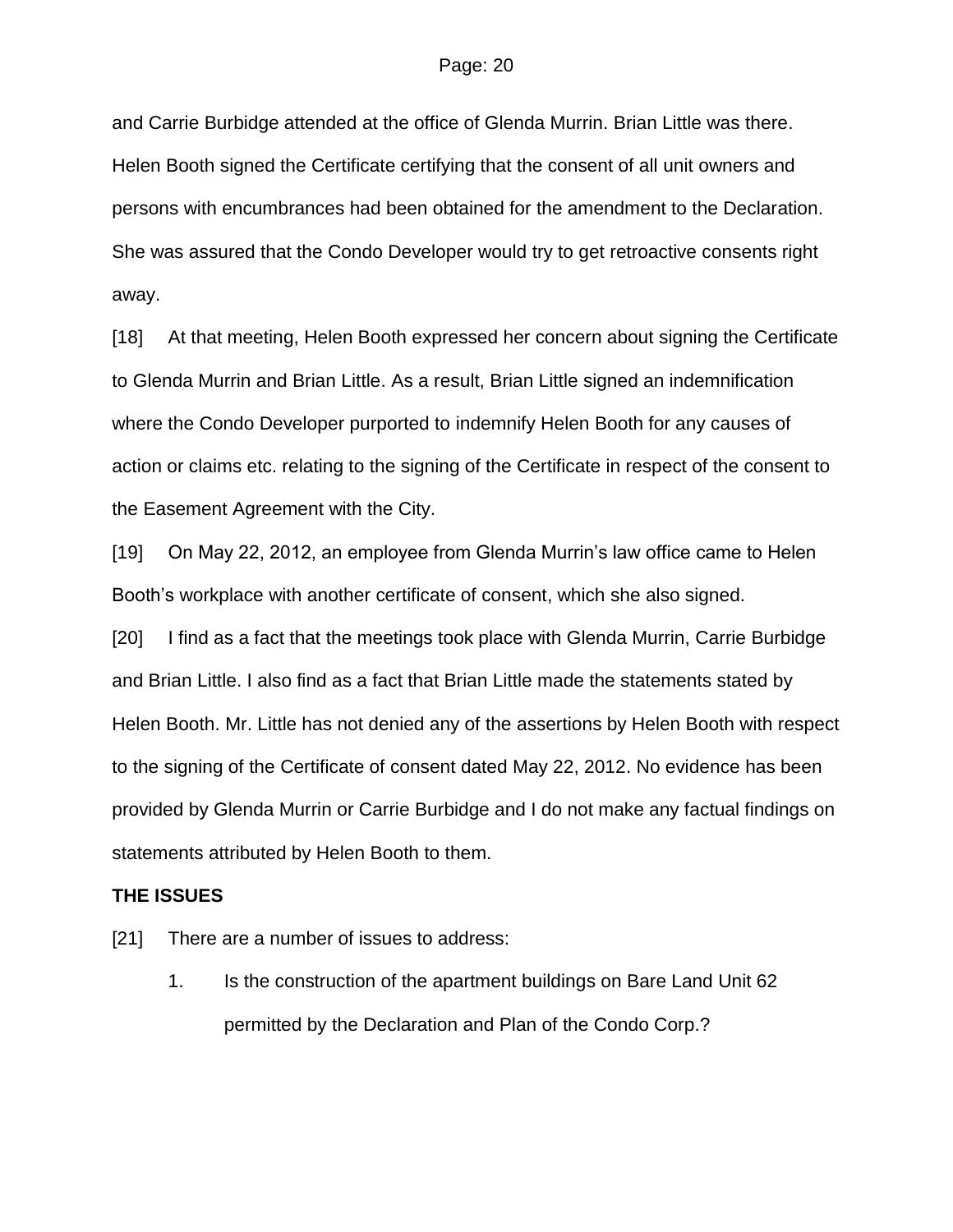- 2. Did the Condo Board enter into a course of discussion and agreement amounting to promissory estoppel?
- 3. Can the Condo Developer rely on the Release and Waiver provision of the Bylaw to prevent the Condo Corp. and the unit owners from enforcing their statutory rights?
- 4. Should the government of the Condo Corp. be terminated or the Declaration and Plan be amended?
- 5. Should a permanent injunction be granted to prohibit the Condo Developer

from constructing the apartment buildings?

6. Should there be an award of special costs?

## **The** *Condominium Act*

- [22] The *Act* sets out the following objects in s. 5:
	- a) To facilitate the division of property into parts that are to be owned or leased individually. The parts are called "bare land units" which are defined as "a part of the land included in the plan and designated as a unit … without reference to any buildings". A unit is defined as a part of the land designated by the plan.
	- b) To facilitate the division of property into parts that are to be owned or leased in common. The common elements are defined as "all the property except the units".
	- c) To provide for the use and management of those properties, and to expedite dealings therewith. As will be seen the affairs of the condominium property are to be managed by the board of a corporation incorporated under the *Act*.
	- d) the *Act* shall be construed in a manner to give effect to the above objects.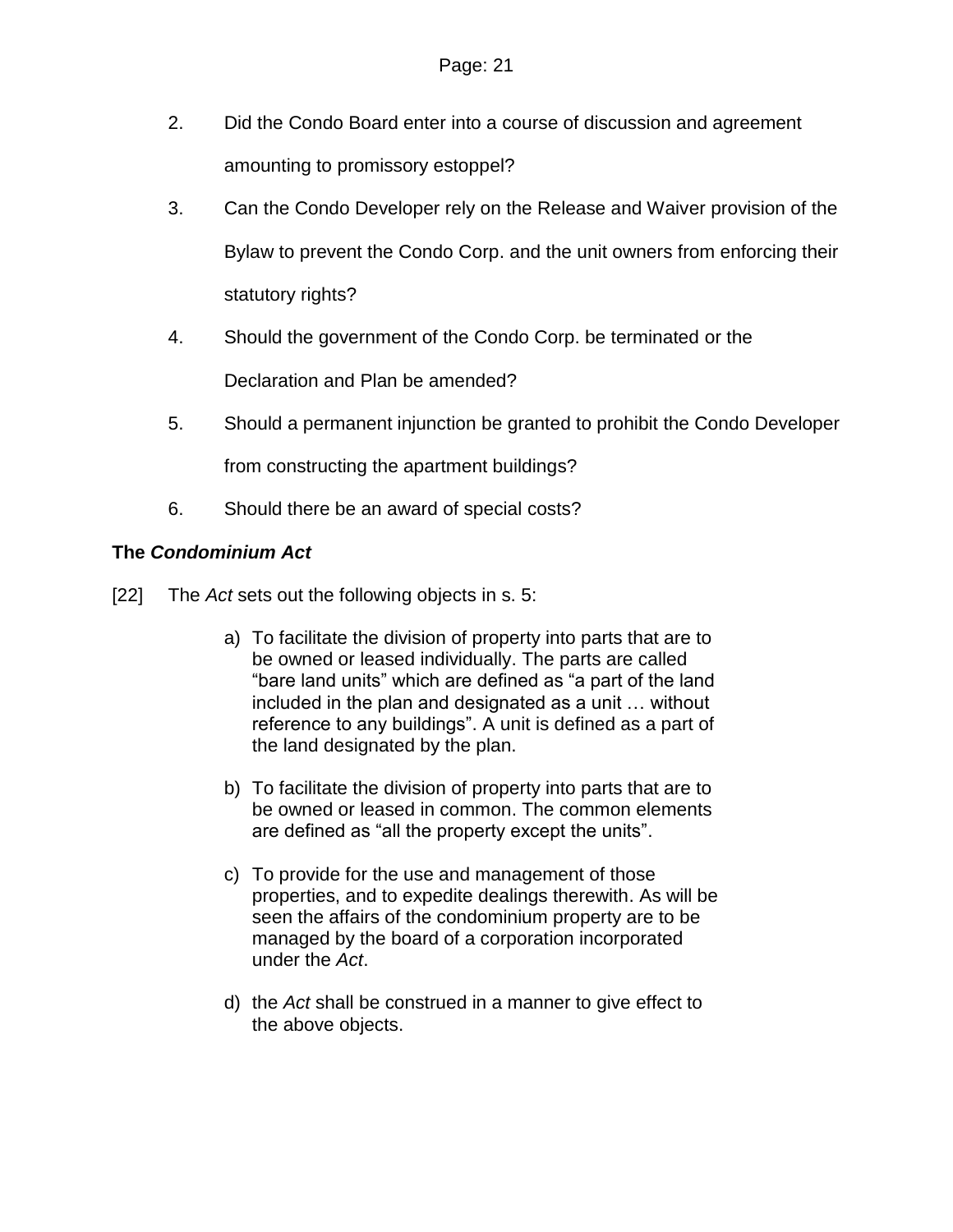[23] The application of the *Act* is triggered by the registration of a condominium corporation's declaration and plan, which brings the property described in the plan under the governance of the *Act* (s. 4). This permits the registrar under the *Land Titles Act* to issue a certificate of title in the name of the corporation and separate certificates of title in the name of each owner for each unit described in the plan.

[24] Section 5 of the *Act* deals with declarations. It states that a declaration shall not be registered unless it contains a number of specified requirements, including, among other things, that it is approved as to form by the registrar and that "it contains a statement expressed in percentages allocated to the units of the proportions in which the owners are to contribute to the common expenses and share in the common interest".

[25] Under s. 5(2) there is a list of matters that may be contained in a declaration, which includes, among other things:

> (c) provisions respecting the occupation and use of the units and common elements, but no such provision shall discriminate because of the race, creed, colour, nationality, ancestry or the place of origin of any person;

[26] Significantly, to indicate the importance of the declaration, s. 5 states:

(3) All matters contained in a declaration, except the address of service, may be amended only with the written consent of all owners, and all persons having registered encumbrances against the units and common interests.

(4) If a declaration is amended, the corporation shall register a copy of the amendment either

> (a) executed by all the owners and all persons having registered encumbrances against the units and common interests; or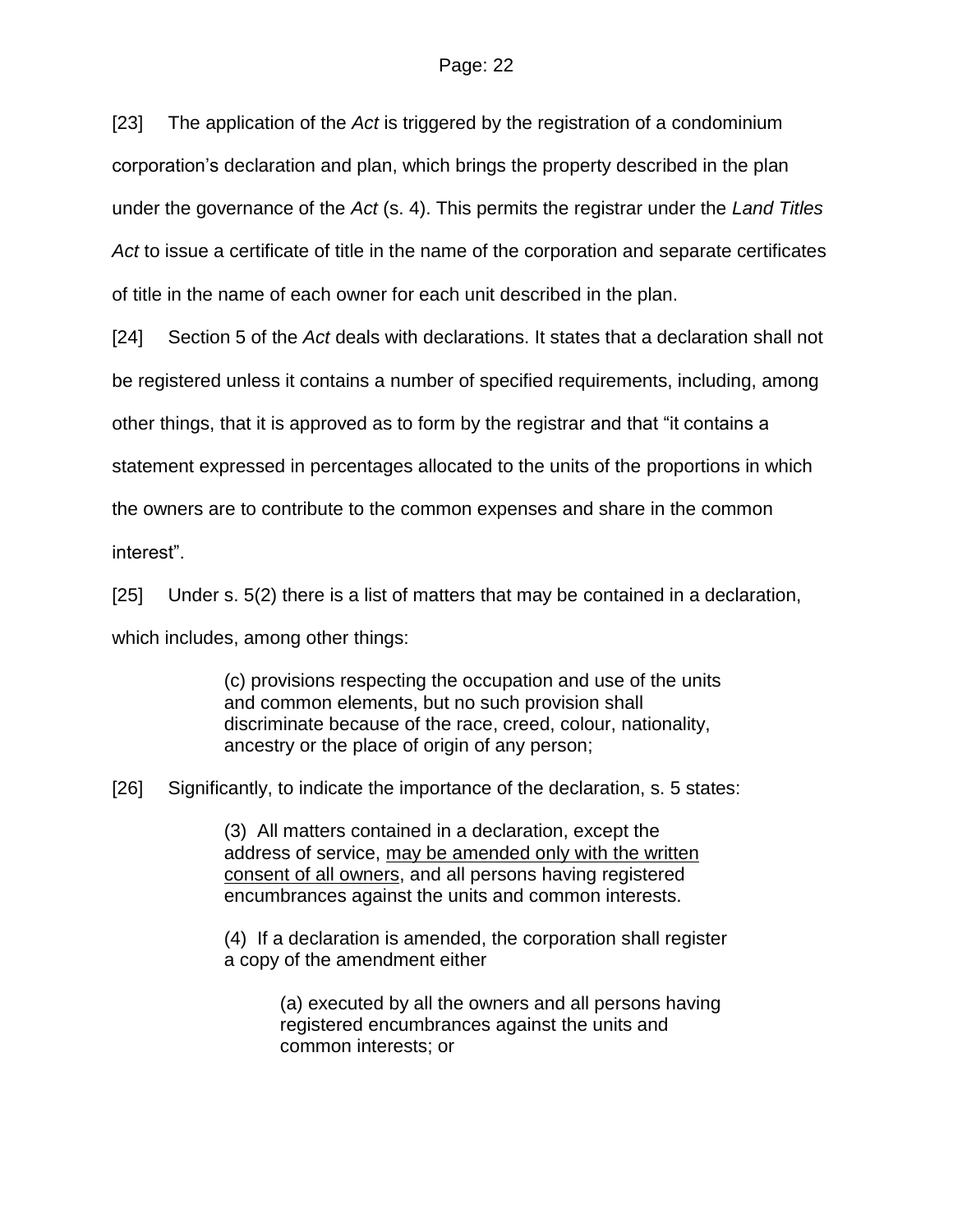(b) accompanied by a certificate under the seal of the corporation certifying that all the owners and all persons having registered encumbrances against the units and common interests have consented in writing to the amendment,

and until the copy is registered, the amendment is ineffective. (my emphasis)

[27] Section 6 of the *Act* addresses the content of a plan. According to s. 6(1), a plan

"shall contain", among other things:

- (a) structural plans of the buildings;
- (b) a specification of the boundaries of each unit by reference to the buildings;
- (c) diagrams showing the shape and dimensions of each unit and the approximate location of each unit in relation to the other units and the buildings; …

[28] I note that s. 6(2) states that these requirements do not apply to a bare land unit.

[29] As with the amendment requirements for a declaration, pursuant to s. 6(5), "[t]he

plan may be amended only with the written consent of all owners and all persons having

registered encumbrances against the units and common interests". Section 6(6) also

mirrors s. 5, and requires that, when a plan is amended, the corporation register a copy

of the amended plan either executed by all the owners and persons with encumbrances,

or accompany the plan with a certificate certifying that all members and persons with

encumbrances have consented to the amendments in writing.

[30] After establishing the importance and requirements of the declaration and plan,

s. 10 of the *Act* creates the corporation without share capital, and includes the following:

(2) The members of the corporation are the owners and they shall share the assets of the corporation in the proportions as provided in the declaration.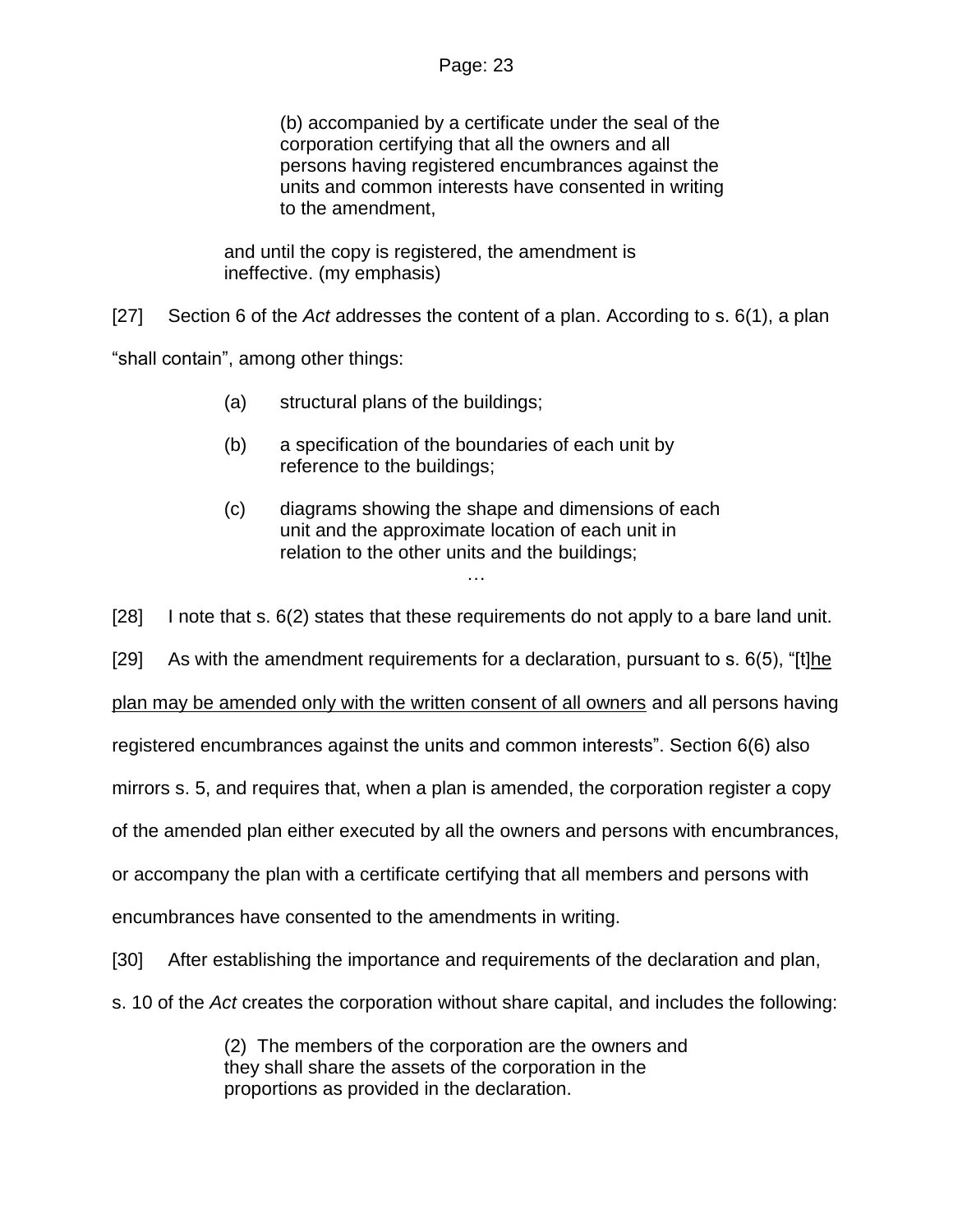…

(4) The objects of the corporation are to manage the property of the owners and any assets of the corporation.

(6) The corporation shall be regulated in accordance with the declaration and the bylaws.

…

[31] Section 11 states that the affairs of the corporation shall be managed by a board

of directors and:

(3) The acts of a member of the board or an officer of the board done in good faith are valid despite any defect that may thereafter be discovered in that member's election or qualifications.

[32] Section 12 of the *Act* permits the corporation to make bylaws, which may

address the following areas:

- (a) governing the management of the property;
- (b) governing the use of units or any of them for purposes of preventing unreasonable interference with the use and enjoyment of the common elements and other units;
- (g) specifying duties of the corporation consistent with its objects;

…

[33] Section 13 sets out the rights and obligations of each owner and the corporation

as follows:

13(1) Each owner is bound by, shall comply with and has a right to the compliance by the owners with this Act, the declaration and the bylaws, and the corporation has a duty to effect that compliance.

(2) The corporation and each person having an encumbrance against a unit and common interest has a right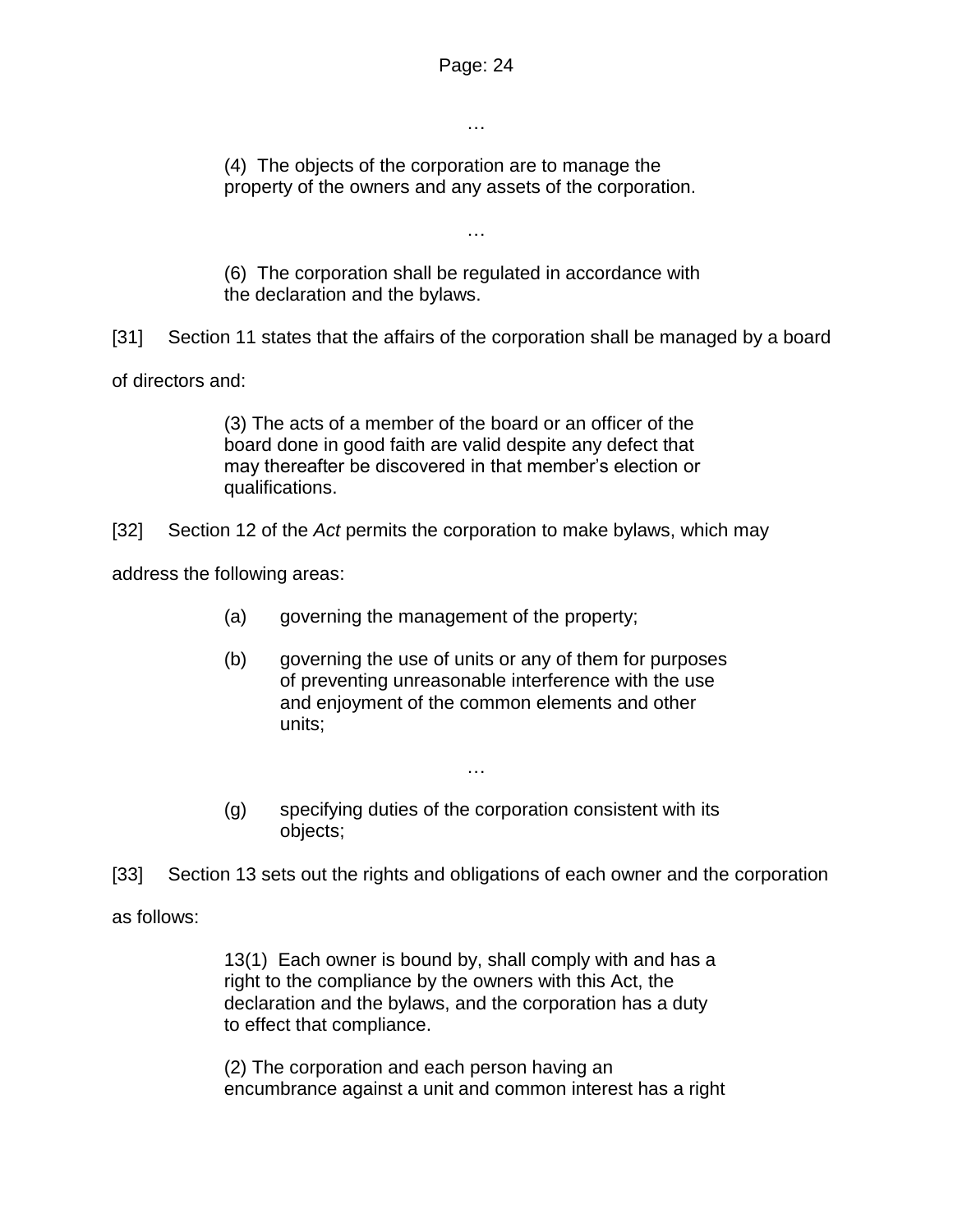to the compliance by the owners with this Act, the declaration and the bylaws.

(3) Each member of the corporation and each person having an encumbrance against a unit and a common interest has the right to performance of any duty of the corporation specified by this Act, the declaration or the bylaws.

[34] It is significant that each owner has a right to compliance by the other owners

with the *Act*, the declaration and the bylaws, and that the corporation has a duty to

effect that compliance. The corporation also has a right to compliance by the owners

with the *Act*, declaration and bylaws.

[35] Section 24 of the *Act* permits court applications for an order directing the

performance of a duty:

24(1) If a duty imposed by this Act, the declaration or the bylaws is not performed, the corporation, any owner or any person having an encumbrance against a unit and common interest may apply to the court for an order directing the performance of the duty.

(2) The court may by order direct performance of the duty and may include in the order any provisions that the court considers appropriate in the circumstances including

- (a) the appointment of an administrator for any time, and on any terms and conditions, as it considers necessary; and
- (b) the payment of costs.

[36] Section 23 sets out the conditions required to terminate the government of the

property by application of an interested party under the *Act*. I will set out this section

under the issue dealing with the Condo Developer's application to terminate the

government of this Condo Corp. or to amend the Declaration and Plan.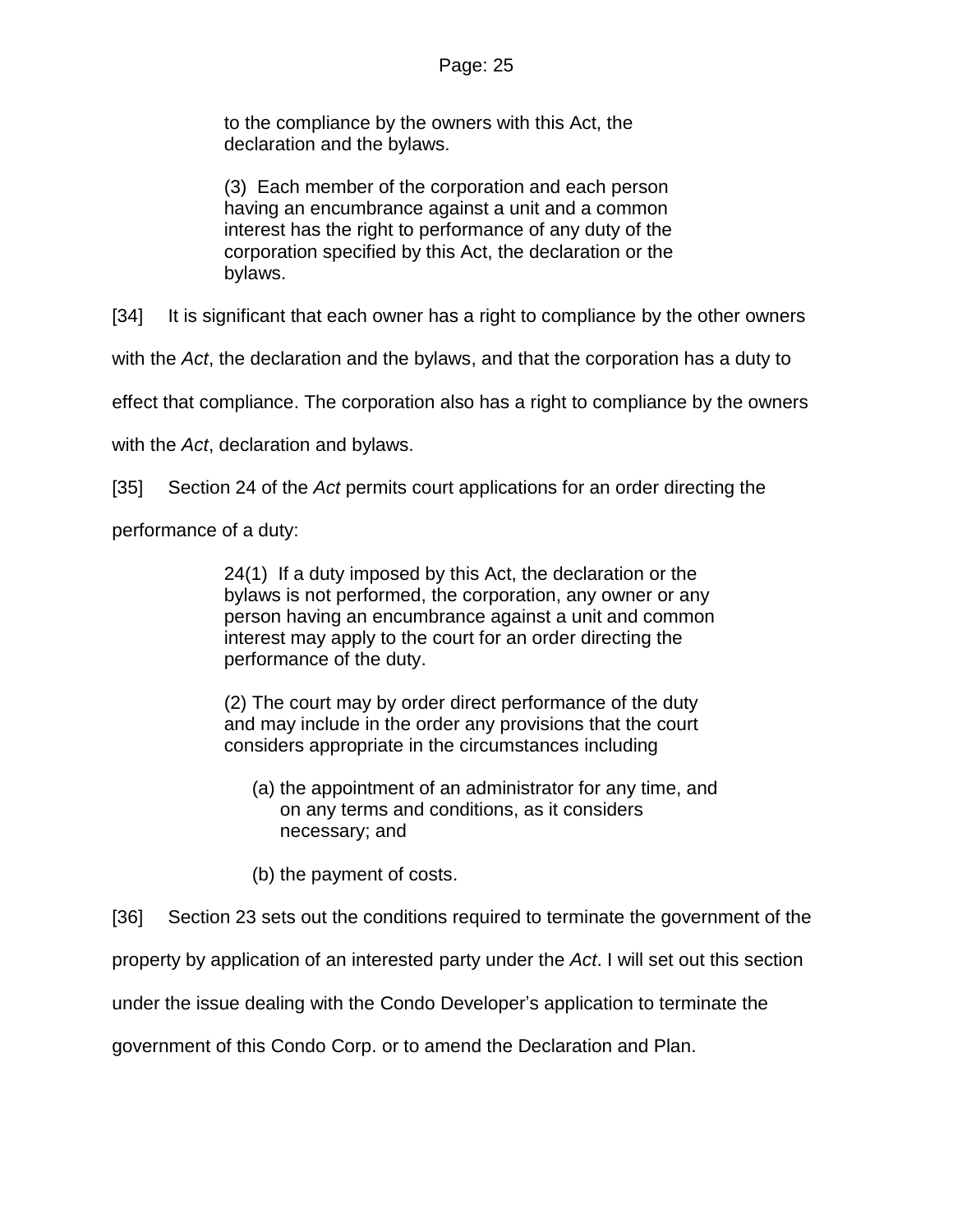#### Page: 26

# **Issue 1: Is the construction of the apartment buildings on Bare Land Unit 62 permitted by the Declaration and Plan of the Condo Corp.?**

[37] As a result of my finding that the unit owners of the Condo Corp. did not consent in writing to any of the amendments to the Declaration and Plan filed in the Land Titles Office after October 2005, the original Declaration and the original Plan are the documents that govern in this case. Without the written consent of the owners, s. 5(4) states that amendments to the Declaration are ineffective and s. 6(5) states that amendments to the Plan are similarly ineffective. The only buildings shown on the original Plan are those for units 1 – 54. There is no Bare Land Unit 62 or Bare Land Unit A. This unit does not exist in law.

[38] While the various references to City development permits and building permits must be taken into consideration in the application of fairness and equitable principles, it is clear that municipal approval of building plans does not replace or supersede the written consent of the unit owners required by the *Act*. See *Maverick Equities Inc. v. Condominium Plan No. 9422336,* 2010 ABQB 179. The *Act* makes no reference to municipal development permits or building permits.

[39] It is my view that because there is no Bare Land Unit in the Plan, any interpretation of the provisions of the *Act* or the Declaration with respect to the nature and use of bare land units is moot. However, counsel based their arguments around the interpretation of s. 11(a) of the Declaration with respect to the use of units, and I will address it.

[40] Counsel for the Condo Corp. points to para. 11(a) of the Declaration as prohibiting the development of multi-family units. In my view, interpreting this paragraph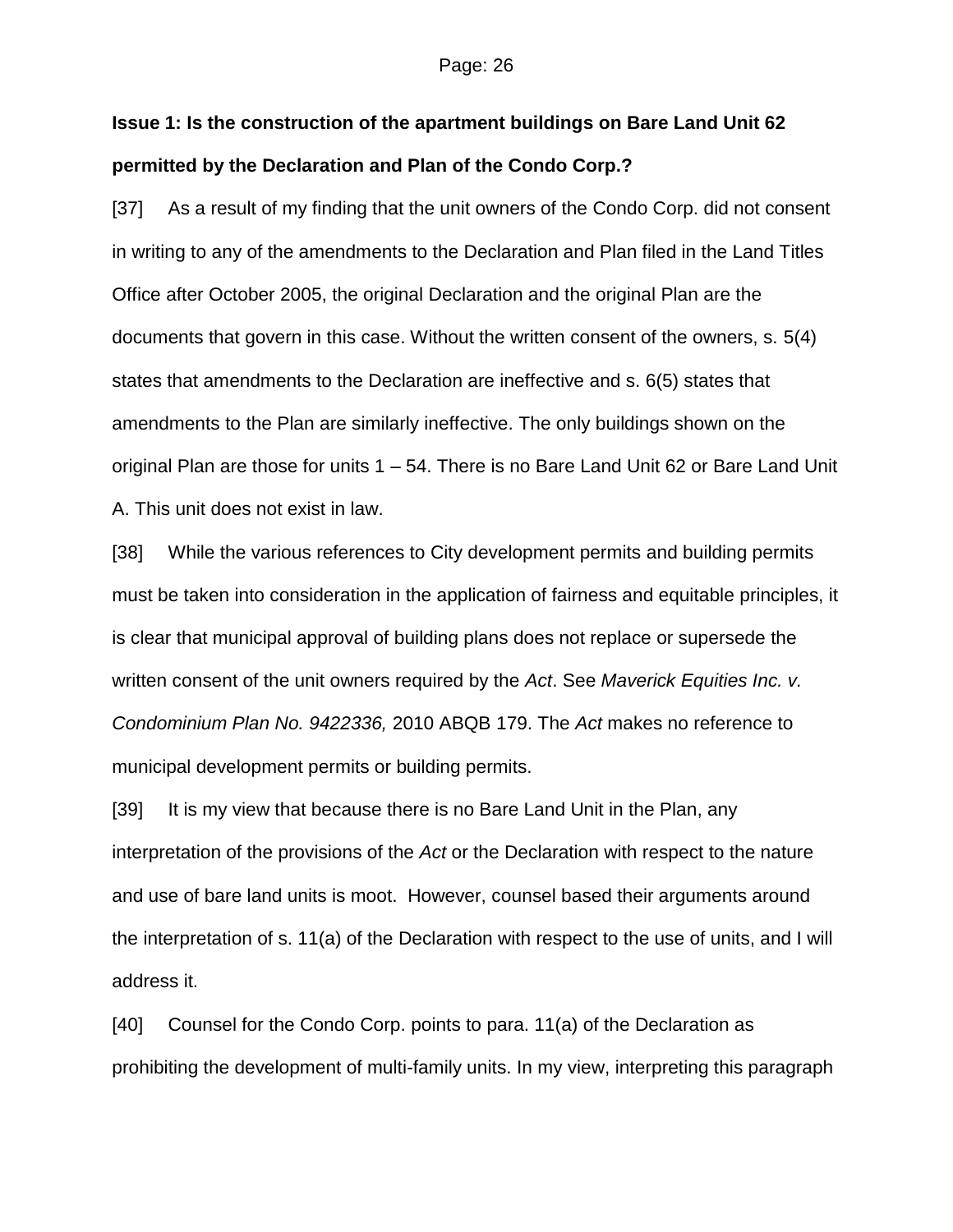involves the application of the principle of *contra proferentem,* which dictates that the least favourable interpretation should be adopted against the Condo Developer who created the Declaration and Plan. Thus, even if Bare Land Unit 62 or Bare Land Unit A were in the original Plan, para. 11(a) would apply to require that each unit on it shall be occupied and used as a private single-family residence. The Condo Developer would submit that it would be somewhat absurd for Bare Land Unit 62 or Bare Land Unit A to be constructed as a single family residence when his intention was to have apartment buildings. However, that intention or purpose of having multi-family unit apartment buildings was never expressed in the original Declaration or Plan.

[41] Arguably, the restriction applies to use and occupation of individual units, rather than the construction or development of the buildings overall. But, in my view, even that less restrictive interpretation does not permit the construction of apartment buildings containing multiple single family residences.

[42] The Plan, which is required by s. 6(1) of the *Act* to contain "the structural plans of the buildings" does not contain any building with 16 or 24 units as the Condo Developer now proposes and constructs. Section 6(2), which states that the requirements of s. 6(1) do not apply to bare land units, does not assist the Condo Developer as the original Plan did not contain a bare land unit.

[43] I conclude that neither the Declaration nor the Plan permit the construction of a 16-or 24-unit apartment building on the Condo Property.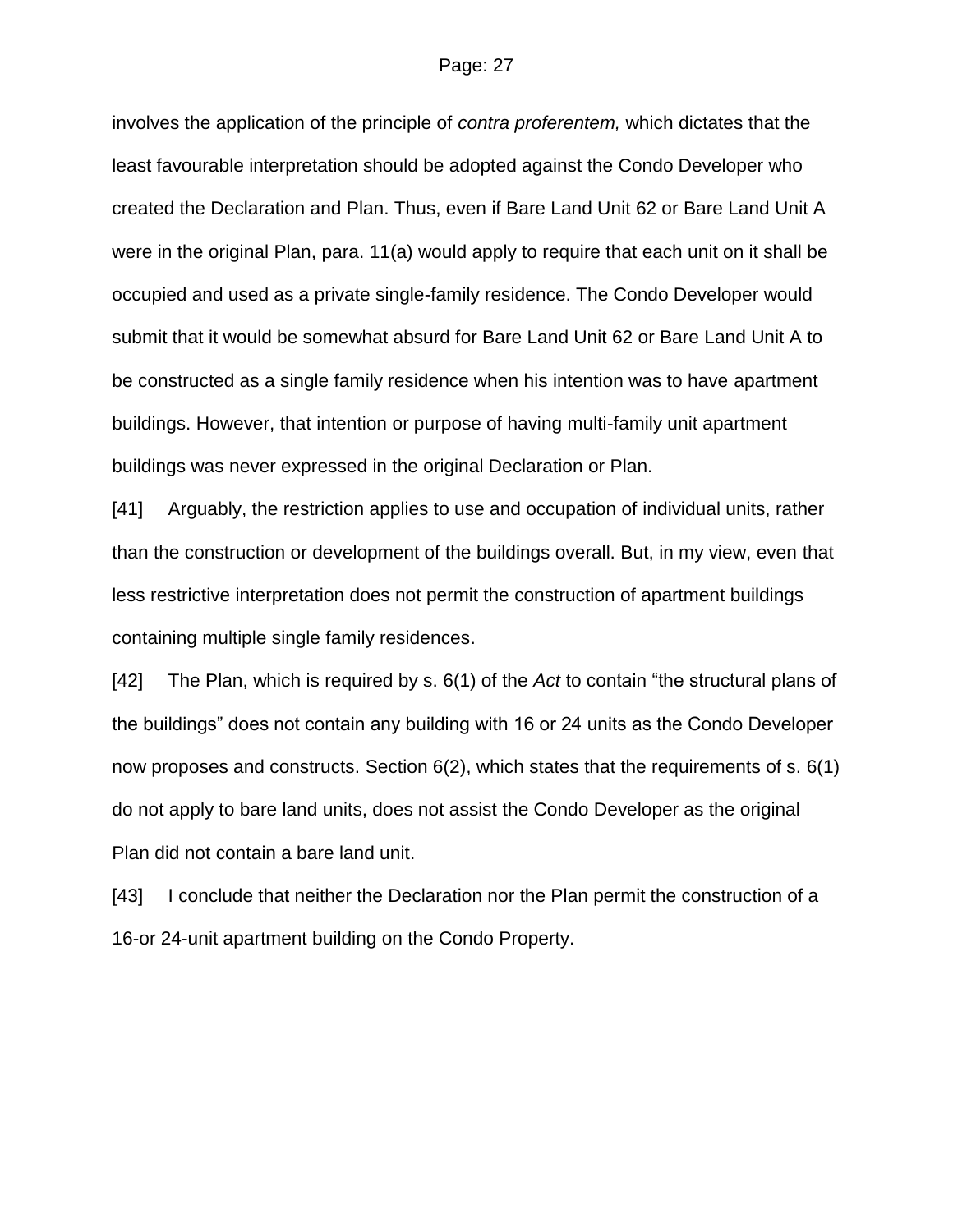# **Issue # 2: Did the Condo Board enter into a course of discussion and agreement amounting to promissory estoppel?**

[44] There is no question that Caitlin Kerwin, in her capacity as President of the Condo Corp., was involved in on-going discussions with the Condo Developer about the construction of multi-family apartment buildings. These included an agreement to move the multi-family buildings from the south side of the development to the west side, which is the present location of the apartment building under construction. There is no evidence that, outside of the Board, the owners of units not controlled by the Condo Developer were consulted about this, and the Condo Developer does not argue that the unanimous consent of these owners to the relocation was in any way secured. Rather, this argument is raised as a defence to the court action of the Condo Corp. for an injunction. Should the estoppel argument succeed, the Condo Developer would still require the consent of the owners before constructing the apartment buildings.

[45] Proprietary estoppel is a form of promissory estoppel and the essential elements are described in *Eberts. v. Carlton Condominium Corp. No. 396* (2000), 136 O.A.C. 317 at para. 23 (quoting from McGee, *Snell's Equity,* 13 ed. (2000)):

(i) An equity arises where:

(a) the owner of land (O) induces, encourages or allows the claimant (C) to believe that he has or will enjoy some right or benefit over O's property;

(b) in reliance upon this belief, C acts to his detriment to the knowledge of O; and

(c) O then seeks to take unconscionable advantage of C by denying him the right or benefit which he expected to receive.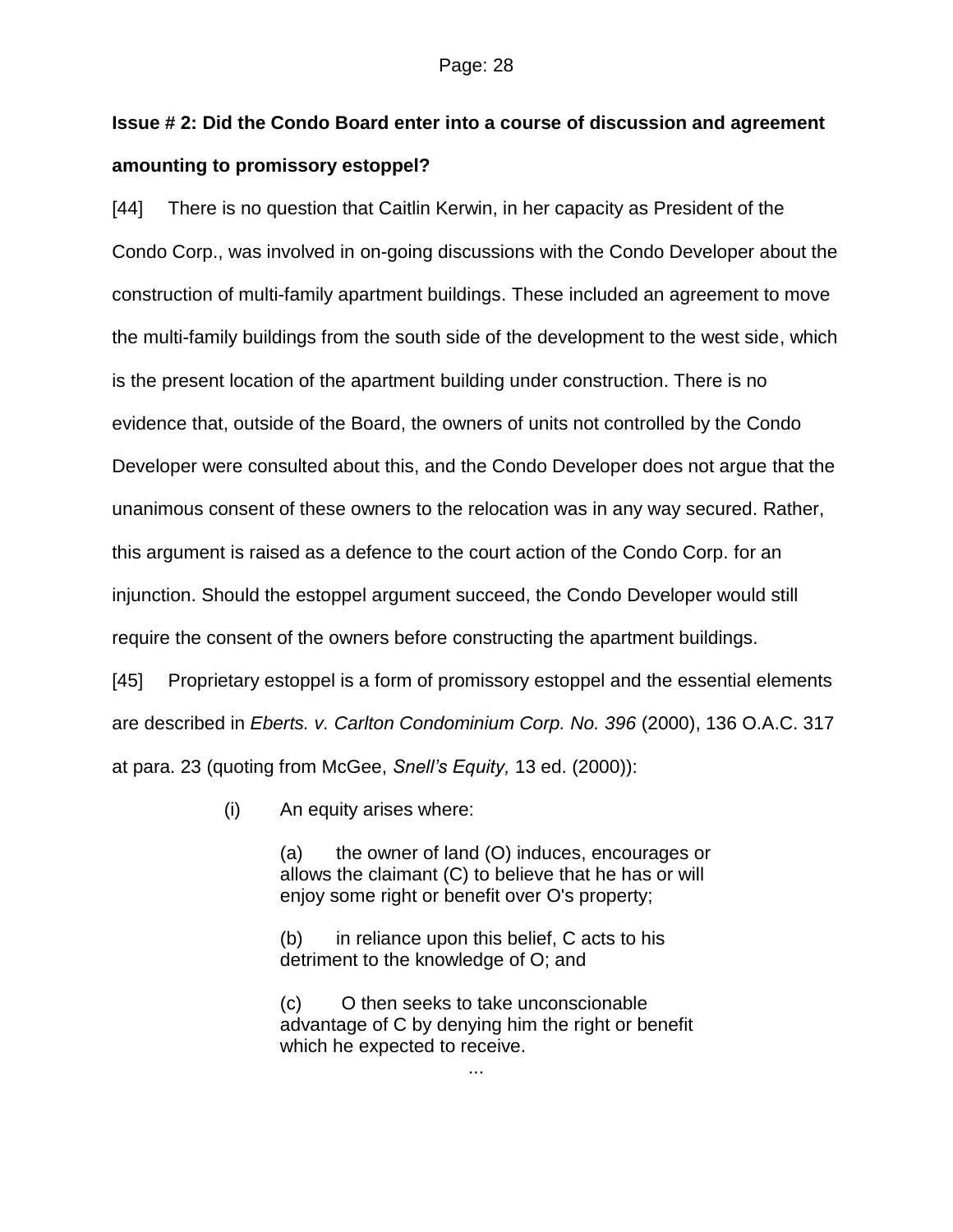#### Page: 29

(iv) The relief which the court may give may be either negative, in the form of an order restraining O from asserting his legal rights, or positive, by ordering O to either grant or convey to C some estate, right or interest in or over his land, to pay C appropriate compensation, or to act in some other way.

[46] In *Eberts,* the condominium development was originally described as 33 units, made up of 15 industrial commercial units and 18 storage units. Just before Eberts bought a unit, the declaration was amended to read "33 commercial units" giving each unit, including the storage units, one vote. Eberts was aware of the change. The owner of the 18 storage units agreed that, as long as it was the owner, it would not exercise more than three votes. A new owner purchased the 18 storage units and Eberts brought an application in proprietary estoppel to amend the declaration to limit the 18 storage units to three votes based on the agreement of the first owner. The trial judge granted Eberts' application, however his decision was overturned on appeal.

[47] The Court of Appeal found that proprietary estoppel did not apply, as a private agreement to limit the voting rights of an original owner could not override the express provisions of the *Condominium Act*. Finlayson J.A. stated more broadly at para. 19:

> … Private agreements cannot override the provisions of the statute and equity can only prevail over an express statutory scheme in the rarest of circumstances of which this is not one. …

[48] Reducing a unit's voting right required an amendment to the corporation's declaration. The Court found that proprietary estoppel did not apply as the representation in question was not made to Eberts, she was not misled, and her proprietary interests were not affected.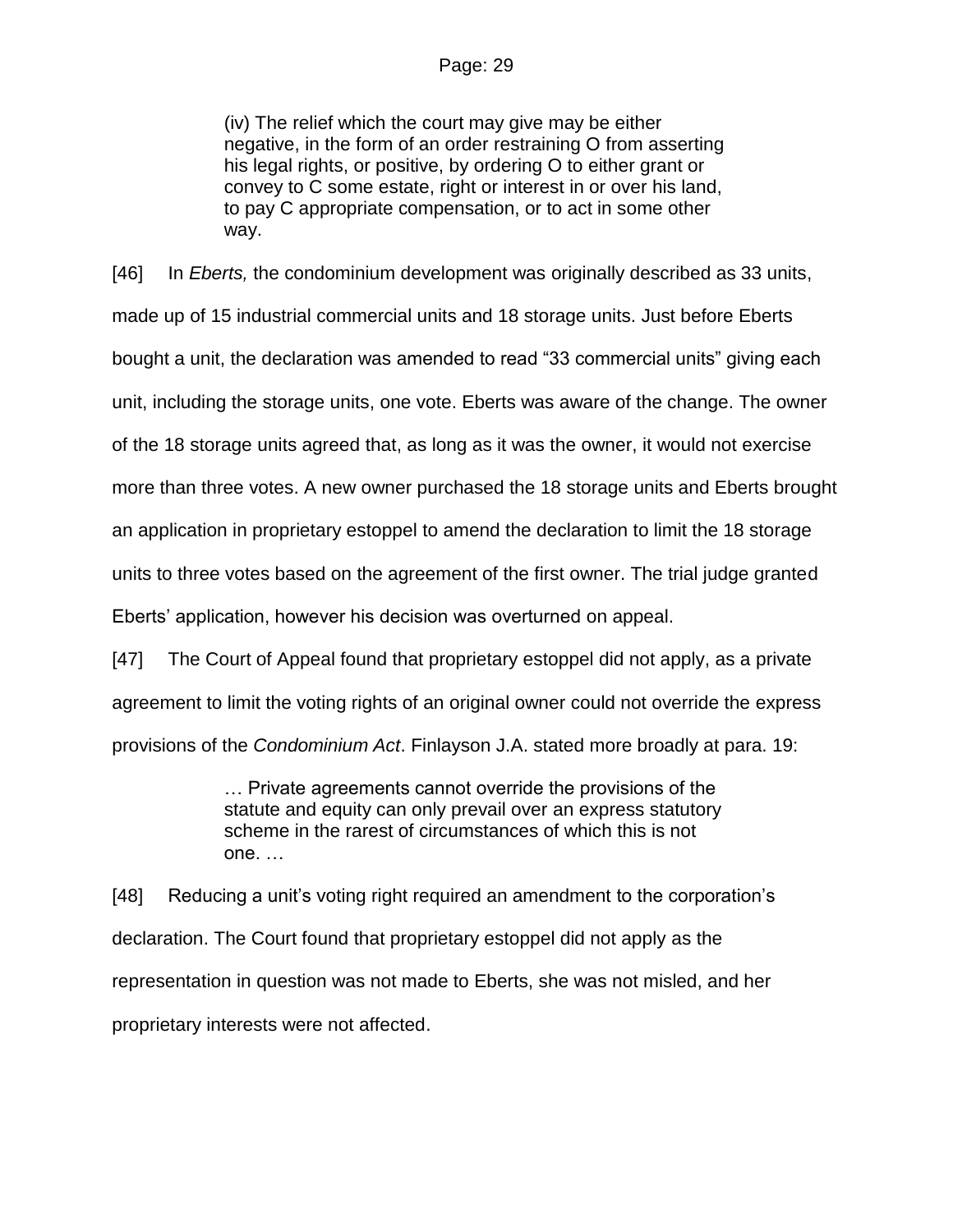[49] In *John Burrows Ltd. v. Subsurface Surveys Ltd.*, [1968] S.C.R. 607, a case of promissory estoppel, the Court ruled that for equitable estoppel to arise, there must be evidence that one of the parties entered into a course of negotiations which led the other to suppose that strict rights under a contract would not be enforced, and that the first party intended that the legal relations created by the contract would be altered. On the facts of that case, John Burrows routinely permitted Subsurface to make certain interest payments more than 10 days after they were due. On receiving one interest payment 36 days overdue, however, John Burrows demanded the whole amount due as the default in interest payment was more than the 10 days permitted in the promissory note. Subsurface argued that John Burrows was estopped by its earlier conduct from recovering the entire amount of the debt.

[50] Ritchie J. in dismissing the estoppel claim, stated at paras. 17 and 18 (QL), as follows:

> It seems clear to me that this type of equitable defence cannot be invoked unless there is some evidence that one of the parties entered into a course of negotiation which had the effect of leading the other to suppose that the strict rights under the contract would not be enforced, and I think that this implies that there must be evidence from which it can be inferred that the first party intended that the legal relations created by the contract would be altered as a result of the negotiations.

> It is not enough to show that one party has taken advantage of indulgences granted to him by the other for if this were so in relation to commercial transactions, such as promissory notes, it would mean that the holders of such notes would be required to insist on the very letter being enforced in all cases for fear that any indulgences granted and acted upon could be translated into a waiver of their rights to enforce the contract according to its terms.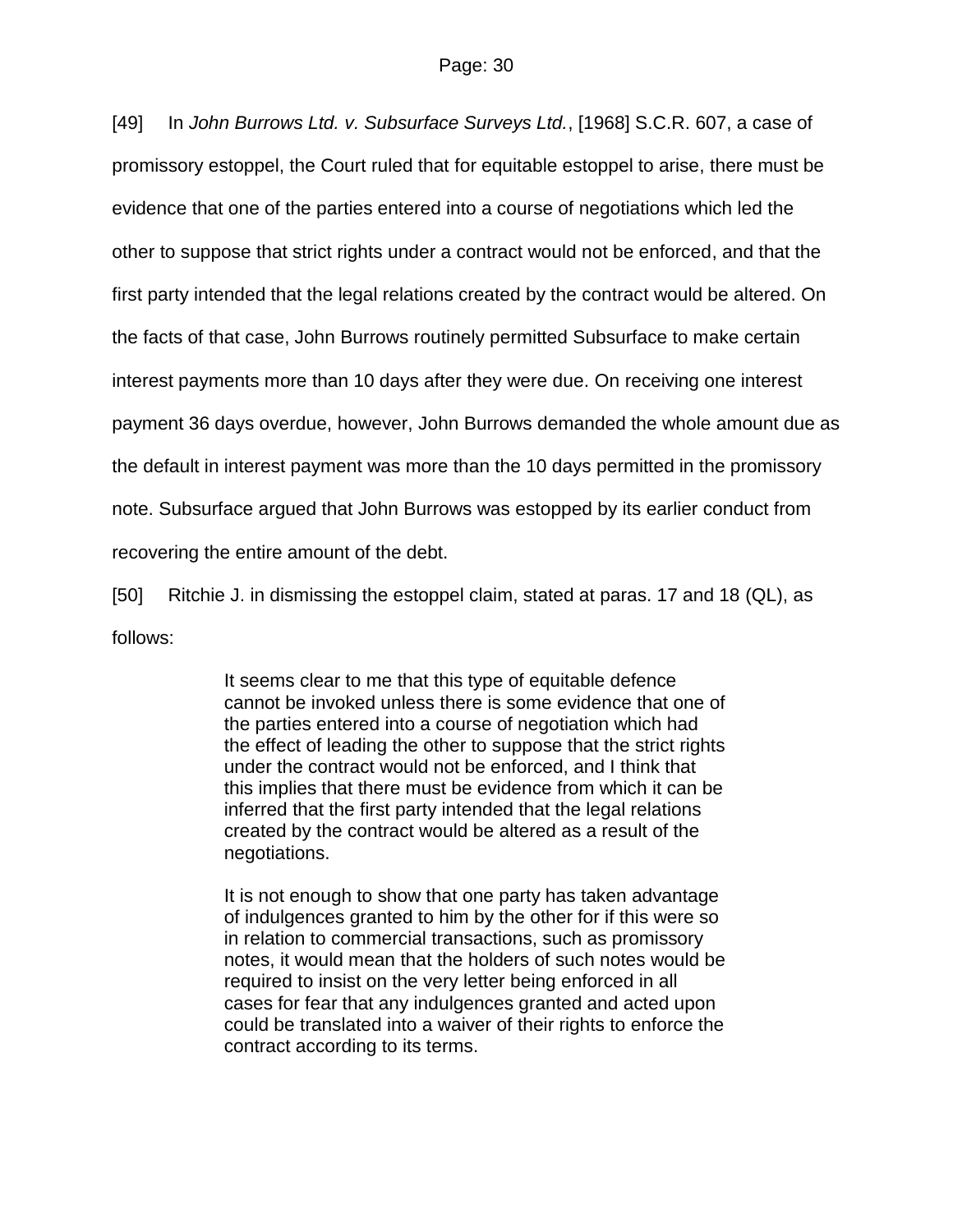[51] In *Marafioti v. Metropolitan Toronto Condominium Corp. No. 75* (1994), 39 R.P.R.

(2d) 47 (Ont. Gen Div), Marafioti had entered into an agreement with his condo

corporation that required a deck to be built for him by the developer. The deck did not

have the required approval by vote of 80% of the owners of the other units as required

by the *Condominium Act*. Marafioti applied for a permanent injunction restraining the

corporation from removing the deck. The corporation applied for an order requiring

Marafioti to remove the deck at his own expense.

[52] In dismissing Marafioti's application for a permanent injunction and granting the

corporation's order to remove the deck, Greer J. stated at para. 11:

… There is nothing in the Condominium Declaration that makes reference to any private arrangement …

[53] Greer J. also relied upon the following quote by Finlayson J.A. in *Carleton* 

*Condominium Corporation No. 279 v. Rochon et al.* (1987), 59 O.R. (2d) 545:

… I do not believe that the declarant can unilaterally change the declaration, cause the corporation to change it, or excuse individual unit owners from compliance therewith. …

[54] Counsel for the Condo Developer in the case at bar submits that the Condo

Corp. is estopped from enforcing the strict rights under the Declaration on the following

basis:

From, or about, September 28, 2010, to, or about, August 20, 2011, WCC95 entered into a course of negotiations with 37724 which had the effect of leading 37724 to suppose that, by acceding to the Request, the strict rights under the Declaration would not be enforced and that WCC95 and the owners would co-operate and assist 37724 in the Construction, including obtaining the New Easement and all necessary amendments to the Declaration and Plan required to complete the Construction.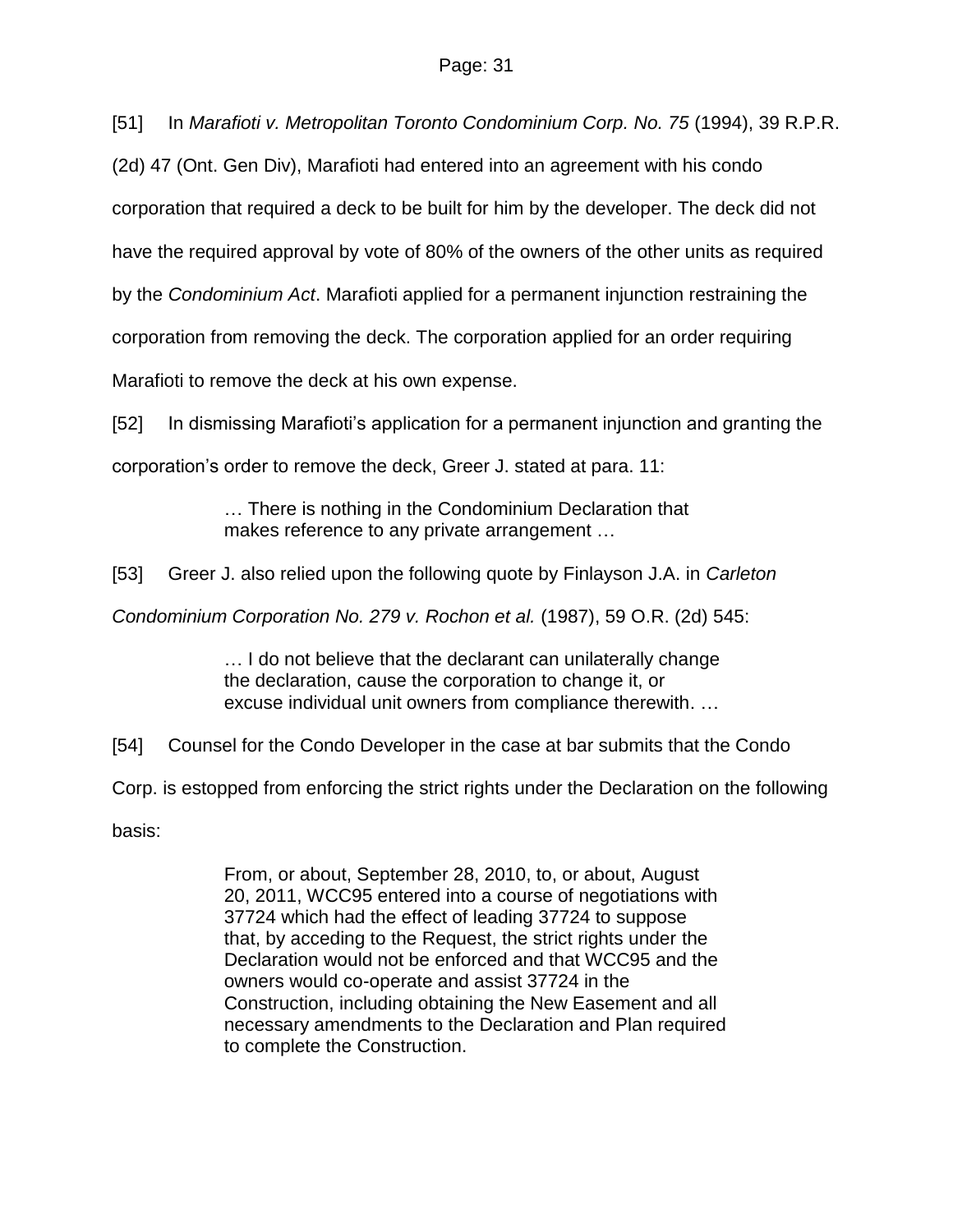[55] Counsel for the Condo Developer augments his argument by relying on the Release and Waiver contained in the Bylaw, which I will address below as a separate issue.

[56] I do not accept the estoppel submission. The Condo Corp. and the Condo Developer did not have a contract that contemplated altering the legal rights of either party. In addition, the Condo Corp. cannot override the provisions of the *Act* and amend its declaration or plan without the written consent of all the unit owners. At no point did the Condo Corp. agree to not enforce its strict rights either under the *Act* or in the Declaration.

[57] Finally, any discussion and agreement with the Condo Corp. was not an agreement between the Condo Developer and the unit owners.

[58] While estoppel can apply to override clear statutory direction, it will only do so in the rarest of cases (*Eberts*). This is not one of those cases.

[59] I conclude that the promissory estoppel claim by the Condo Developer must be dismissed.

**Issue # 3: Can the Condo Developer rely on the Release and Waiver provision of** 

**the Bylaw to prevent the Condo Corp. and the unit owners from enforcing their** 

## **statutory rights?**

[60] As indicated above, counsel for the Condo Developer relies upon the Release and Waiver provision of the Condo Corp.'s Bylaw, which states the following:

## **Article XVI. Release and Waiver**

The Owner(s) of each Unit fully release any and all part(ies), entities, partnerships, persons or corporations involved in the additional or further development, enhancement, improvement, or construction of either residential dwellings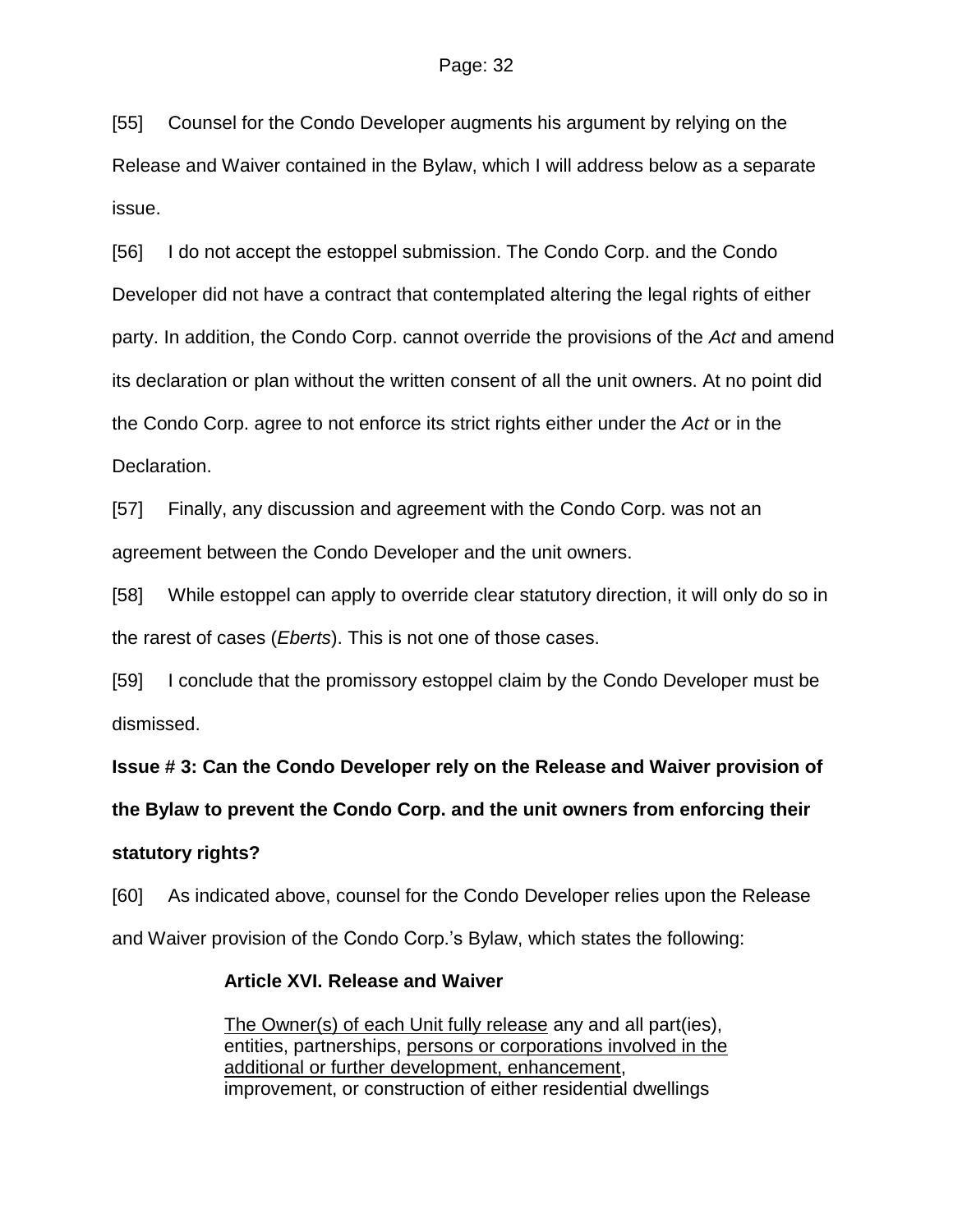and other lands, structures and amenities appurtement thereto on or non-residential buildings or structures intended to service or support residential occupancy on Lot 137, Logan Subdivision, Whitehorse, Yukon Territory, Plan 2005- 0085 from and against all actions, causes of action, suits, complaints, losses, costs and charges relating to such development, enhancement, improvements, or construction, save and except where wilful or grossly negligent damage has been done to the person or property of an Owner. Furthermore, each Owner waives the benefit of any law, statute, regulation or bylaw which would deviate from or conflict with the foregoing, to the Owner's benefit. (my emphasis)

[61] Section 12 of the *Act* states that the bylaws "shall be reasonable and consistent with this *Act* and the Declaration."

[62] The Release and Waiver clause releases any person involved in additional construction on the Condo Property from acts of negligence, except when wilful or grossly negligent damage has been done. The last line of the Release and Waiver simply waives the benefit of any law, statute or regulation which would conflict with the release of damage caused by simple negligence.

[63] As I read the Release and Waiver, it has no application to this court action, as it would only be involved if the Condo Developer caused wilful or grossly negligent damage to an owner. In my view, it cannot be conflated or expanded to release the Condo Developer from its statutory obligation under the *Act* to obtain written consents of the owners to amendments to the Declaration or Plan. It also cannot release the Developer from its obligation to perform other duties imposed by the Declaration or Bylaw.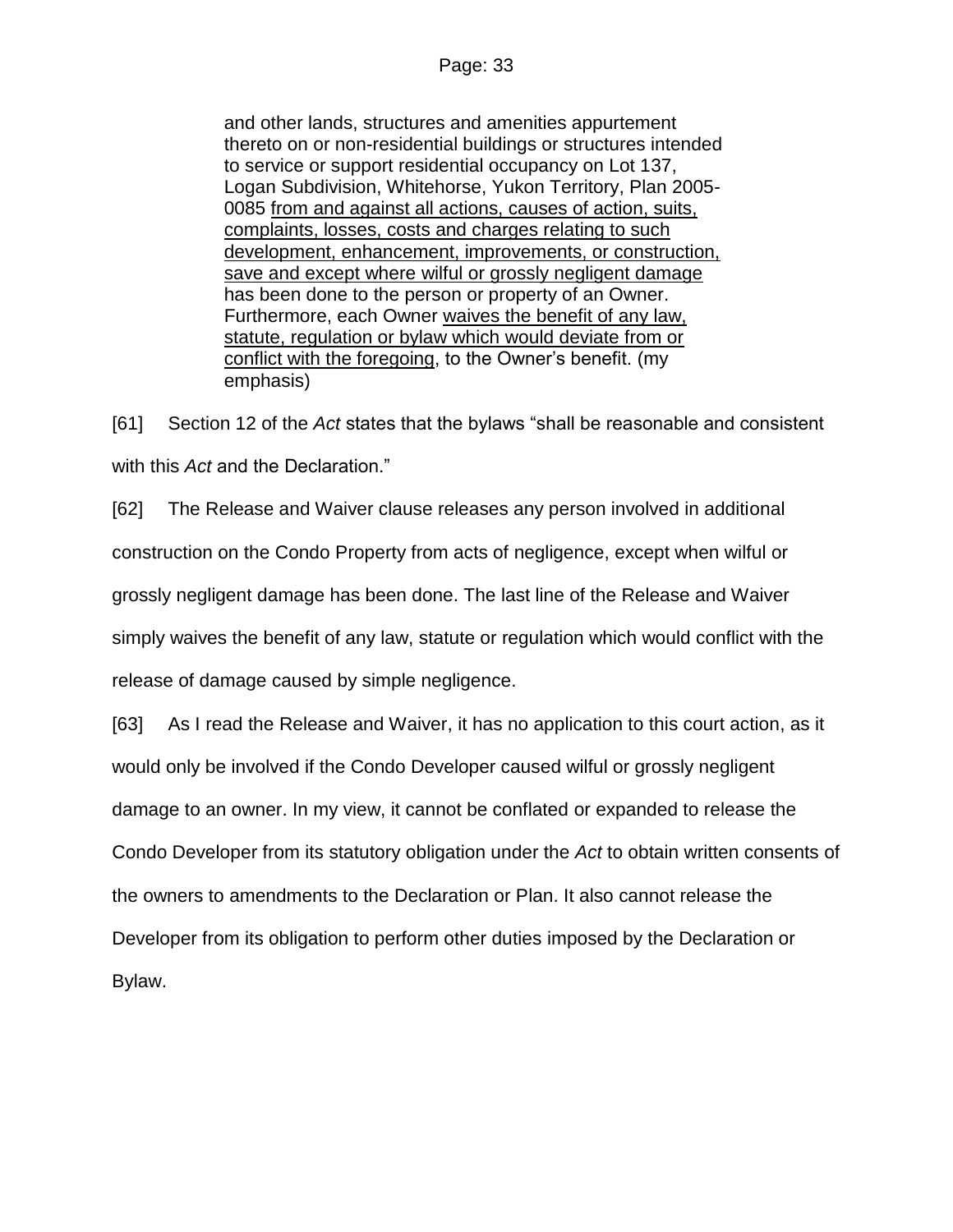[64] In any event, even if it did apply to the case at bar, the Release and Waiver does not apply to the extent that the construction of the apartment building is an intentional or wilful act.

[65] Finally, any interpretation of this provision would also require consideration of the principle of *contra proferentem* as the provision was prepared by the Condo Developer without input from the owners. Its interpretation must also be consistent with the *Act*. While it is not necessary to make such a ruling, I would doubt that the waiver of sections of the *Act* would be consistent with the statutory rights conferred in s. 24 and ss. 5 and 6 of the *Act.*

[66] I conclude that the Release and Waiver provision does not apply to this application for an injunction.

# **Issue # 4: Should the government of the Condo Corp. be terminated or the Declaration and Plan be amended?**

[67] Although the Petition of the Condo Developer was filed after the injunction application, I am going to consider it before ruling on the injunction application, as success by the Condo Developer on termination of the government or amendment of the Declaration and Plan could render the injunction application moot.

[68] The *Act* provides not only for termination of the government of a condominium property by a vote of the owners, but also by application to court by an interested party. An interested party can also apply for a court order amending a condominium corporation's declaration or plan. The court application is governed by ss. 23(1) and (2) which state the following: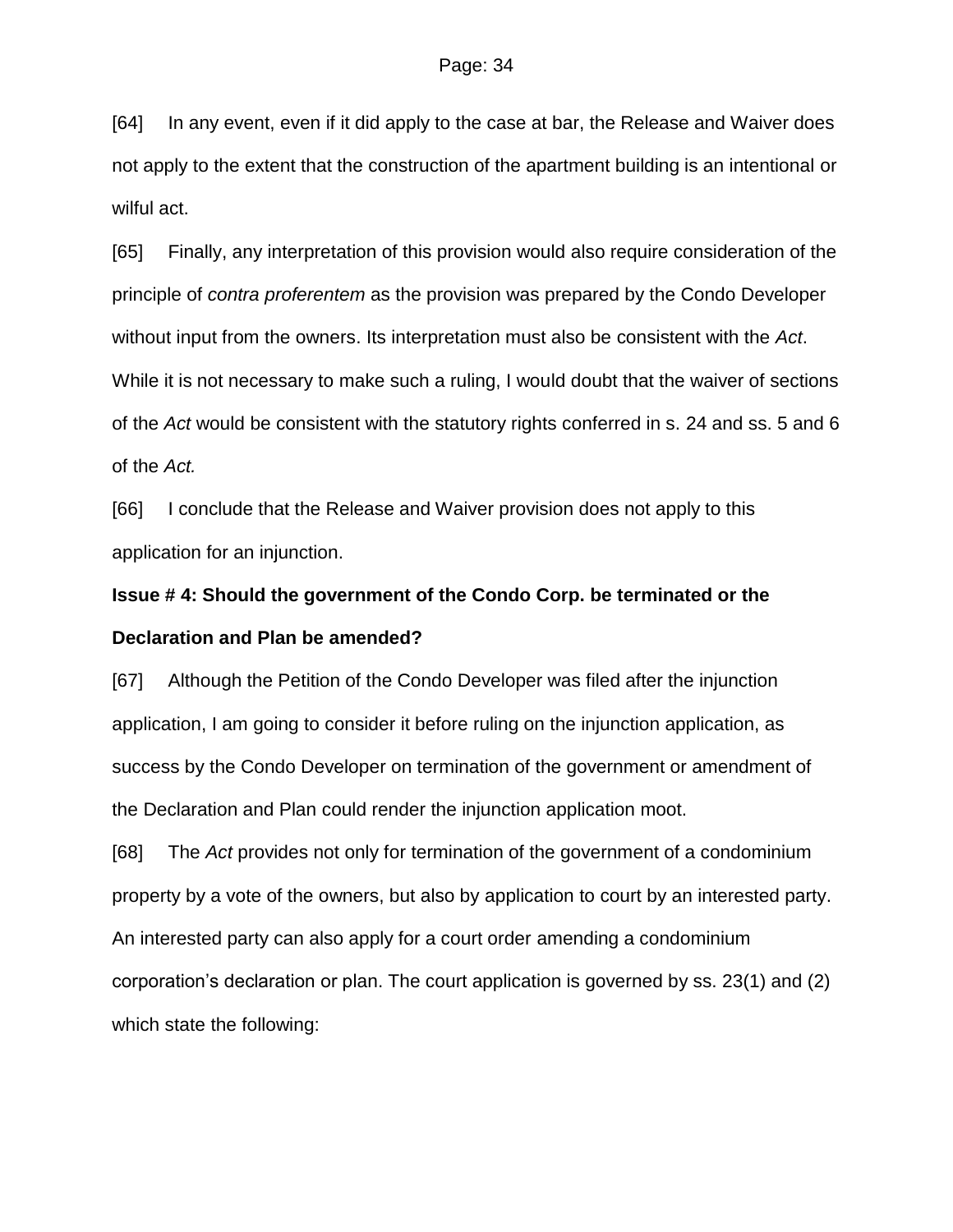23(1) If

- (a) damage to units and common elements occurs;
- (b) all or part of the property is expropriated; or
- (c) the corporation, any owner, or any person having an encumbrance against a unit and common interest considers it advisable,

any interested party may apply to the court for an order terminating the government of the property under this Act, or amending the declaration or the plan.

(2) In determining whether to terminate the government of the property under this Act, or to amend the declaration or the plan, the court shall consider

- (a) the scheme and intent of this Act;
- (b) the rights and interests of the owners individually and as a whole;
- (c) what course of action would be most just and equitable; and
- (d) the probability of confusion and uncertainty in the affairs of the corporation or the owners if the court does not make an order under subsection (1).

[69] The purpose of the Condo Developer in making his application to terminate the government of the Condo Corp. is to facilitate the partition of the Falcon Ridge property into two separate condominium developments. This would permit the Condo Developer to continue the construction of the apartment buildings under a separate condominium government. In other words, the objective of the Condo Developer is not so much to terminate the government of the Condo Corp. but rather to remove the Bare Land Unit A from the control and governance of the Condo Corp. The sole requirement for making such an application under s. 23(1)(c) is that he, as an "owner, or any person having an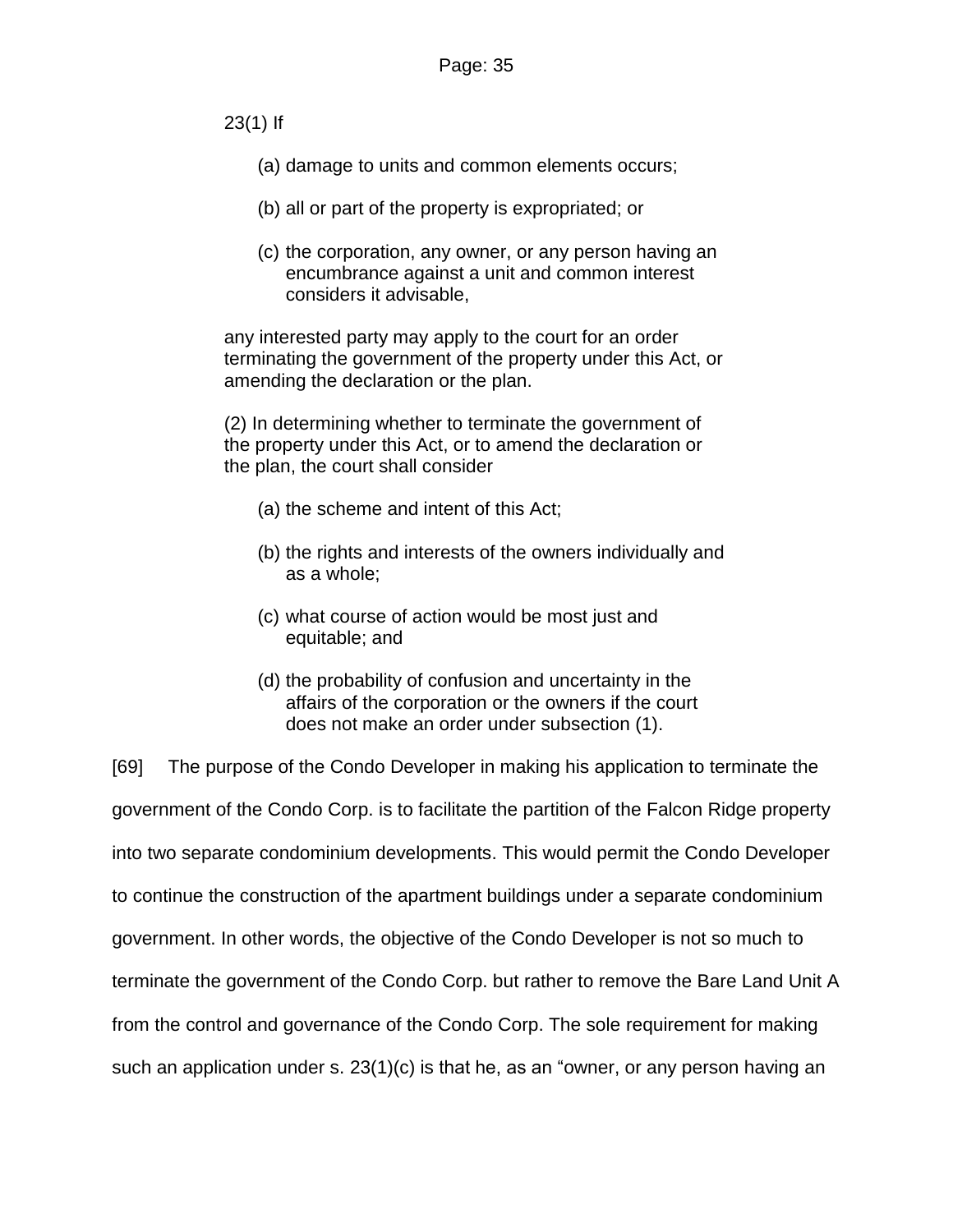encumbrance against a unit and common interest considers it advisable." The Condo Developer also includes the less drastic remedy of amending the Declaration and Plan to permit the construction of the apartment buildings.

[70] I will address each of the factors set out in s. 23(2). In doing so, I will bear in

mind that the principles of statutory interpretation set out in *Sullivan and Driedger on the* 

*Construction of Statutes* (Markham: Butterworths, 2002), p. 20 and *Cawley Estates, Re*,

2004 YKSC 52 apply.

## **The scheme and intent of the** *Act*

[71] I have set out the scheme of the *Act* above. There is no doubt that the *Act* is the

foundational document for condominium corporations. Because condominium owners

give up certain rights and privileges associated with private home ownership, it is

important that the rights, privileges and obligations of the *Act* are enforced in a fair and

equitable way.

[72] This principle was expressed in another way by Cromwell J.A. (as he then was)

in *2475813 Nova Scotia Ltd. v. Rodgers*, 2001 NSCA 12, at paras. 3 and 4:

[3] … In a sense, the unit owners make up a democratic society in which each has many of the rights associated with sole ownership of real property, but in which, having regard to their co-ownership with the others, some of those rights are subordinated to the will of the majority …

[4] As Oosterhoff and Rayner wisely observed, the success of a condominium depends in large measure on an equitable balance being struck between the independence of the individual owners and the interdependence of them all in a co-operative community. It follows, they note, that common features of all condominiums are the need for balance and the possibility of tension between individual and collective interests: at s. 3802.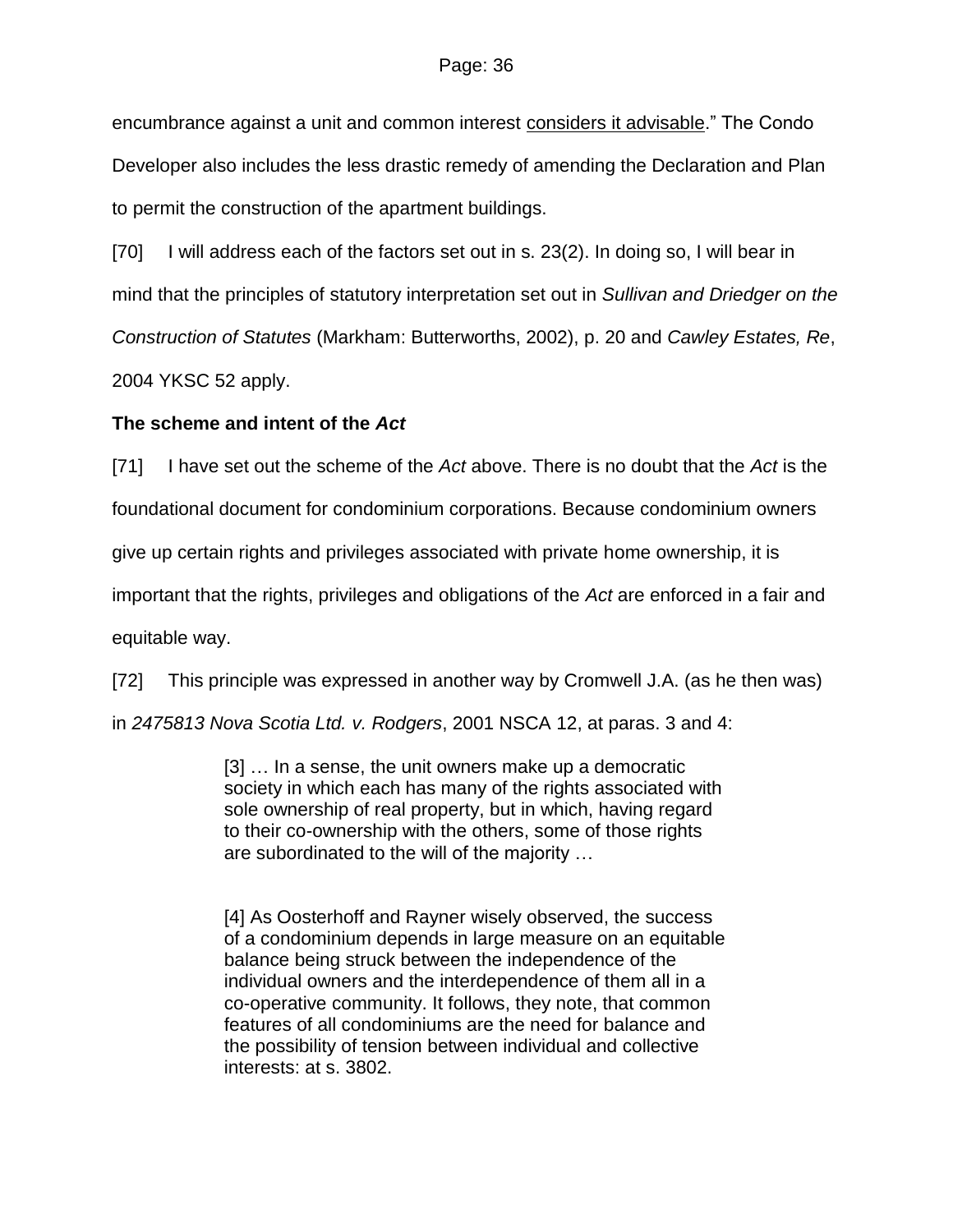[73] However, the will of the majority must always be assessed in the light of fairness and equity for other owners.

#### **The rights and interests of owners individually and as a whole**

[74] This factor speaks to the balancing of the rights of individual owners versus all the owners collectively. Section 24 specifically permits any owners or the Condo Corp. to apply to the court for an order directing the performance of a duty imposed by the *Act*, the declaration or the bylaws. Section 13 requires every owner to comply with the *Act*, the declaration and the bylaws, and provides them the right to compliance by other owners, as well as the right to have the corporation perform its duties under the *Act*, declaration and bylaws.

[75] It is significant that s. 24 permits the court to enforce the performance of duties under the *Act*, the declaration and the bylaws. In a very real sense, the declaration is like a constitutional document that owners and condo corporations can enforce.

[76] No owner is given any primacy based on the number of units he or she may own.

#### **The most just and equitable course of action**

[77] The just and equitable power of the court has long been exercised in the winding up of corporations under *Business Corporations* statutes. While many of the corporate applications may relate to small or privately-held corporations, or to disputes in family corporations, there are three principles that have general application. In *Rogers v. Agincourt Holdings Ltd.* (1976), 12 O. R. (2d) 386 (Div. Ct.), the court set out the following at para. 26 (QL) (quoting from *Re R.C. Young Ins. Ltd.* (1955), O.R. 598  $(C.A.)$ :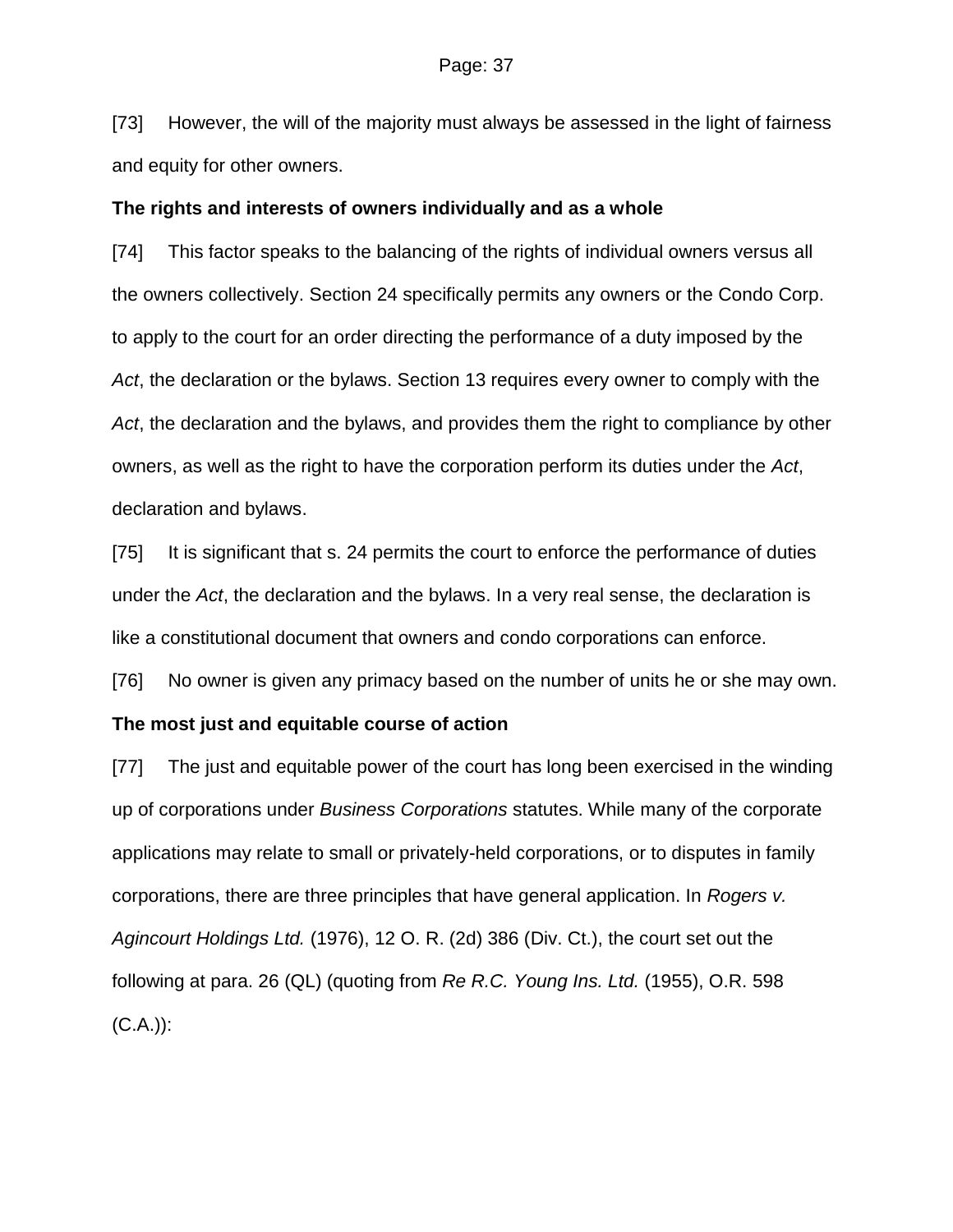…

3. As the foundation of applications for winding-up on the "just and equitable" rule there must be a justifiable lack of confidence in the conduct and management of the company's affairs.

4. That lack of confidence must be grounded on the conduct of the directors in regard to the company's business. It may rest on lack of probity, good faith or other improper conduct on the part of a majority of directors.

5. It must not spring from dissatisfaction at being outvoted in the business affairs or what is called the "domestic policy" of the company.

[78] In the *Winnipeg Condominium Corp. No 12 v. Edwardian Estates Ltd.,* (1995), 45 R.P.R. (2d) 213 (Man. C.A.), the condominium corporation had 124 less parking units than dwelling units. The owners who had parking units paid an additional fee for the privilege, which was applied to the general maintenance and administration of the condominium development. At a special meeting of the unit owners, a resolution was passed requiring the substantial repair costs to the parkade be paid by an increase in the monthly parking fees. Edwardian Estates Ltd. applied under s. 23 of the Manitoba *Condominium Act* (which is the same as s. 23 of the Yukon *Act*), for an amendment to the declaration authorizing a separate monthly parking fee.

[79] The trial judge exercised his discretion to dismiss the application to amend the declaration and the Court of Appeal agreed. At para. 17, the Court of Appeal wrote that there is "no demonstrated inequity in requiring those owners fortunate enough to have an allocated parking stall to pay for this privilege not enjoyed by all unit holders by a specific monthly fee."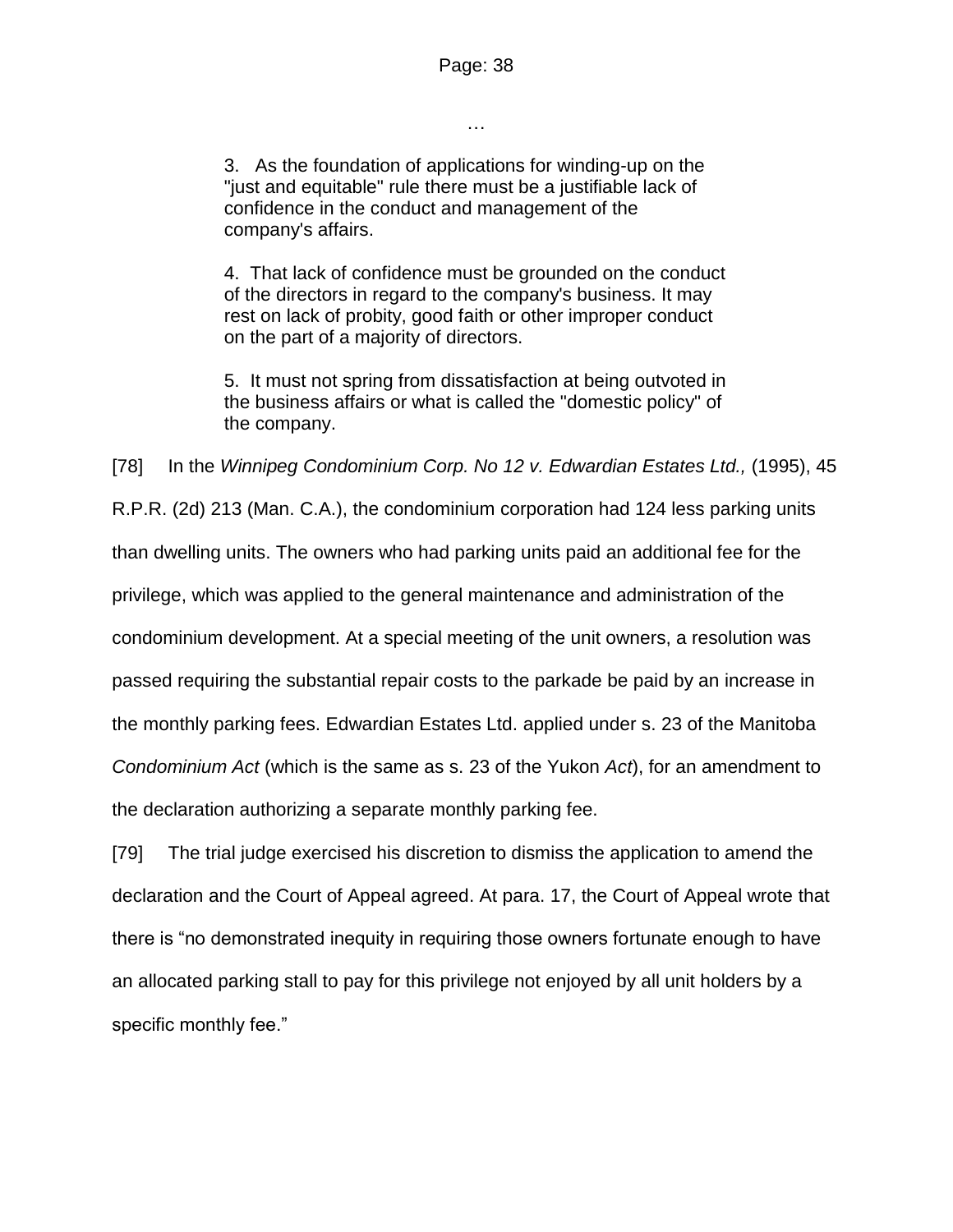[80] In my view, the *Winnipeg Condominium Corp. No. 12* case is an appropriate application of s. 23 of the Manitoba and Yukon *Acts*. It involves an initial decision by the condo corporation to make a special assessment permitted by the *Act*, which was then considered by the court according to the four principles of s. 23. The court found the corporation's action was just and equitable.

[81] The determination of what is just and equitable necessarily involves the interests of all unit owners. In *Orr v. Metropolitan Toronto Condominium Corp. No. 1056*, 2011 ONSC 4876, Orr applied, among other things, to amend the declaration to describe her unit as a three-storey unit. The previous owner had constructed a third floor, the legality of which was contested. The court denied the amendment on the basis that it could not prefer the position of one unit owner over the rights of all the unit owners. The trial judge stated the following at para. 135:

> While the Plaintiff argues for an amendment, because she was, in essence, an innocent purchaser, that is not the only consideration for the court. In determining desirability, the Court must consider the effects of the proposed amendment on other unit owners and on the corporation as a whole. …

## **The probability of confusion and uncertainty in the affairs of the corporation if the**

#### **government is not terminated**

[82] It is not necessary to expand on this principle. The court must assess whether a refusal to terminate or amend the Declaration will result in confusion and uncertainty. It implies that there must be some uncertainty or confusion that can only be resolved by making the termination order or amending the Declaration.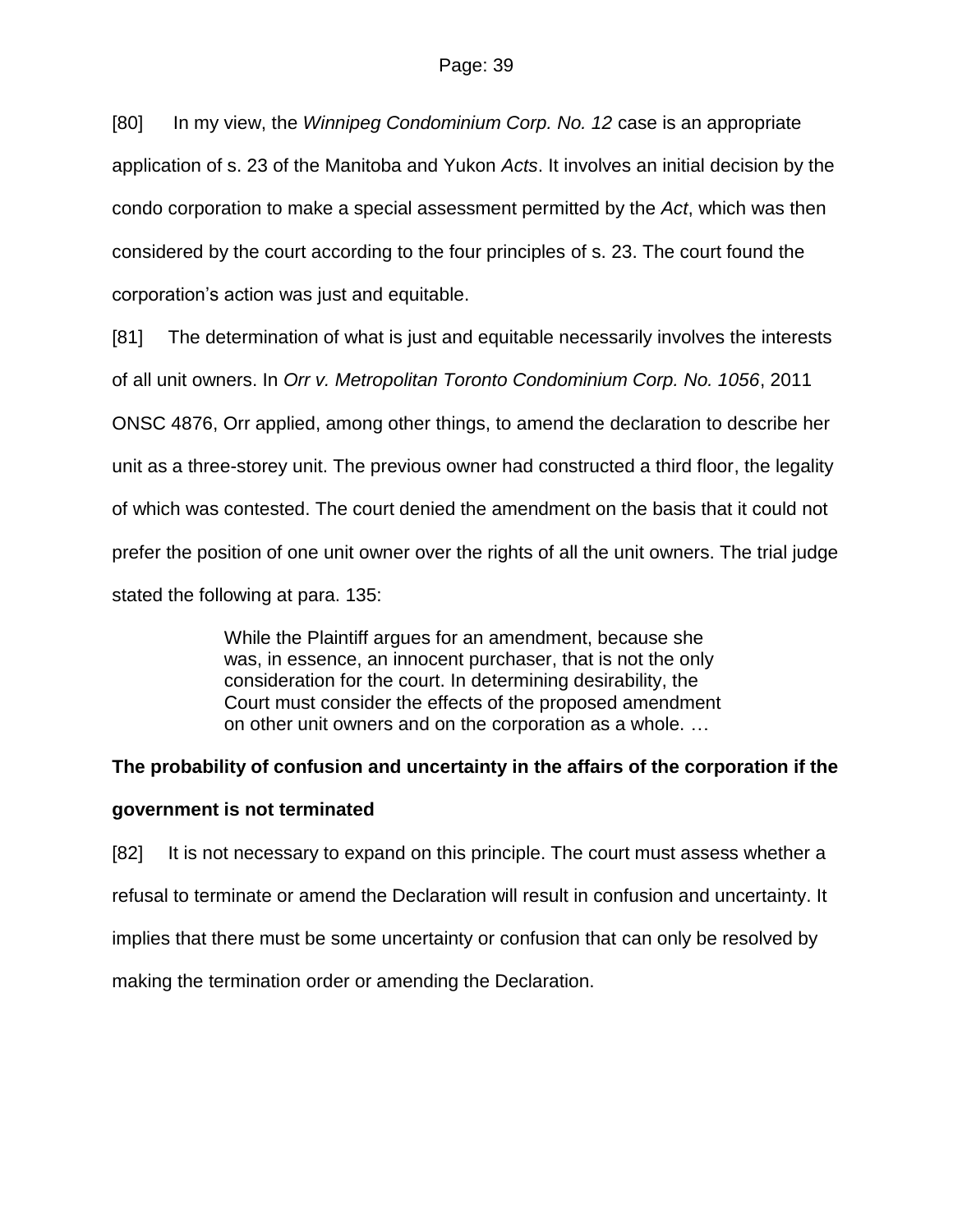## **Application to the facts**

[83] In the context of seeking termination and an amendment to the Declaration, the Condo Developer makes the following written submissions, which I quote directly:

- 1. In interpreting and applying the legislative scheme, the Court may take into consideration the facts that 37724 and its president own 46.12% of the common elements and have the right, together, to exercise 52.78% of the voting rights.
- 2. The relief sought by 37724 is for the sole purpose of facilitating the division of the Property into parts that are to be owned or leased individually, and parts that are to be owned or leased in common, to provide for the use and management of those new properties and to expedite dealings therewith; all of which accords with the objects of the *Act*, and accords with the purpose and scheme of the applicable provisions.
- 3. There is no dispute between the parties that it is the duty of the directors to manage the affairs of WCC95.
- 4. The dispute arises as to whether the directors have complied with that duty.
- 5. Neither of the Declaration nor the Plan can be amended without unanimous consent, which, upon the evidence, cannot be achieved; and, therefore, it is only the Court which can order amendments if such are just and equitable.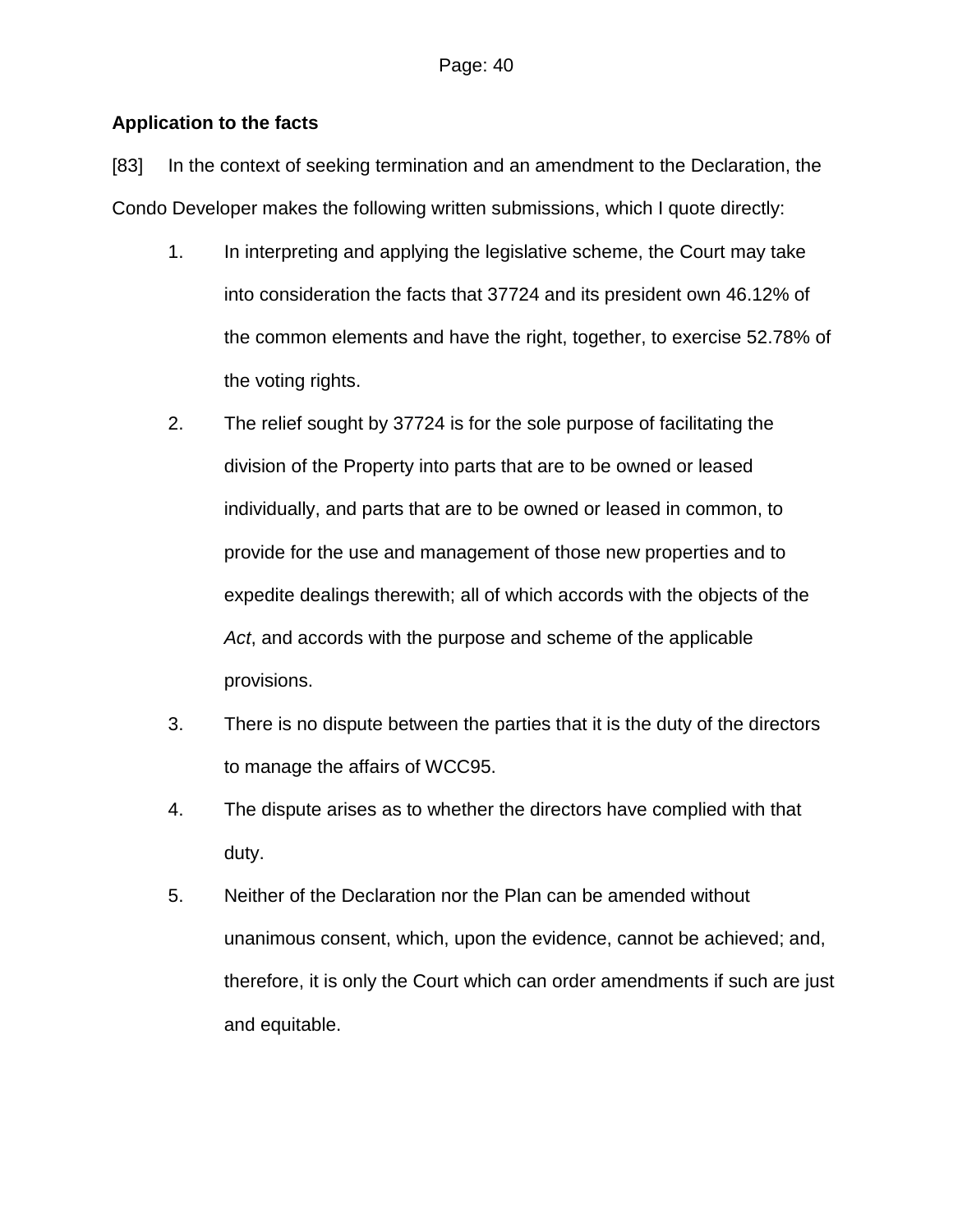- 6. Furthermore, the evidence demonstrates that, upon the completion of the Construction, the Buildings will contain a number of units which, upon the necessary amendments to the Declaration and the Plan, will become private single family residences.
- 7. Viewed in the context of this interpretation, the New Site Plan and the Construction are not contrary to section 11(a) of the Declaration; indeed, they are consistent therewith and in accordance with the Project and the Site Plan, to all of which each owner agreed upon becoming a member of WCC95.
- 8. In determining what is "just and equitable", the evidence of Brian Little is of assistance. He has deposed that it is the conduct of the directors and officers in regard to the business of WCC95, which led 37724 to lack confidence in the conduct and management of WCC95's affairs.

[84] I conclude in assessing all of the above factors that it is the Condo Developer who has created the confusion and uncertainty in proceeding to construct an apartment building that is clearly not permissible pursuant to the Condo Corp.'s Declaration and Plan. Rather than bringing an application to amend in early 2012, the Condo Developer engaged in subterfuge and bullying tactics to achieve the desired amendment in a manner that contravenes the consent provision of the *Act*. In trying to fulfill its duty to enforce compliance with the original Declaration and Plan, the Condo Corp. has legitimately and reasonably sought the direction of the court to resolve the matter. [85] It is not just and equitable that the Condo Developer proceed to construct an apartment building in a manner that contravenes the *Act*. The Condo Developer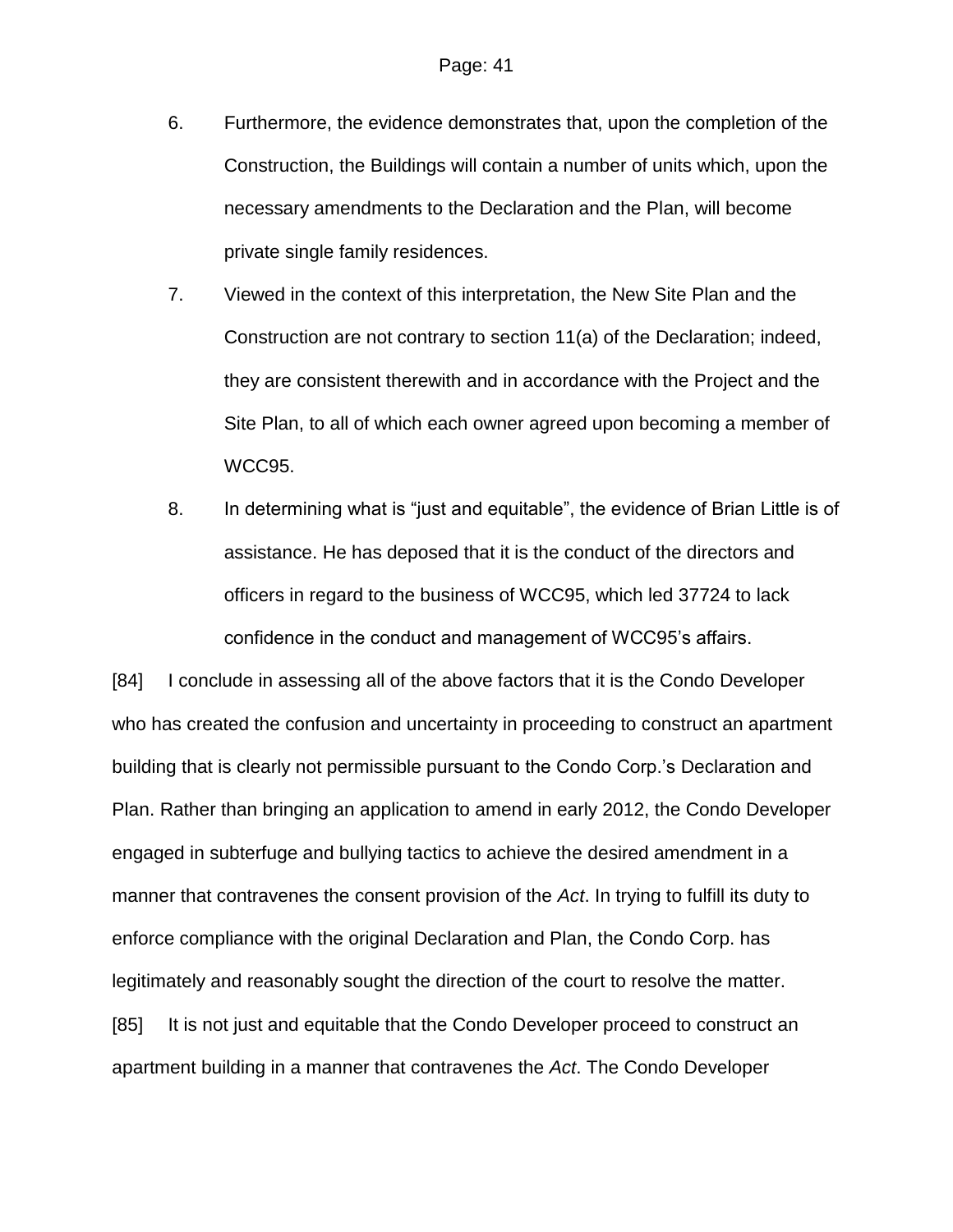registered a Declaration and Plan in 2005. The Declaration contemplates each unit being occupied as a single-family residence. The Plan contains no indication of apartment buildings. The Condo Developer now asks the court, at this late date, to amend the 2005 Declaration to permit its commercial interests to prevail over the unit owners who purchased their units in the legitimate expectation that the Falcon Ridge project would consist of separate single-family residences.

[86] I have concluded that it would not be just and equitable, in the circumstances of this case, to permit the commercial interests of the Condo Developer to be preferred over the interests and the consents of the remaining owners.

[87] The loss of confidence alleged by the Condo Developer does not arise from mismanagement of the affairs of the Condo Corp. but rather from the action of the Condo Corp. to ensure the Condo Developer's compliance with the Declaration and Plan. The Condo Corp.'s enforcement of the *Act*'s requirement that all owners consent to amendments to the Declaration and Plan cannot provide a valid basis to terminate the governance of the Condo Corp. That application is ill-conceived and I dismiss it. [88] The application to amend the Declaration and Plan is similarly flawed. The Condo Developer does not purport to amend the Declaration and Plan to clarify an issue of interpretation. Rather, it seeks to change the entire concept of the Falcon Ridge Project to accommodate his own commercial interests.

[89] In circumstances where the Condo Developer has attempted to circumvent the intent and scheme of the *Act,* it would be unjust and inequitable to grant such a sweeping amendment without the consent of the owners of the remaining units and I dismiss this application to amend.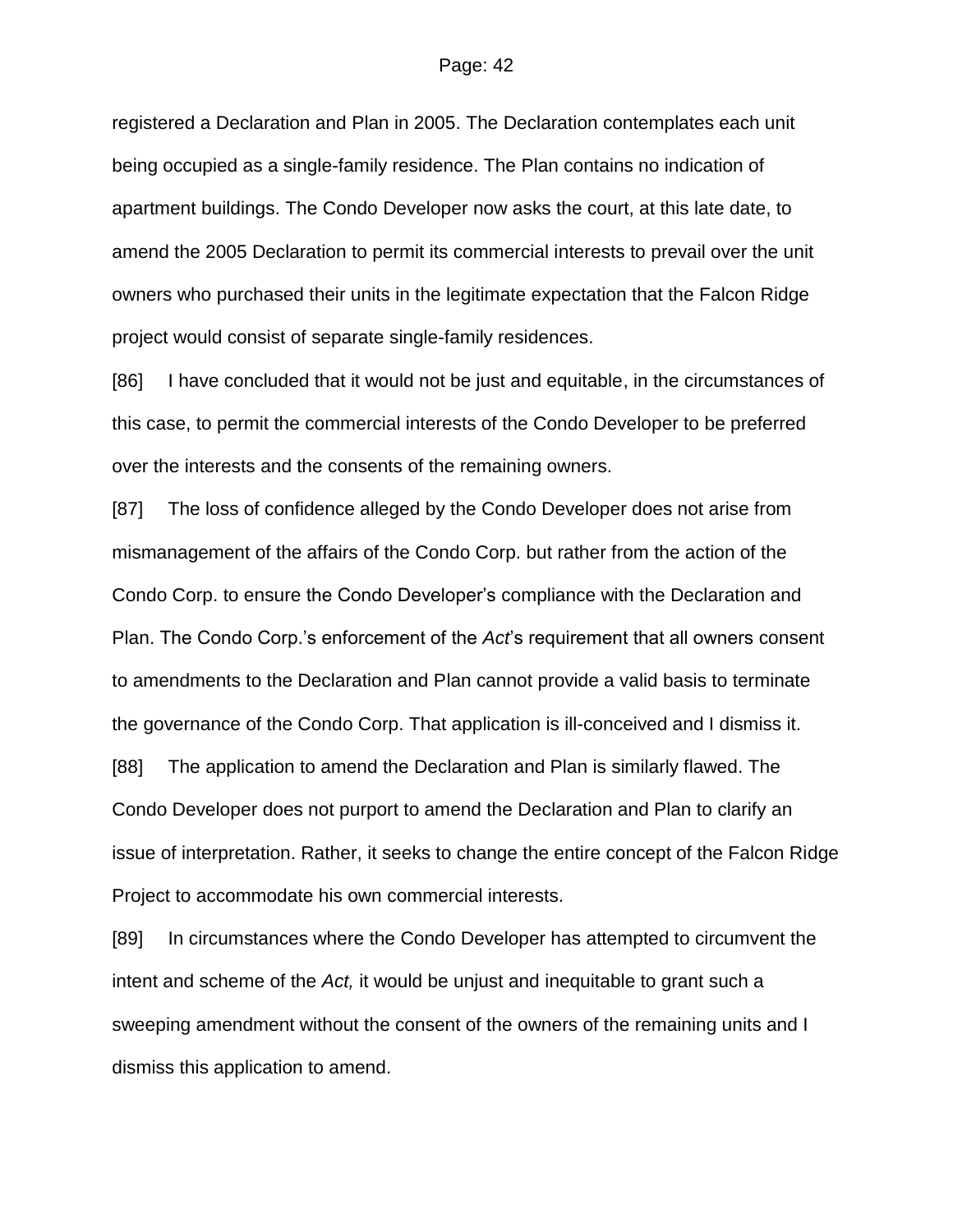[90] I conclude that the application of the Condo Developer to terminate the government of the Condo Corp. or amend the original Declaration and Plan should be dismissed. To be clear, although I have not addressed every claim for relief put forward by the Condo Developer, the Petition of the Condo Developer is dismissed in its entirety.

# **Issue # 5: Should a permanent injunction be granted to prohibit the Condo Developer from constructing the apartment buildings?**

[91] The Condo Corp. applies for an injunction prohibiting the Condo Developer from constructing anything other than private single-family residences on Bare Land Unit 62 or Bare Land Unit A and asks that the Condo Developer be ordered to cease construction of the apartment building. The injunction sought is a prohibitive one that proposes to restrain conduct that breaches the terms of the original Declaration and Plan. The injunction sought is permanent as opposed to interim or interlocutory and amounts to a final adjudication of the Condo Developer's right to construct the building, subject of course to his ability to obtain consents of all the owners and encumbrancers under the *Act*.

[92] It is common ground between the parties that this Court has the power to grant injunctions and equitable relief in this context.

[93] Sharpe in *Injunctions and Specific Performance*, looseleaf (Toronto: Canada Law Books, 2012), at 1-2 to 1-4, states that the traditional rule is that an injunction will only be granted where damages would provide an inadequate remedy. He also states that it is not possible to define inadequacy of damages in a precise way but where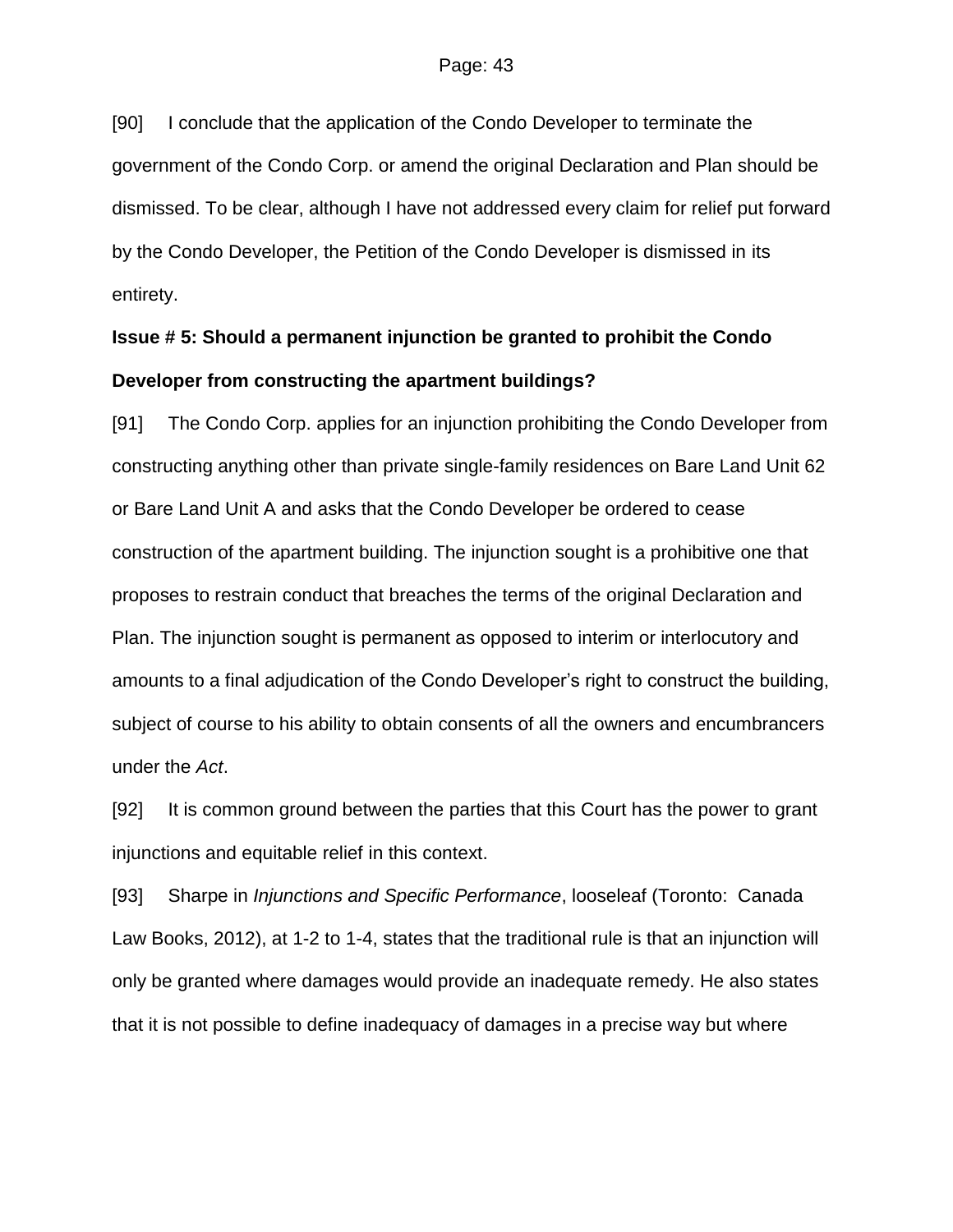### Page: 44

injunctions are sought to restrain interference with property rights, injunctions are the presumed remedy. Sharpe concludes that:

> A context specific determination of the advantages and disadvantages of damages on the one hand or injunctive relief on the other allows the court to select the remedy that best fits the right that is to be protected or vindicated.

[94] In the *Law of Equitable Remedies* (Toronto: Irwin Law, 2000), at p. 104,

Berryman says that the claimant must satisfy three criteria before a perpetual injunction

will be granted:

- There is a cause of action;
- Damages are an inadequate remedy;
- There is no impediment to the court's discretion to grant an injunction.

[95] Berryman also suggests six situations where damages are likely to be inadequate:

- 1) Damage to person or property that is impossible to repair;
- 2) Damage to an interest that is not easily susceptible to economic measurement;
- 3) A legal wrong that causes no financial or economic harm;
- 4) Where damages are ascertainable but unlikely to be recovered;
- 5) A threat to an interest that is so important that a substitutionary remedy (damages) is inappropriate;
- 6) An injury that has not yet occurred or a wrong that is continuing.

[96] The test for final injunctive relief has recently been stated in *Cambrie Surgeries Corp. v. British Columbia (Medical Services Commission)*, 2010 BCCA 396, by Groberman J.A. at para. 28: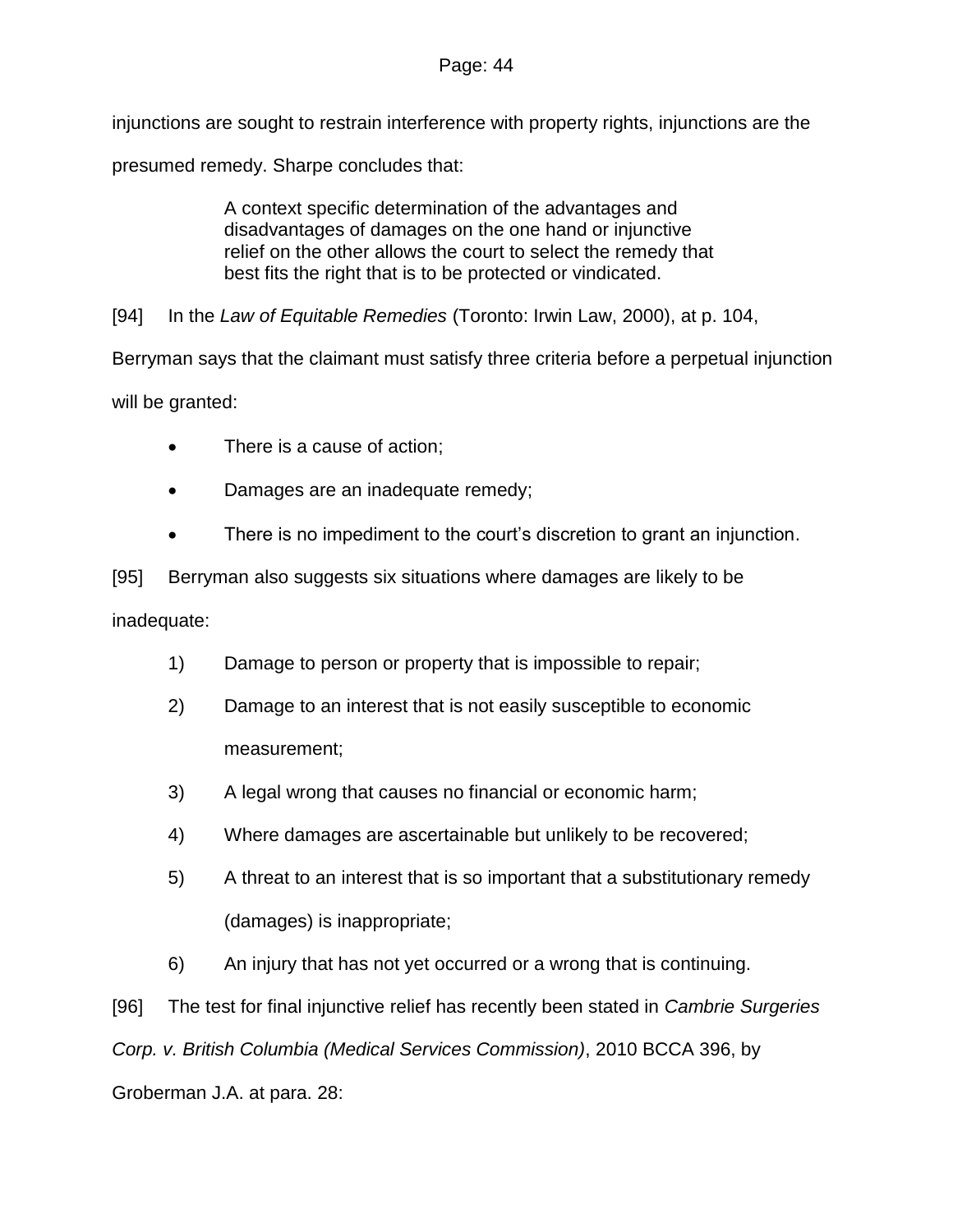In order to obtain final injunctive relief, a party is required to establish its legal rights. The court must then determine whether an injunction is an appropriate remedy. Irreparable harm and balance of convenience are not, *per se*, relevant to the granting of a final injunction, though some of the evidence that a court would use to evaluate those issues on an interlocutory injunction application might also be considered in evaluating whether the court ought to exercise its discretion to grant final injunctive relief.

[97] I have already concluded that promissory estoppel does not apply to relieve the

Condo Developer and the Release and Waiver is not relevant to this situation.

Nevertheless, there are a number of equitable principles that counsel for the Condo

Developer raises.

[98] Firstly, he submits that the Condo Developer has disclosed since 2005 that he

wished to develop apartments on the Condo Property.

[99] Secondly, he has discussed the apartment buildings with the Condo Board and past President.

[100] Thirdly, he has obtained the necessary municipal development and building permits.

[101] Fourthly, he submits that the Condo Corp. does not have clean hands and has

delayed its application in the context of the Condo Developer announcing his intentions as early as September 2010.

[102] In summary, counsel for the Condo Developer submits that fairness and equity require that the injunction application be dismissed.

## **The Cause of Action**

[103] The Condo Corp. brings its application for injunctive relief pursuant to the *Act*:

24(1) If a duty imposed by this Act, the declaration or the bylaws is not performed, the corporation, any owner or any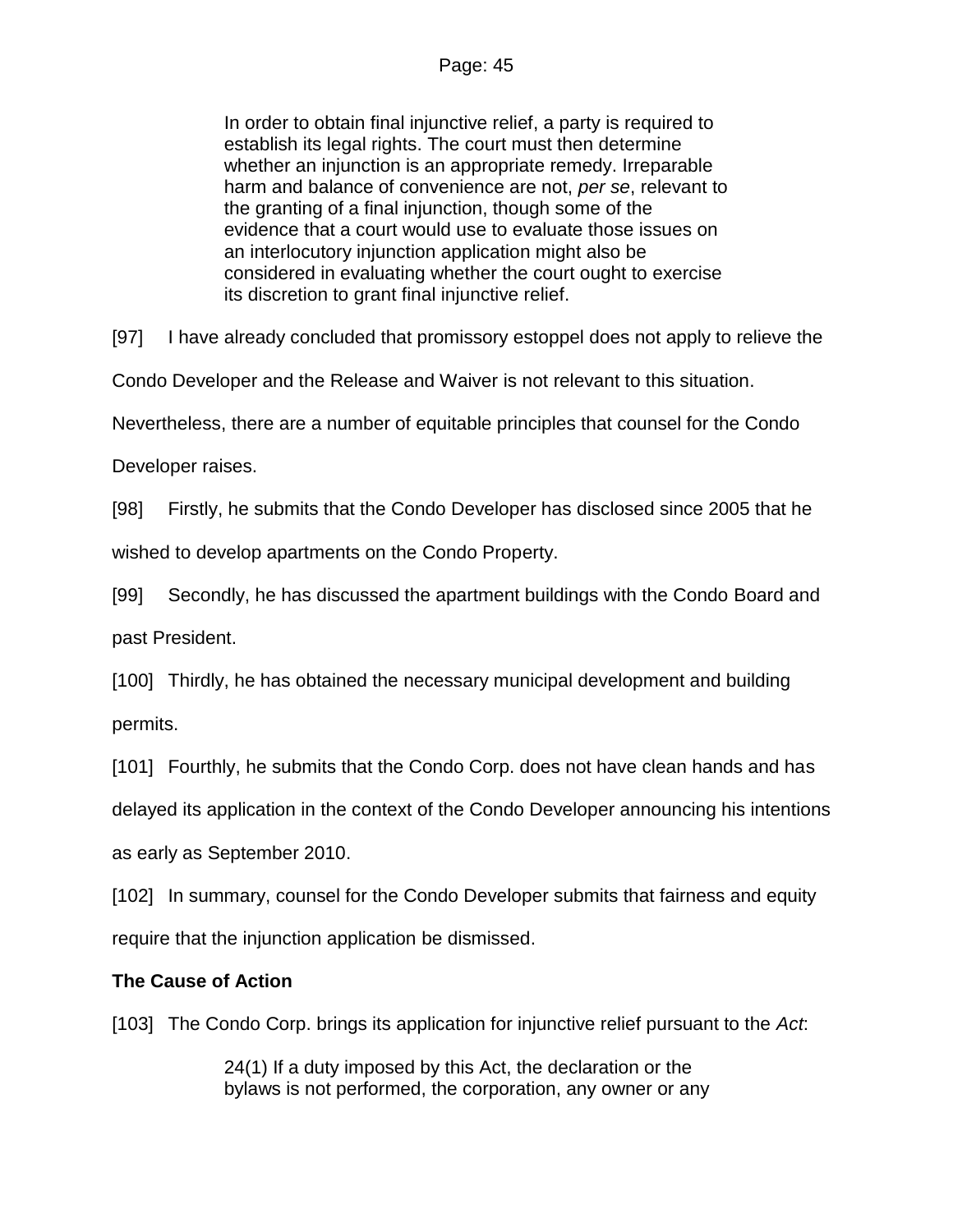person having an encumbrance against a unit and common interest may apply to the court for an order directing the performance of the duty.

(2) The court may by order direct performance of the duty and may include in the order any provisions that the court considers appropriate in the circumstances including

(a) the appointment of an administrator for any time, and on any terms and conditions, as it considers necessary; and

(b) the payment of costs.

(4) Nothing in this section restricts the remedies otherwise available for failure to perform any duty imposed by this Act

…

[104] There are two apparent breaches:

1. The Condo Developer has breached ss. 5(3) and 6(5) of the *Act* by failing

to obtain the written consent of the owners to the amendments to the

Declaration and the Plan.

2. In acting without these consents, the Condo Developer has breached the terms of the Declaration and Plan by constructing an apartment building on Bare Land Unit A.

[105] I am satisfied that the Condo Corp. has a valid cause of action.

#### **Inadequacy of Damages**

[106] The Condo Corp. is seeking to enforce its legal rights under the *Act.* As stated by Finlayson J.A. in *Eberts*, the rights of the parties are governed by the statute. The Condo Corp. does not seek damages and it would not be a fruitful exercise to assess some amount of damages for the unit owners who claim only their statutory right to consent to amendments to the Declaration and Plan. The unit owners purchased their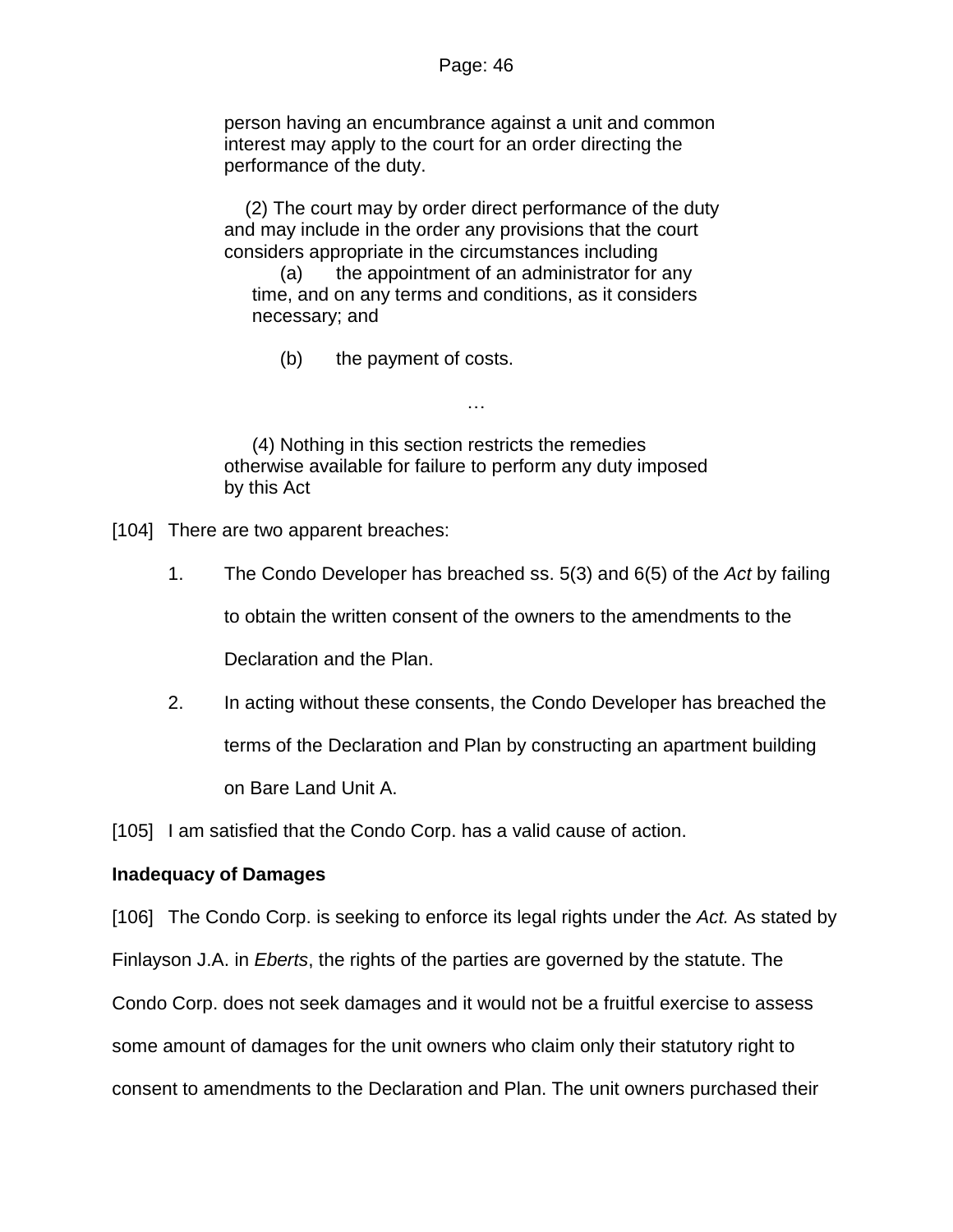residences under the Declaration and Plan as registered with the Land Titles Office and

wish to enforce their right of consent to amendments to these documents.

## **The Doctrine of Clean Hands**

[107] Sharpe described the doctrine of clean hands at p. 1-50 as follows:

The maxim that one "who comes to equity must come with clean hands" is colourful but potentially misleading in so far as it suggests a general power to scrutinize all aspects of the plaintiff's behaviour and refuse relief if it offends. The "clean hands" maxim is best understood as a very general catch-all phrase encompassing many discretionary factors better considered in more precise terms. By itself, it has really no analytical value, although, as will be seen, it has sometimes been employed as if it did.

[108] The equitable principle that "one who seeks equity must also do equity" would

apply in a similar fashion to the Condo Developer.

[109] I do not find any particular act of the Condo Corp. or its President that would

deprive the Condo Corp. from pursuing the injunctive relief. However, I will address

some additional principles.

## **Delay**

[110] The Condo Corp. may lose its right to an injunction on account of delay in

asserting its claim. As Sharpe states at p. 1-38:

… it has for long been clearly established that delay alone will not be fatal. A combination of delay and prejudice to the defendant is required to deprive the plaintiff of a specific remedy to which he or she is otherwise entitled. …

[111] In the case of *Marafioti* discussed above, the condo corporation delayed for six

years in bringing an application requiring the deck to be removed. In her rejection of the

delay estopping the corporation form bringing the application, Greer J. stated at para.

22: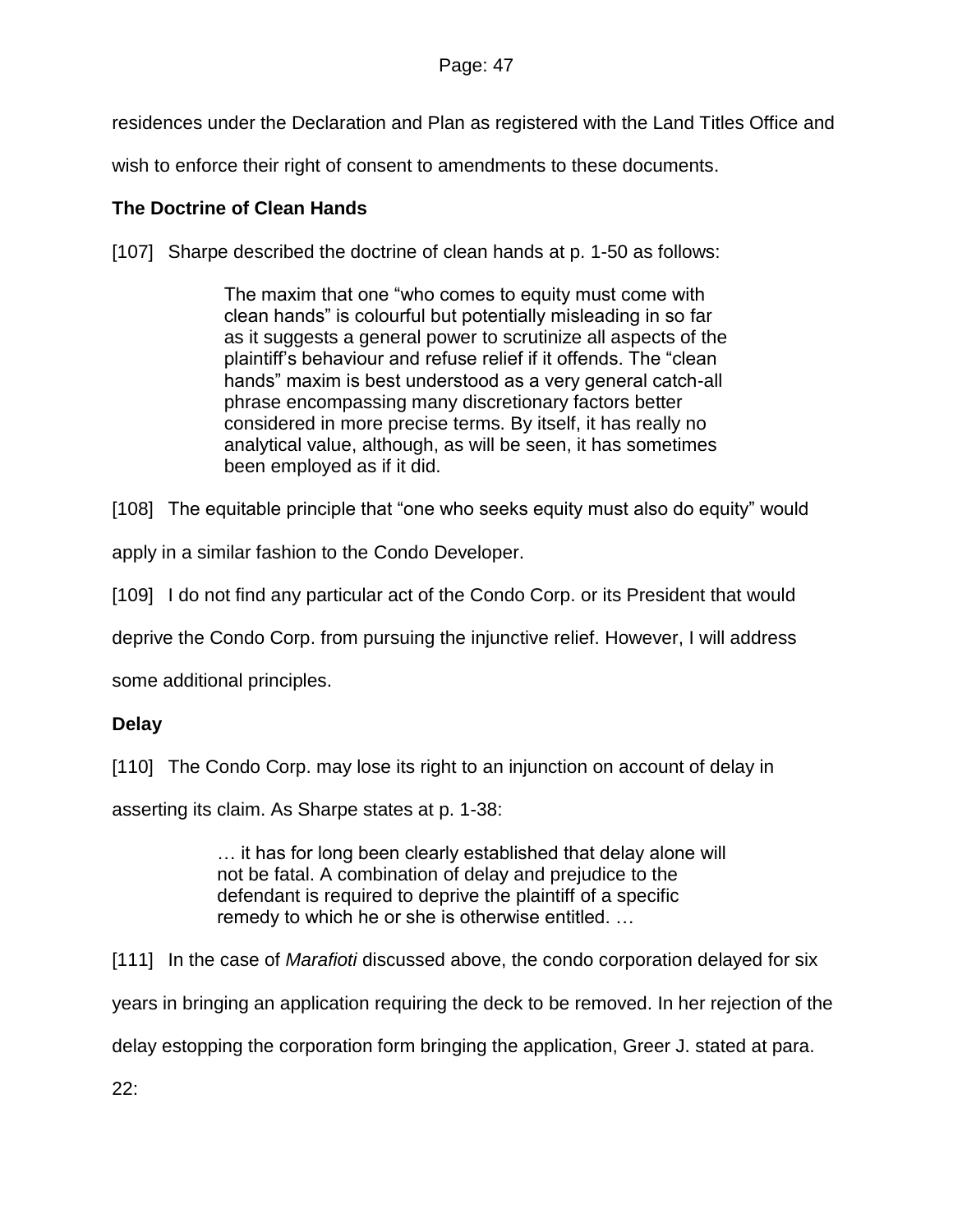#### Page: 48

… There is no doubt that at first blush, the six year delay seems like an inordinate length of time to wait to bring the matter to Court. On the other hand, in my review of the facts and as I have set them out in these Reasons, it is clear that the protests began immediately upon the construction beginning. …

[112] She also stated that the characterization of the delay is within the discretion of the court and declined to consider that the delay amounted to acquiescence.

[113] Counsel for the Condo Developer submits that its intention was clear from at least 2010 when it had discussions and agreement with the Condo Board to move the location of the multi-family residences. That indicates a delay of two years by the Condo Corp. in bringing its action.

[114] Counsel for the Condo Corp. submits that the intention of the Condo Developer was never clearly stated until the construction of the apartment building was commenced on July 18, 2012.

[115] I am of the view that the Condo Board did not appreciate its legal rights under the Act or its obligation to consult all the unit owners about changes to the Declaration and Plan. The Condo Corp. certainly has incurred delay while retaining counsel and being apprised of these rights and duties. I also consider the fact that the Condo Developer knew that it did not have the consent of the owners and that the *Act* required this consent for any amendments to the Declaration and Plan.

[116] It is also a factor that the lawyer for the Condo Corp. advised the lawyer for the Condo Developer as early as August 31, 2012, that the Condo Developer was not authorized to make amendments to the Declaration and Plan and again on October 23, 2012, that an amendment to the Declaration was required before work on the multifamily apartment units could be undertaken.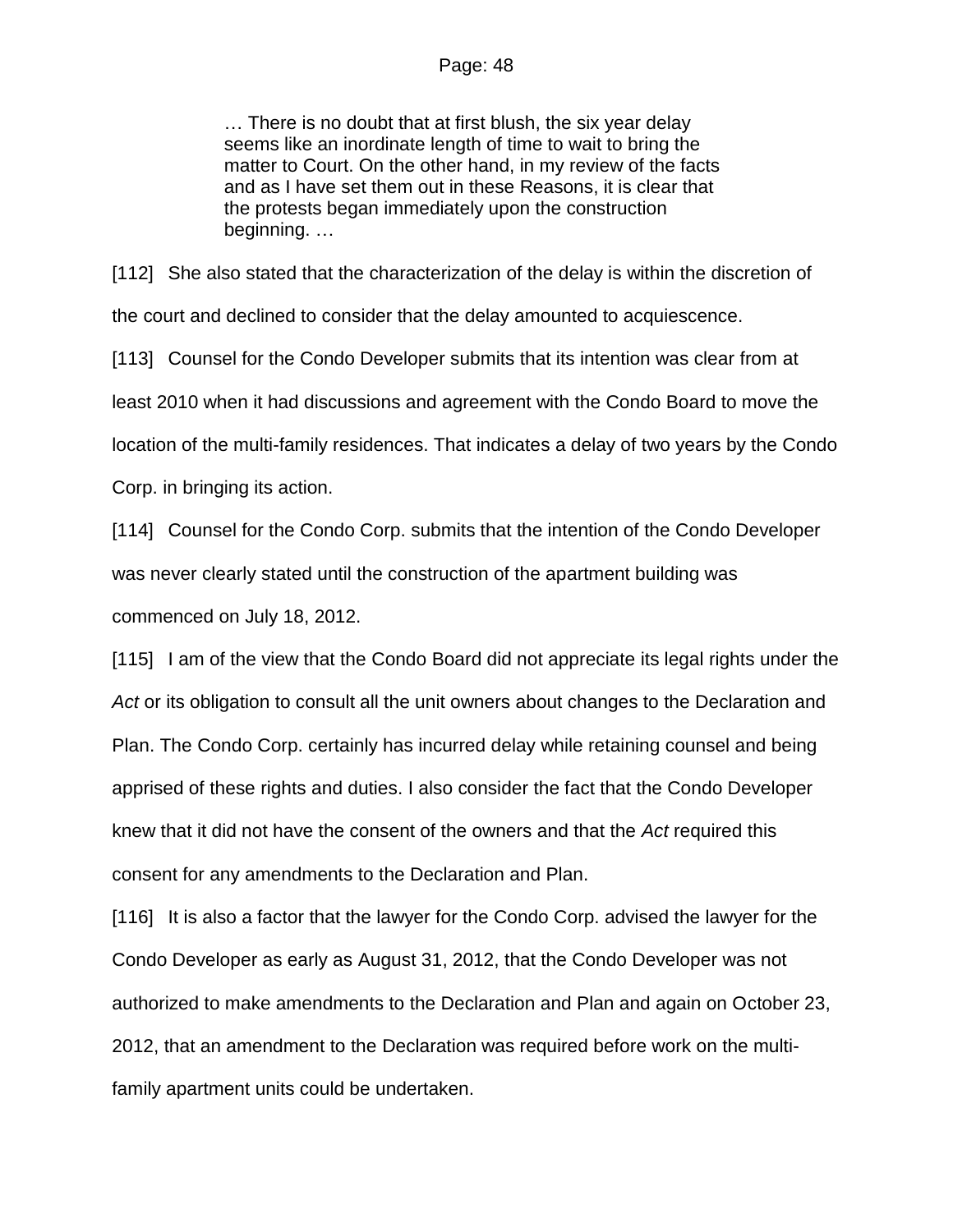[117] It may be argued that an injunction would cause prejudice to the Condo Developer, as he is in the course of constructing the apartment building. This must be balanced with the fact that he knew that he did not have the requisite consent for the amendments to the Plan and Declaration that created Bare Land Unit A.

[118] It is also significant, in my view, that the Condo Developer has not provided any evidentiary basis for a cost-benefit analysis other than the fact that construction has started and continues. There is no evidentiary basis for a determination of actual prejudice. The Condo Developer has incurred undisclosed costs of construction. However, these costs were incurred without an electrical easement and with the knowledge of opposition from the Condo Corp. and the lack of consent of the owners and registered encumbrancers.

[119] I note also that para. 28 of the original Declaration drafted by the Condo Developer states:

> The failure to take action or enforce any provision contained in the Act, this Declaration, the Bylaws, or any other rules and regulations of the Corporation, irrespective of the number of violations or breaches which may occur, shall not constitute a waiver of the right to do so thereafter, nor be deemed to abrogate or waive any such provision.

[120] Considering all of these factors, there is no reason to deprive the Condo Corp. of the injunctive remedy it seeks. I therefore order as follows:

- 1. That 37724 Yukon Inc. cease construction of the apartment building on Bare Land Unit 62 and Bare Land Unit A; and
- 2. That 37724 Yukon Inc. is prohibited from using Bare Land Unit 62 or Bare Land Unit A for any building or construction without the consent of all the

unit owners and persons having registered encumbrances.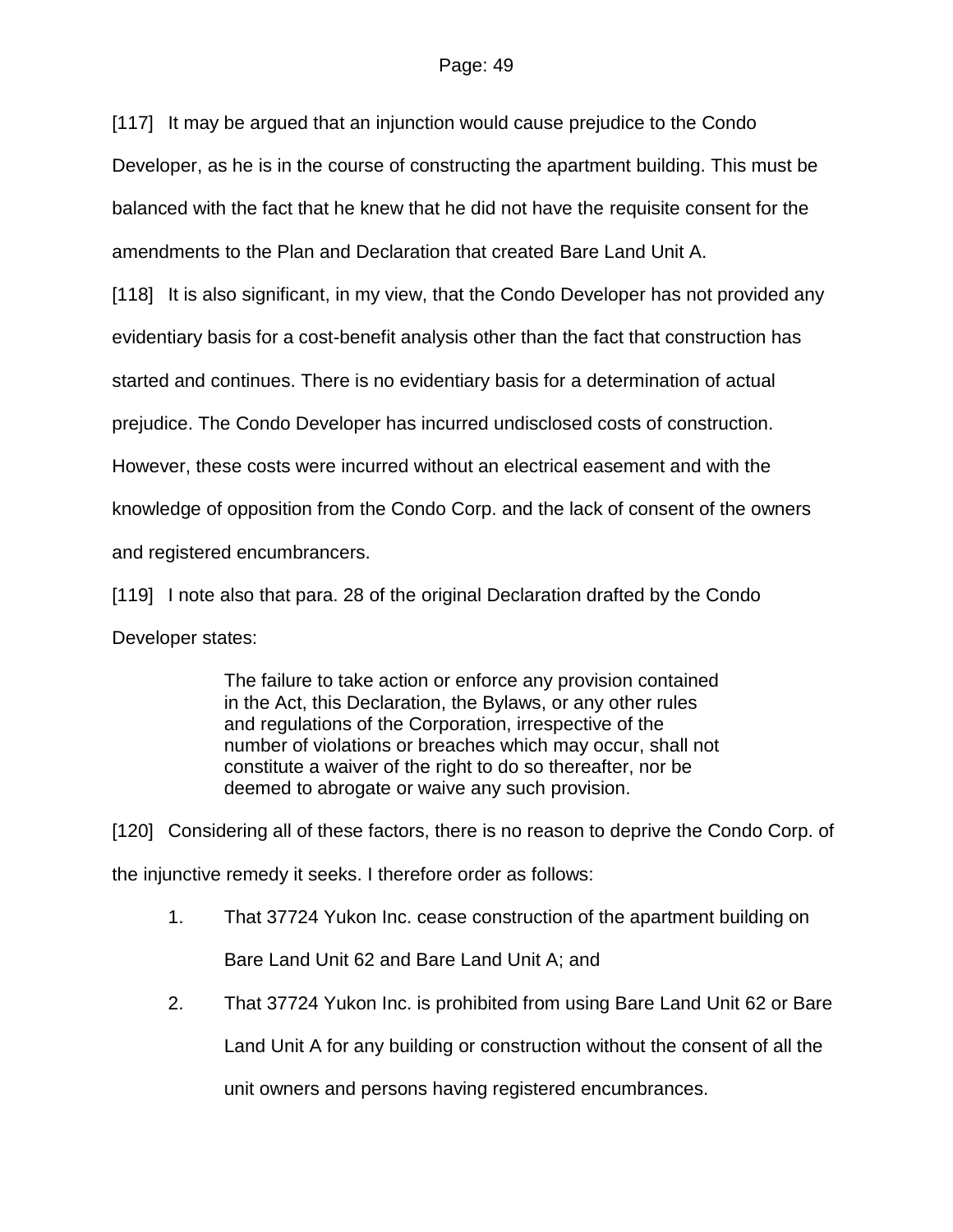## **Issue 6: Should there be an award of special costs?**

[121] Both parties have claimed special costs based on the conduct of the other. Based on my decision, I will consider whether the Condo Corp. should have special costs in these circumstances.

[122] I recently set out the grounds for special costs in *Ross v. Ross Mining Ltd.*, 2012 YKSC 18, and I will summarize the applicable principles here without reference to authorities:

- 1. There must be reprehensible, scandalous or outrageous conduct;
- 2. The word reprehensible encompasses a wide range of conduct which may include milder forms of misconduct deserving of reproof or rebuke;
- 3. Pre-litigation conduct may be considered.

[123] The following is a non-exhaustive list of conduct that may be reprehensible:

- a. Where a party pursues a meritless claim;
- b. Where a party makes improper allegations of fraud, conspiracy, fraudulent misrepresentation or breach of fiduciary duty;
- c. Where a party has displayed "reckless indifference" by not recognizing early that its claim was manifestly deficient;
- d. Where a party made the resolution of an issue far more difficult than it should have been;
- e. Where a party in a financially superior position brings proceedings to impose a financial burden on a weaker party;
- f. Where a party pursues claims frivolously or without foundation.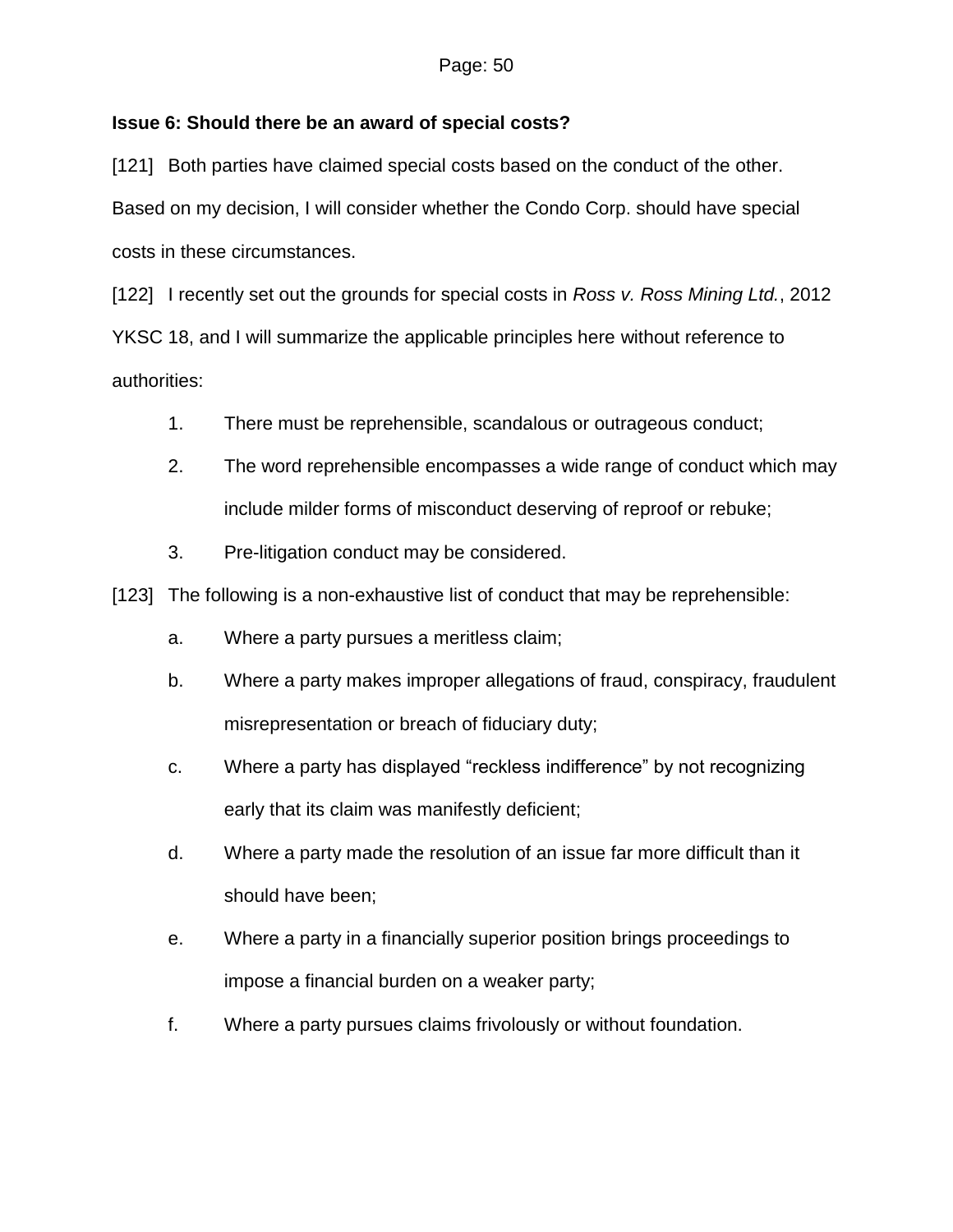[124] Special costs are not merely a punitive sanction based on misconduct but are intended to substantially indemnify a party.

[125] There are three aspects of the Condo Developer's conduct that are reprehensible.

[126] The first is the registration of amendments to the Declaration and Plan based upon certificates that the owners had consented in writing to the amendments. This is a flagrant abuse of the statutory permission to simplify the procedure to establish that the consents in writing have been obtained.

[127] The second and most serious reprehensible conduct is the scandalous behaviour of Mr. Little in pressuring and intimidating Ms. Booth into signing certificates regarding written consent to amendments to the Plan and Declaration. In this respect, I also note that the idea of providing an indemnification agreement as a comfort for a breach of the *Act* should be denounced.

[128] Finally, the letter of the Condo Developer dated November 9, 2012, to Ms. Booth cannot be condoned by the Court. It was clearly sent to intimidate the President of the Condo Corp. from pursuing the rights of the unit owners in court by labelling her conduct as "malicious" and "gross negligence" without the support of the owners. The threat to hold her personally responsible was clearly an attempt to intimidate.

[129] Taken together, this conduct is unquestionably reprehensible and deserving of rebuke. I order that the Condo Developer pay special costs in the form of actual solicitor and client fees and disbursements to the Condo Corp.

#### **CONCLUSION**

[130] The petition of the Condo Developer is dismissed.